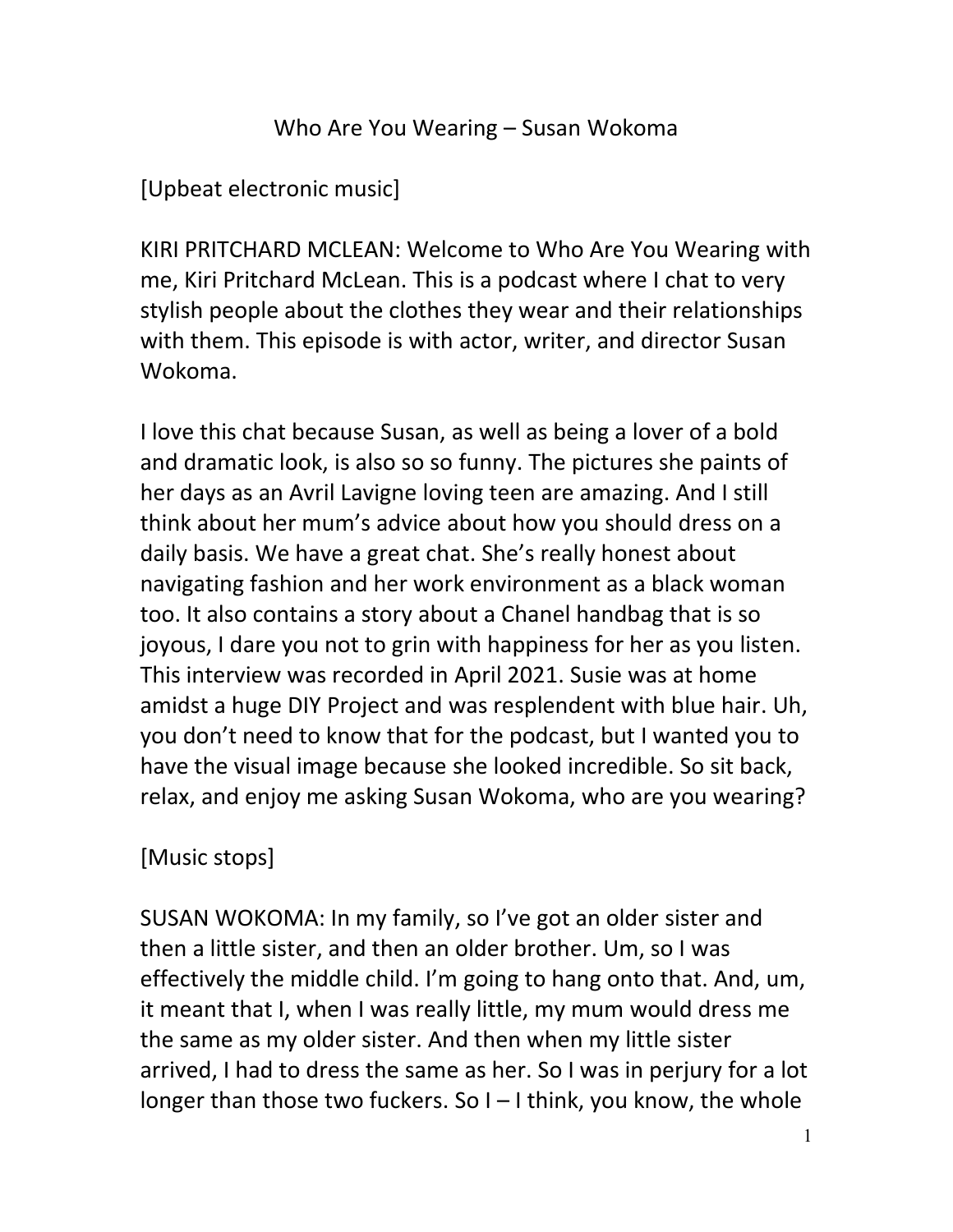kind of like – the way that Nigerian parents dress their children, like to go to church or whatever, grinded on me a lot quicker than it did my siblings, because I had to endure like eight, nine years of it. So I remember at school every – the brand that was really in was Bon Bleu. Do you remember? Bon Bleu, Bon Bleu, Bon Bleu. Yeah, tracksuits and stuff.

And I was like, 'yeah, mate. I fancy one of those.' So I remember one of the first – I never asked my – I wasn't into like getting the latest trainers. I wasn't into any of that. But I saw this Bon Bleu tracksuit that was orange, so my love affair with orange started at a very young age. Primary school age. And I was like, 'Mum, I really want those.' So that was the first time that I asked my mum to buy anything for me. And – and she got me it. So about eight, I think. I think I was about eight or nine.

KIRI: That's amazing. The whole dressing you like the siblings thing, because I have two much older brothers, it completely passed me by. But I – I remember like looking at kids who dressed like their siblings and thinking it was the coolest thing in the world. But now as an adult I see that that would've probably been absolutely unbearable.

SUSAN: Unbearable. Especially when you start – especially when you look different. Like I don't particularly look like my older sister or my little sister. So we just looked – we didn't even look like twins. We didn't look like sisters. We just looked like two kids dressed the same. It was just fucking weird.

KIRI: A coincidence. That's what you looked like.

SUSAN: A coincidence, yeah. Our parents both went to the same shop. Um, it was – I really really hated it. Because it was a lot of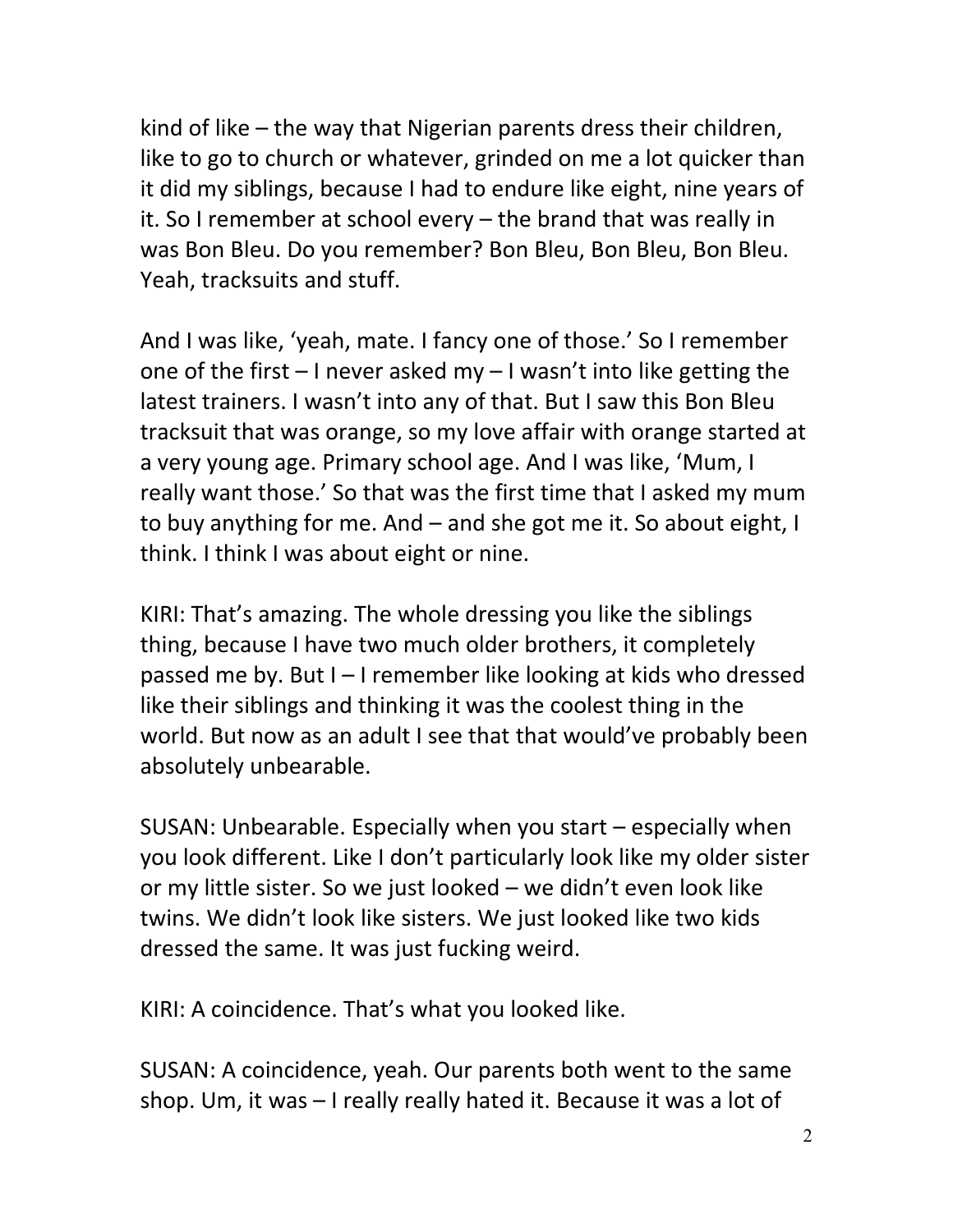dresses. And I do love dresses now, but I – for a while, I was very much like, 'I'm a tomboy.' And my older brother was only a year and a half older than me. And we used to call ourselves twins. Um, and I just wanted to kind of like run around. And so in my head I was like, 'I'm a tomboy.' Even though I didn't really know what that entailed except trousers, which is not really tomboyish, is it? Um, so yeah. I really – that was about eight or nine, is when I got that orange tracksuit.

KIRI: So did you – I mean orange is such a bold move. And I think it's probably the colour that most people say they can't pull off or have the least sort of affinity to. But it sounds like you had a strong style as a – as a kid already, going for an orange full tracksuit.

SUSAN: Yeah, which didn't go down so well on my like estate. Like I remember there was this  $-$  oh my god. We  $-$  and I think it's because I had an older brother, our family went through phases of like – I don't get when boys do this, when they're like, 'oh, I want to fight your brother.' You're like, 'okay. Why?' Like to prove something. All of a sudden my brother had it periodically. Just boys going like, 'I want to fight you.' And he's like, 'I don't understand what that is.' And so I would be walking around in my orange Bom Bleu, and they'd be like, 'ugh, you, tangerine. Ugh, tango. We all want to fight your brother.' And I was like, 'okay.' So it wasn't – it wasn't like there were loads of kids in orange tracksuits. Everyone was kind of like in the black and white Kappa. They didn't want to stand out. But I didn't wear it because I wanted to stand out. I just preferred it.

KIRI: Yeah. I love it.

SUSAN: I just preferred it.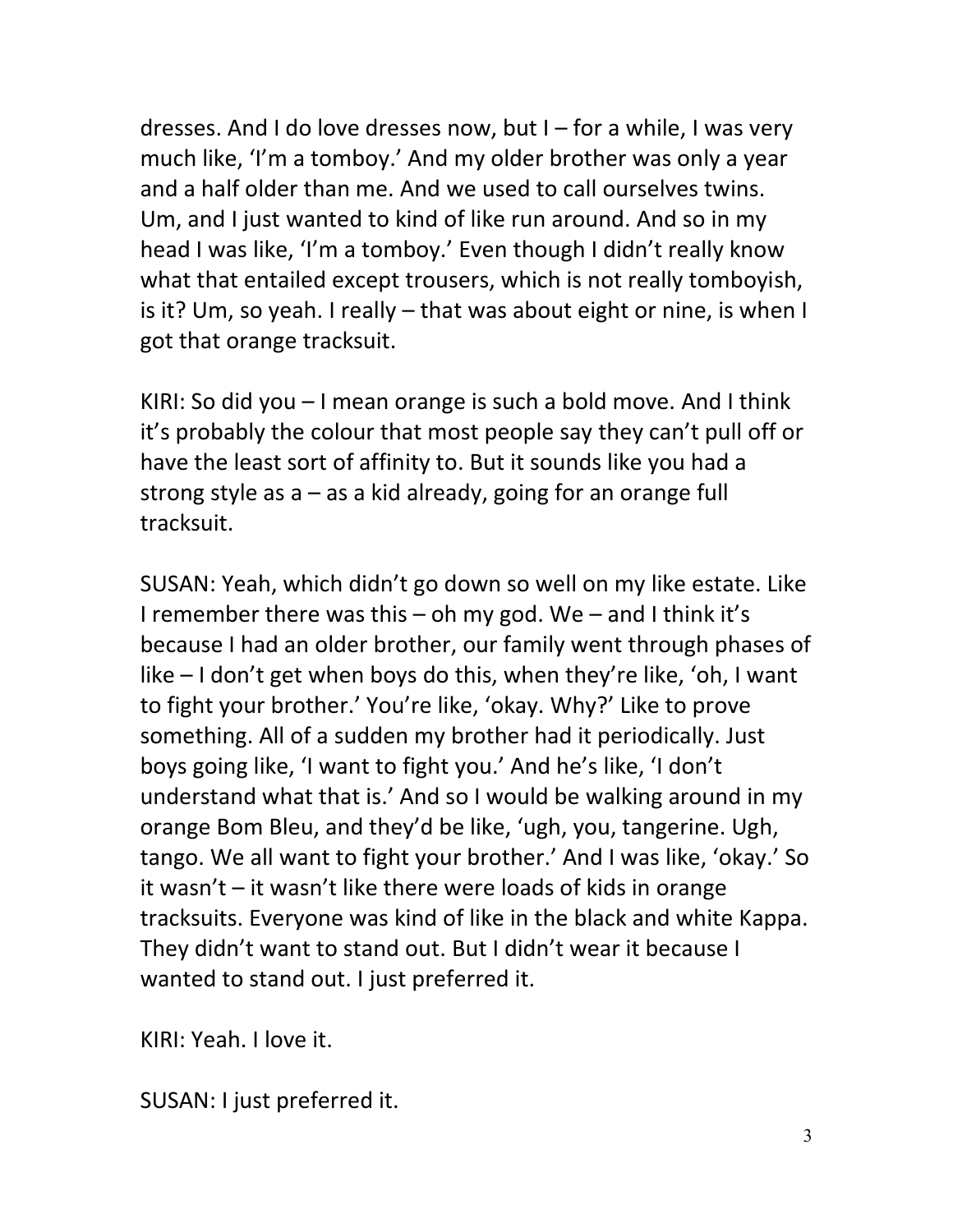KIRI: Because I was – I was chatting to my producer before, and I was thinking about you this morning when I was, um, washing up.

SUSAN: Oh, good.

KIRI: I was like, 'what do I think about – how would I describe' – always thinking about you when I wash up, babes. It's a real  $$ really a coincidence.

SUSAN: [laughs] Yeah.

KIRI: And I was like, 'what do I – how would I describe Susie's style? Or like what's her' – and I think you are so, um, I was just saying  $-1$  was saying to Jo that like – so you'll go for like a – you know, that amazing tulle number that you wore for the – for the BAFTAs.

SUSAN: Oh my god.

KIRI: Like huge voluminous, amazing, black, really chic but also like really femme, really big.

SUSAN: Yeah.

KIRI: But then I've seen you in like a gorgeous like skin tight like – was it blue sequin? Like a bright blue like gown to the floor.

SUSAN: Yeah.

KIRI: But – but there's – but what I was saying to Jo is like the common theme with your looks is – and I don't know if I'm being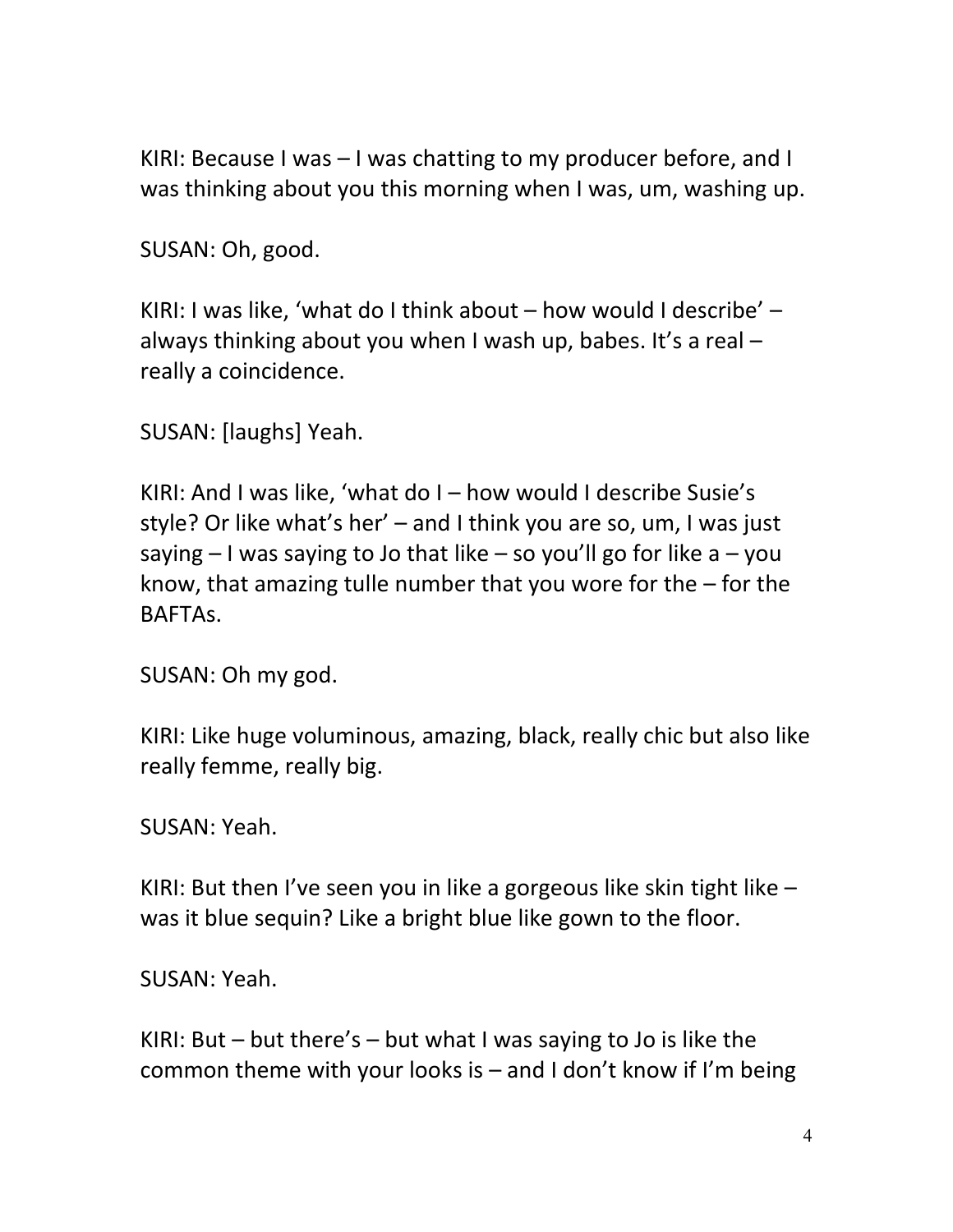lazy here because of what you do, but it's drama. They all have so much drama.

SUSAN: Yeah.

KIRI: There's – because I was like, 'oh, it's colour.' And then I was like, 'no, because she wears black as well.' But it's drama. That's the thing I get from you.

SUSAN: Yeah. Well, you know that – that, uh, that dress that I wore for the BAFTA nominations. I'm just going to get the designer's name. So I'd never heard of this designer. And, um, so I've got a proper, actually – let's go even further back than that. I've got a publicist. The guys at DDA, they've got the connections to all those big, you know, designers and whatever. Um, but very, very early on, it was clear that they would put the call out to get me dressed and there would be no response because I'm not size eight. So I knew if I was going to go to events, I had to turn the fuck up. I had to source the dress.

And for a really long time, I enjoyed it. Because it meant that whatever event that I went to, I felt completely comfortable. I felt really comfortable. And I would always, you know, it didn't matter if I'd got something from – I remember I went to another BAFTA thing, um, I think in 2017. And I'd got this dress really last minute from Asos, and it was like a lilac number with sequins on it. It was quite flowy. I didn't want it to be figure hugging. I was like, 'yeah, this is cool.' And I went for a really dark lip. I went for like an almost black lip, which I never do. But I was like, 'drama.' And everybody was like, 'oh my god, you look amazing.' I was like, 'damn right.'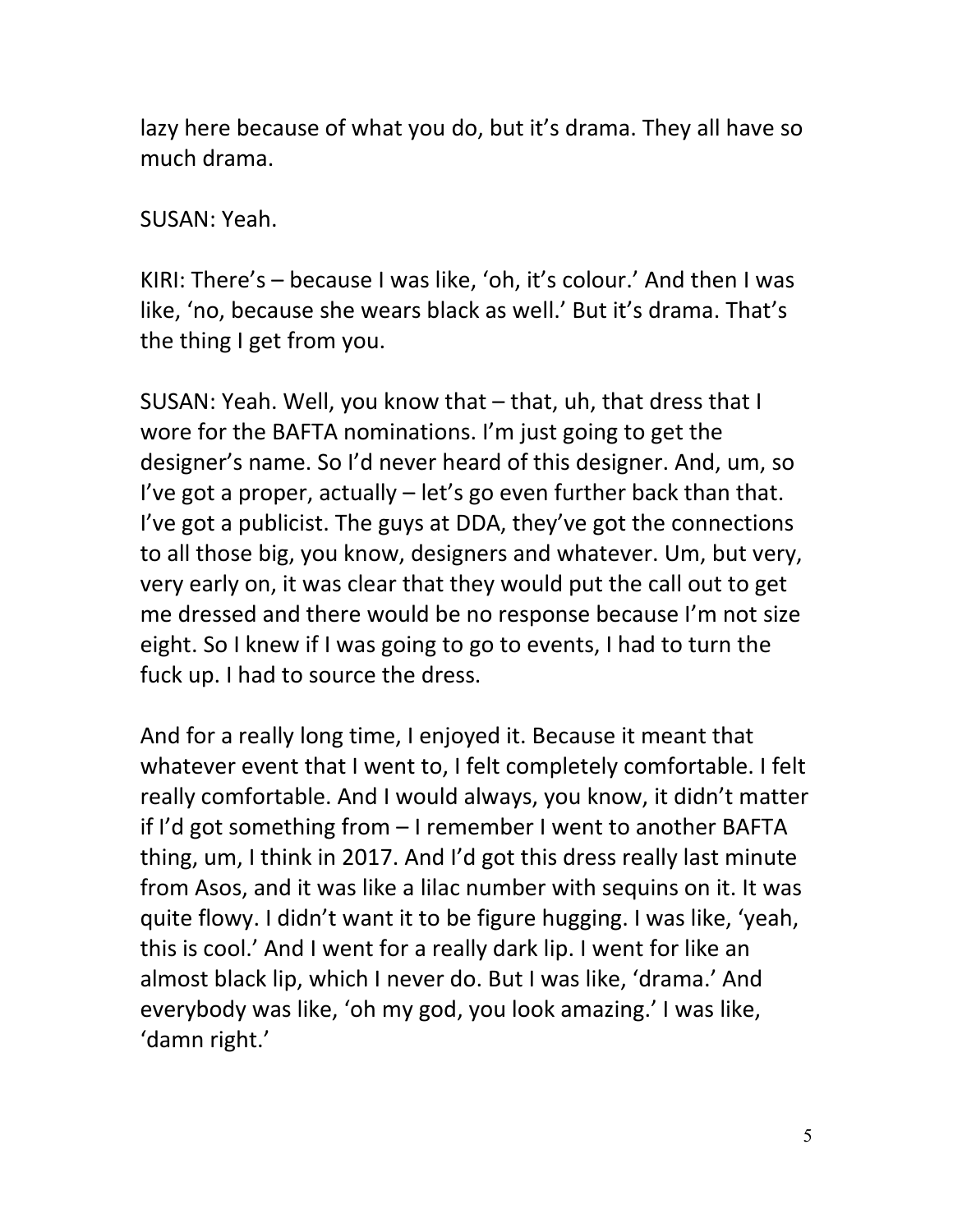And that is kind of what we realised. So they didn't want to, you know, the – my publicist didn't want to tamper with that. So we've been very careful about them approaching people. So that black number, which is by an amazing designer called Inga Konovalova, and, um, I – I don't really wear black. I don't really do a black dress. But we saw it and we thought, 'shall we? Shall we?' So it was a moment. It was a moment for the team. It was a moment. But we knew it. And it was so fun to be able to – to be able to go to those extremes.

Rather than having a particular style, which is, 'this is what I dress like all the time.' To be able to kind of like mix and play and for things to be fun. Like there's no point going through the stress of like those kind of events if you're not  $-$  if it's not going to be fun and you're not going to feel amazing. Um, but I do think I do go for drama. Not because – not particularly because I want to stand out or anything like that, but just because it's – it's an expression. I don't want to – I don't want to get it right. I don't want to get it right. I just want to be able to be like, 'boom. Hello.' And look at it and go, 'oh, it –' you know, when I'm in my 60s or 70s – that's what I have in my head a lot.

When I'm in my 60s, 70s, 80s, if I look back on something and be like, 'ooh, I wore that.' Like that's what I want. I think that a lot, with a lot of my – my gowns and my – I'm – that's going to be a nice picture to find when I'm old, and be like, 'fucking hell, she was nice.'

KIRI: I love that.

SUSAN: Yeah.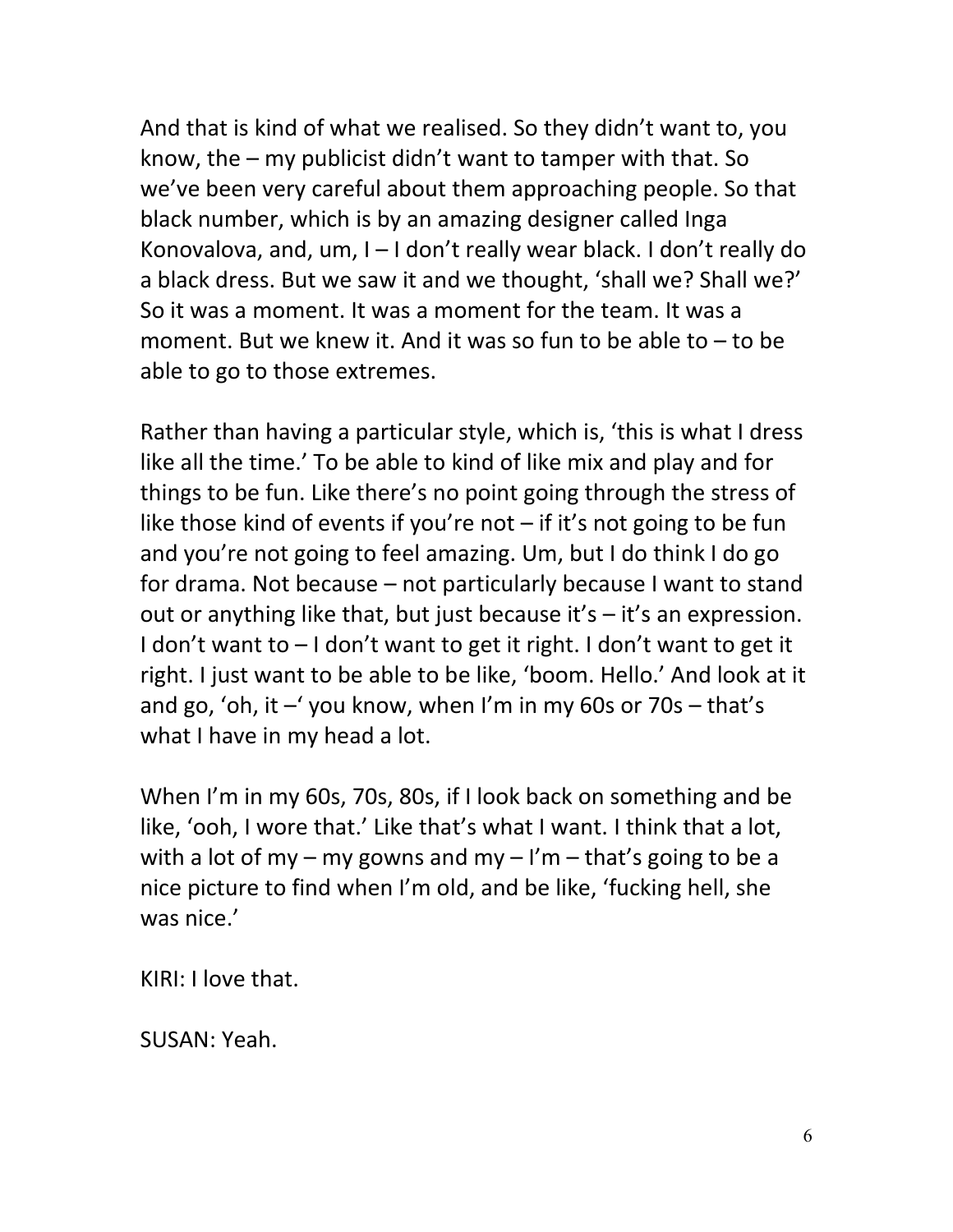KIRI: And I, um, I dress exclusively to see the compliments of gay men.

#### SUSAN: Yes.

KIRI: And you dress to  $-$  to be  $-$  to impress 70 year old you.

# [Both laugh]

SUSAN: Yeah, to impress myself when I'm old. That's literally – that's literally it. And like even when I'm, um, decorating my flat at the moment, I've been trying to like get a few of the big looks. Like some really lovely pictures that I've taken and then put them up. And be like, 'yeah, that's something that I've done. I wore that thing.' And I think because a lot of the times – I don't think I'd wear them all – I don't think I'd wear them again. Like there was this pink tulle number. It was just the – the maddest thing.

And I got it from some random no name website, which was basically like, 'here's the material, make it into a dress.' And I used to live on Harrow Road, um, by Ladbroke Grove. And there was a tailor. This guy who literally – a guy called Mohammed – and he literally had a wall. It was the weirdest shop. It was like a wall. You'd sort of knock on the glass. You'd go, 'could you – could you do this up for me, mate?' And he'd be like, 'okay, leave it there.' And so me and Mohammed, we just like tailored the shit out of this material. And it's honestly one of the best outfits I've worn.

KIRI: Amazing.

SUSAN: One of the best.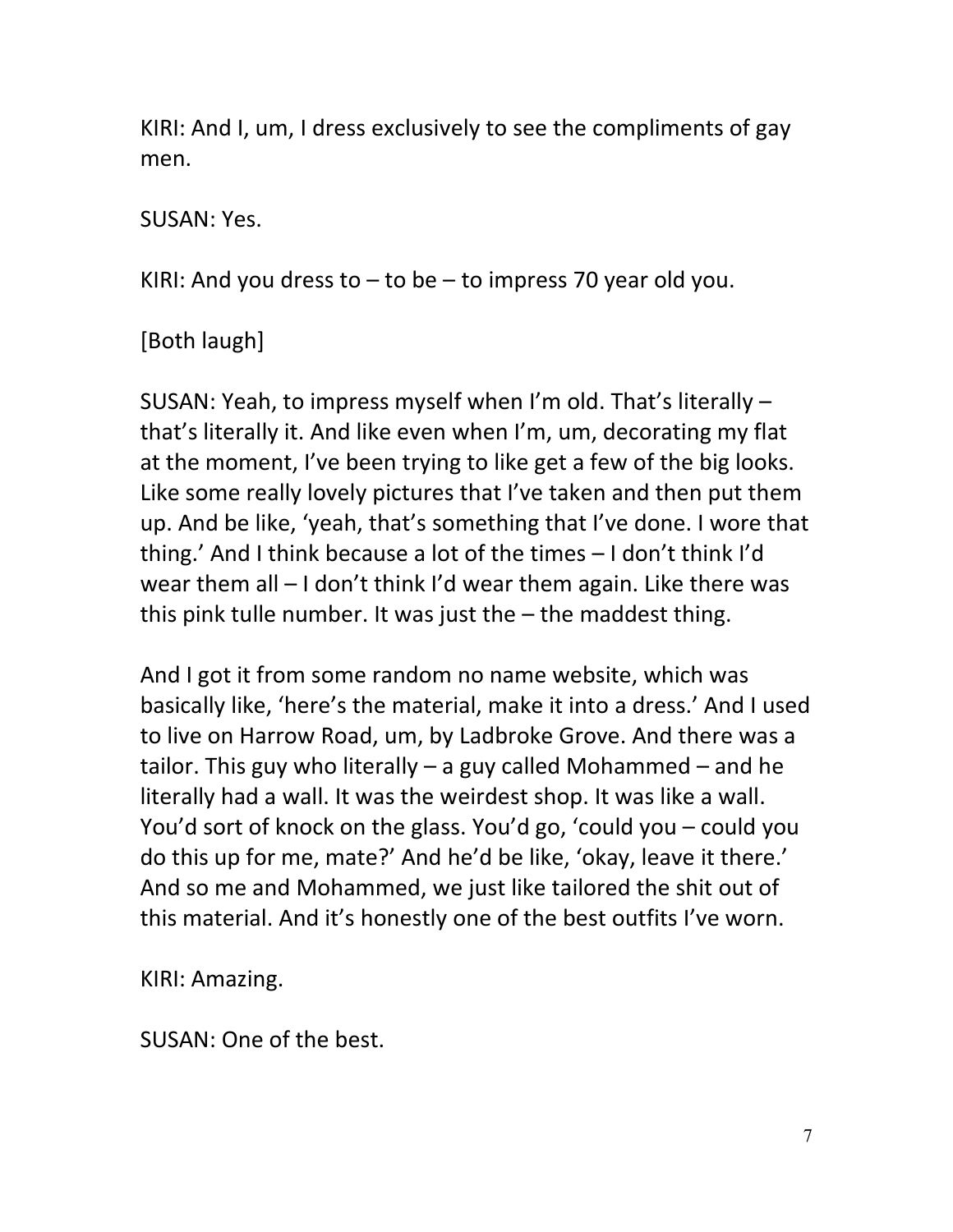KIRI: Oh, I love it so much. Uh, so when you  $-1$  – going back to childhood now, um…

SUSAN: Yeah.

KIRI: Do you remember who dressed you? So was it  $-$  so you say it was – it was your like – your mum putting you in these matching outfits. And then – and then…

SUSAN: Yeah.

KIRI: But did your – did your older sister have a say? Was she trying to like dress you up as well? Were you influenced by her?

SUSAN: No. No, actually. So it was really strictly my mum for ages. Then I got into the sort of the tracksuit thing. Um, my older sister was always quite – actually no, both my older sister and my little sister, really glam, really femme. Actually no, that's not true. Jo, my little sister, was a bit of a tomboy for a while. Um, but I do remember – [laughs] I remember going to Safeway. That's the time we're talking.

KIRI: Yeah. Okay, yeah.

SUSAN: It was on the way to – back from Safeway's. My mum had sent me and my little sister – and I can't remember what – I think I was wearing like this sort of lumberjack oversized shirt because I was really into Dawson's Creek at that time. And that's all Dawson wore. And I was walking with my little sister and she just stopped, turned around and looked and me, and went, 'why do you dress like that?' And I was like, 'what?' She was like, 'you just dress – you just dress like a ten year old boy,' and then carried on walking. I was like, 'fuck's sake.' So there was a lot of kind of like –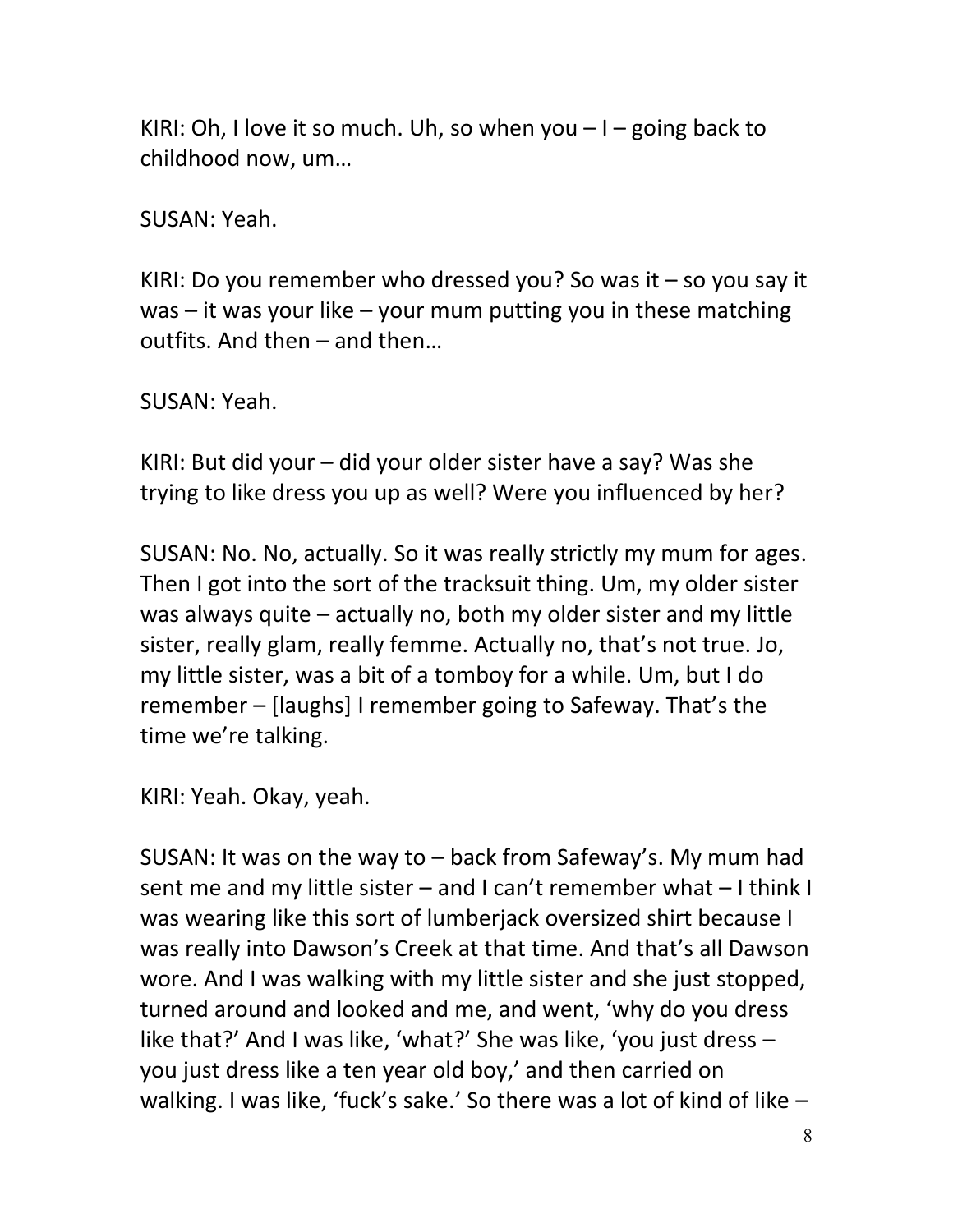this is going to sound really mean. I'm going to make my family sound awful, but there was a bit of like, 'you're wasting your potential, Susan' chat in my house, yeah? 'Why don't you dress like this? Why don't you look a bit like this? Susan, oh my god, you should do this. If I looked like you, I'd wear this.' And I just was like, 'I really love Dawson's Creek.'

[Both laugh]

SUSAN: So there wasn't pressure. If there was pressure, I didn't – I didn't sign up to it. I just – I really didn't. And I – I don't know why. Couldn't tell you why.

KIRI: It just feels like you've always been like marching to the beat of your own drum. In an orange tracksuit around your estate.

SUSAN: Yeah. [laughs] Around Elephant and Castle. That, 'oh god, there's tango.'

KIRI: Were you ever made to wear an item of clothing, then, that you hated? That you're like, 'I – I don't want to put this on but I'm doing this because I love you.'

SUSAN: Ooh.

KIRI: Or – or you're going to – in my mum's case, 'or you're going to smack my ass if I don't.'

SUSAN: Yeah. [laughs] I'm trying to think. What did I – oh, so there was a quite a lot – so my parents are, um, Nigerian. And there's quite a lot of, um, like events and functions that we used to go to. And we'd be in traditional Nigerian clothing. Um, which was always really gorgeous and really, really fun. I loved it because I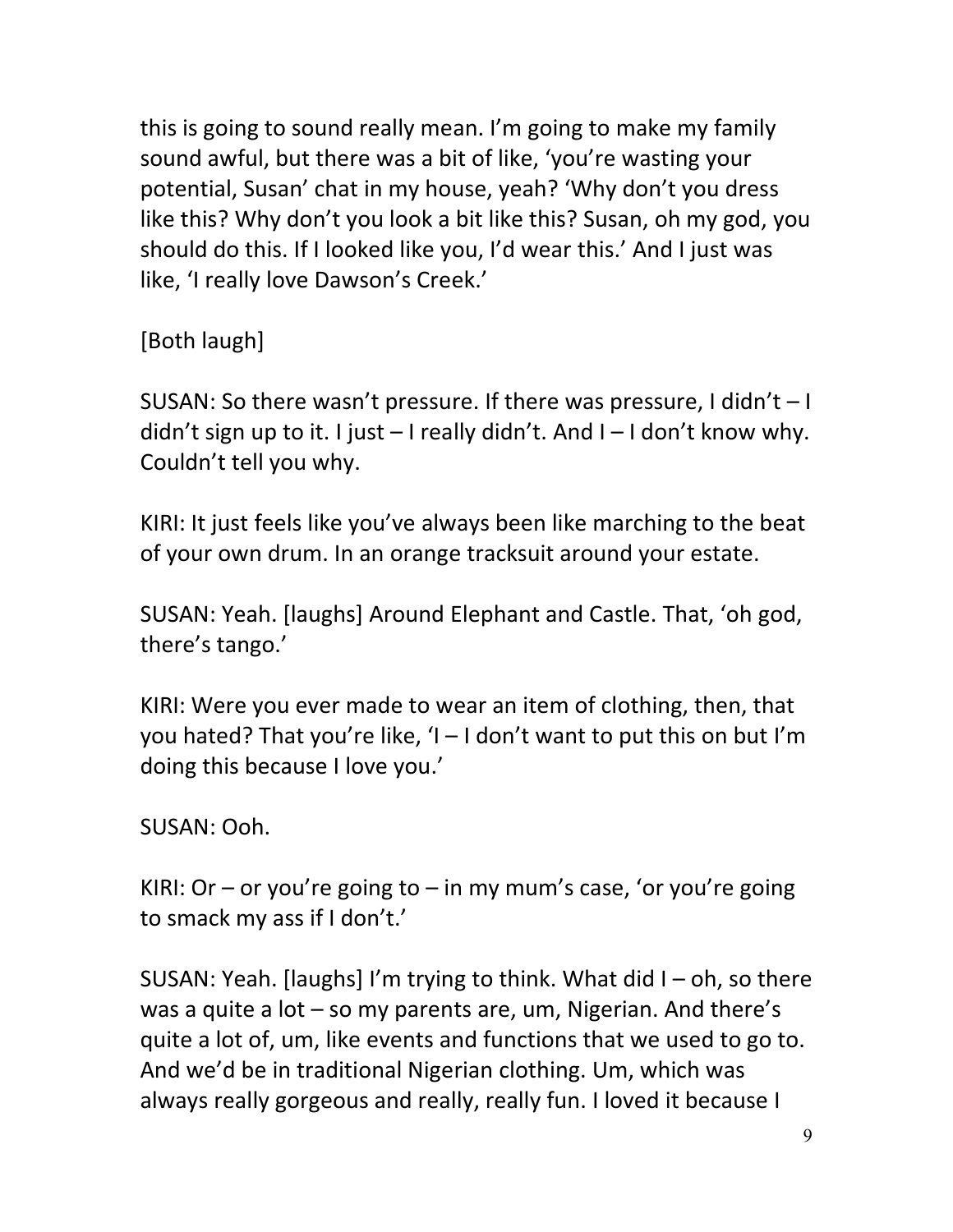was like dressing up like my mum. Like sometimes we would look identical. And all the women would wear like jewellery and – I was actually talking to my friend Damola yesterday. We were talking about, um, our Nigerian taste, which is like gold. Gold. I was talking about these lampshades I went to get and it's just gold. And he's like, 'yes.' I've got like a mini sphinx thing in my – anyway, um, it's gold, like I'm in Egypt. Like what the fuck. Um, so I used to love that. But then there was one event where we had to wear this hat, which was from my dad's tribe, and the only way to describe it is like  $a - it's$  like a sort of, um, if you get a rugby ball and you cut it in half, and then you dip that rugby ball into steel, and then you attach gutta, we're good, um, sequins, we're good, some beads of like varying colours, we're good, and then spikes. Spikes. Like hard spikes. And I remember putting that on my head and going, 'this just  $-$  it's just penetrating my scalp.'

## [Both laugh]

SUSAN: I had to wear that all night. And I've got a picture of me with it on where I'm just sort of like – there's my – because I remember my mum going, 'Susan, smile, smile.' And I'm just like, 'there's – on my head.' It hurt so much. I didn't – it's the only bit of Nigerian clothing that I've ever had to wear that I've – it's completely passed me by.  $I - I'm$  sure there is cultural, deep spiritual meaning behind it, but it fucking hurt.

KIRI: So – so where did the spikes – were they not going out of the rugby ball?

SUSAN: Everywhere. They were going out and they were going in.

KIRI: Oh my gosh.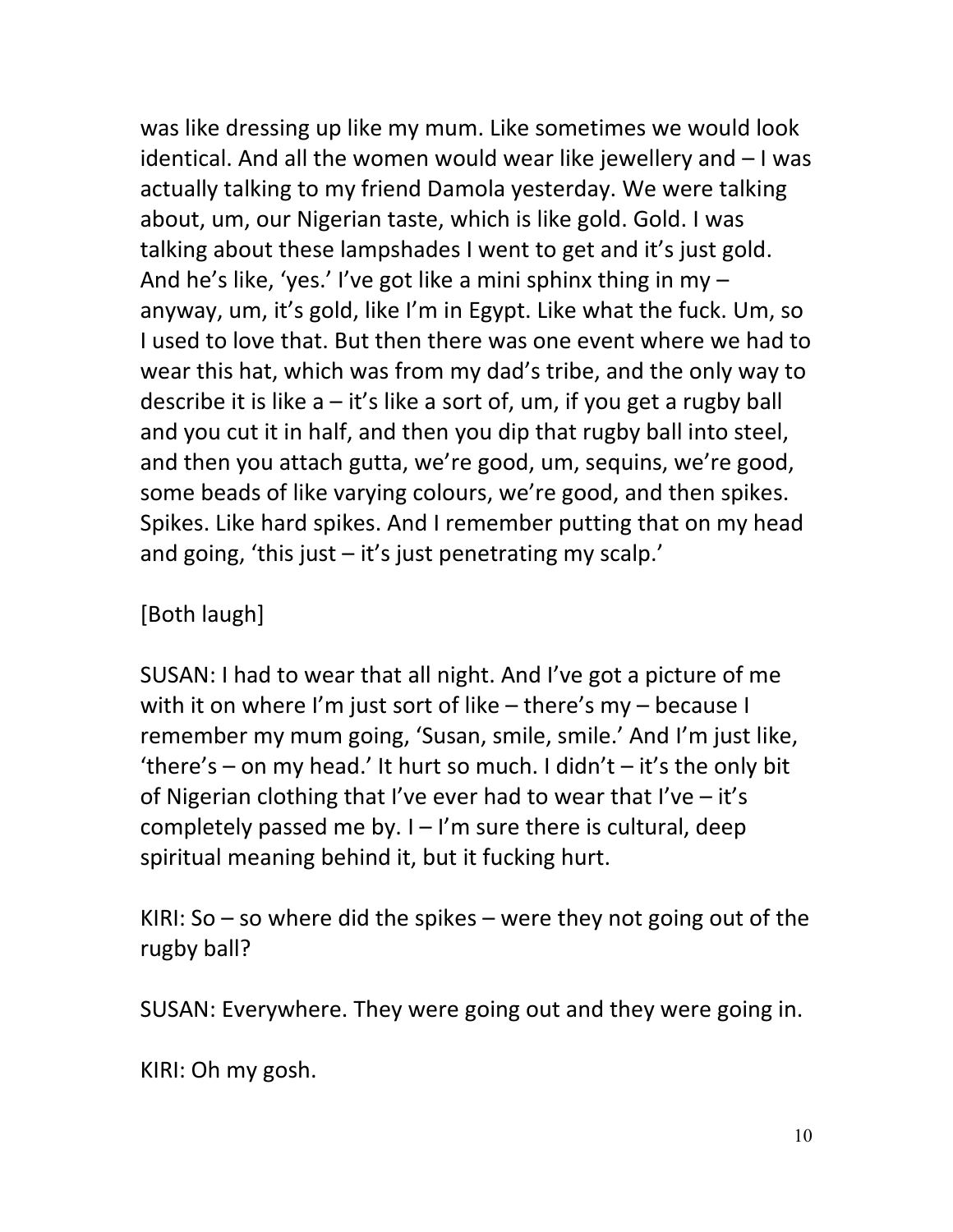SUSAN: Like the way it would rest on your ears, you had spikes going into the top of your ears.

KIRI: Ooh.

SUSAN: Yeah.

KIRI: Sounds really painful.

SUSAN: Yeah, it was – it was very, very – I was very stressed. I was a very stressed eight year old. It was all around that time. Seven. That's when my mum started going, 'oh, okay, let's go. Let's wear this.' And I was like, uh, stressed. And then you've got to dance as well. It's not like you're just sitting there. You've got to dance. For fuck's sake. Very painful.

KIRI: Go on, get up and dance in your medieval torture implement on your head.

SUSAN: Yeah. Your crown of thorns. Off you go. Weeping with the blood going in my eyes. Just like –

[Both laugh]

KIRI: But – but that shape and those – those colours, those textures, and also the traditional Nigerian ware that I've seen, again drama.

SUSAN: Drama.

KIRI: Like dramatic outfits and statements.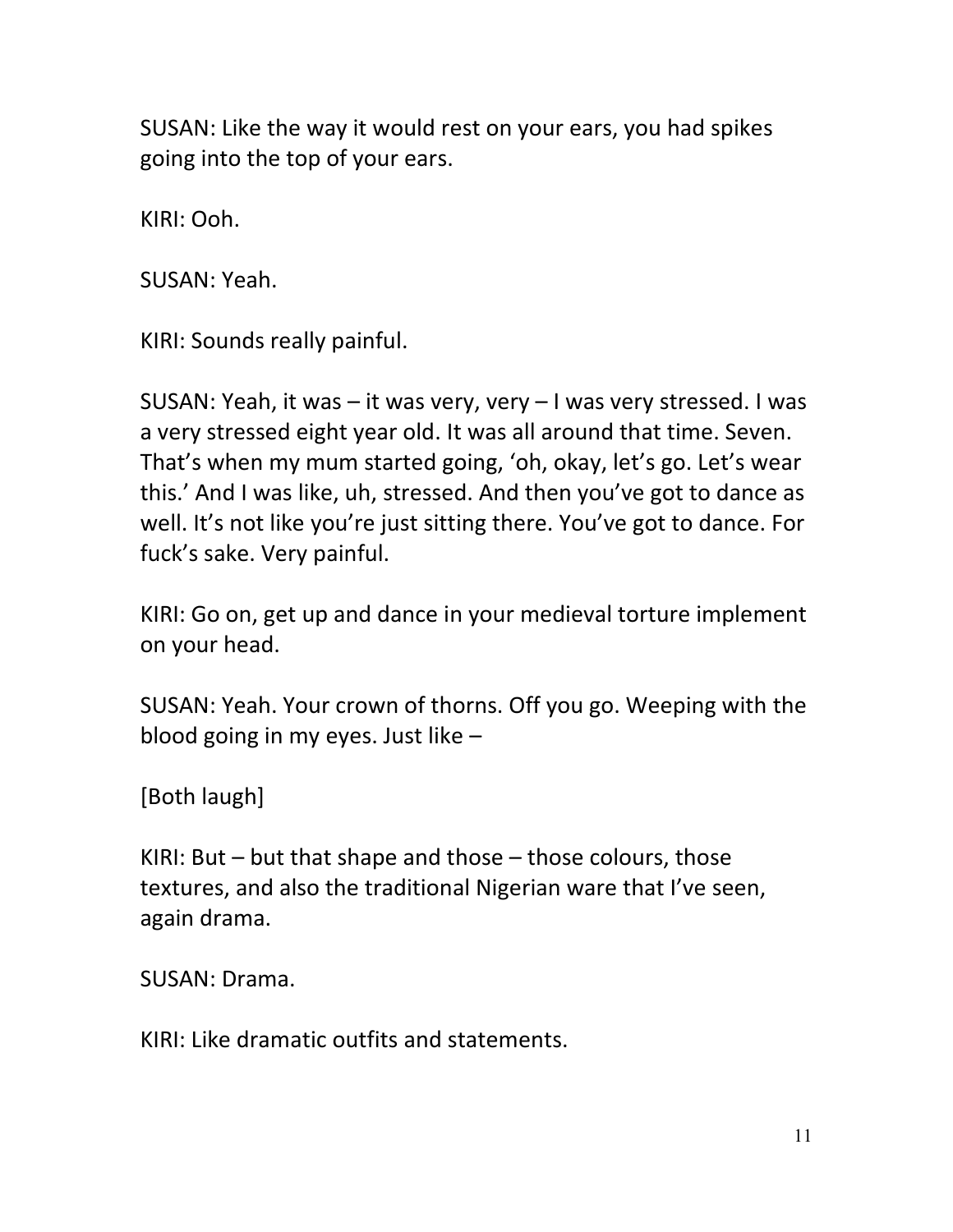SUSAN: Yeah. I – there's nothing I love more than seeing a family going to church on a Sunday and they've gone to town. Like that brings back – I miss that. Like as we got older, obviously we had our own styles and whatever. And we didn't really go to church. And I don't really believe in god or, you know, anything like that. But what I missed was waking up in the morning, my dad would have his radio on, uh, I could smell my mum's dupe perfume.

We'd all have to get ready. Like it was such an event. Like you could – my mum gave me quite possibly the worst – the worst piece of advice, and also the best piece of advice that's to do with clothes. And she said, 'never look like your situation. Ever.' Didn't matter how poor we were. And we were poor. We were very, very poor. Particularly when I was a lot younger.

It didn't – and it wasn't just my family. It was all families. The way we would – we would be living next to each other in this rundown estate in Peckham, but the way we would all look when we would go to church was outstanding. And that piece of advice isn't great because sometimes you aren't feeling well and you should say. Um, but oh, I've used that through some break-ups. It's like, 'oh, do you know what? If he catches me on the tube, I'm going to look amazing.'

KIRI: Yeah.

SUSAN: I am going to look amazing.

KIRI: Yeah.

SUSAN: He might be at that party. I will turn up and ignore him and look amazing. It's  $-1$  do live by that. Quite  $-$  [laughs]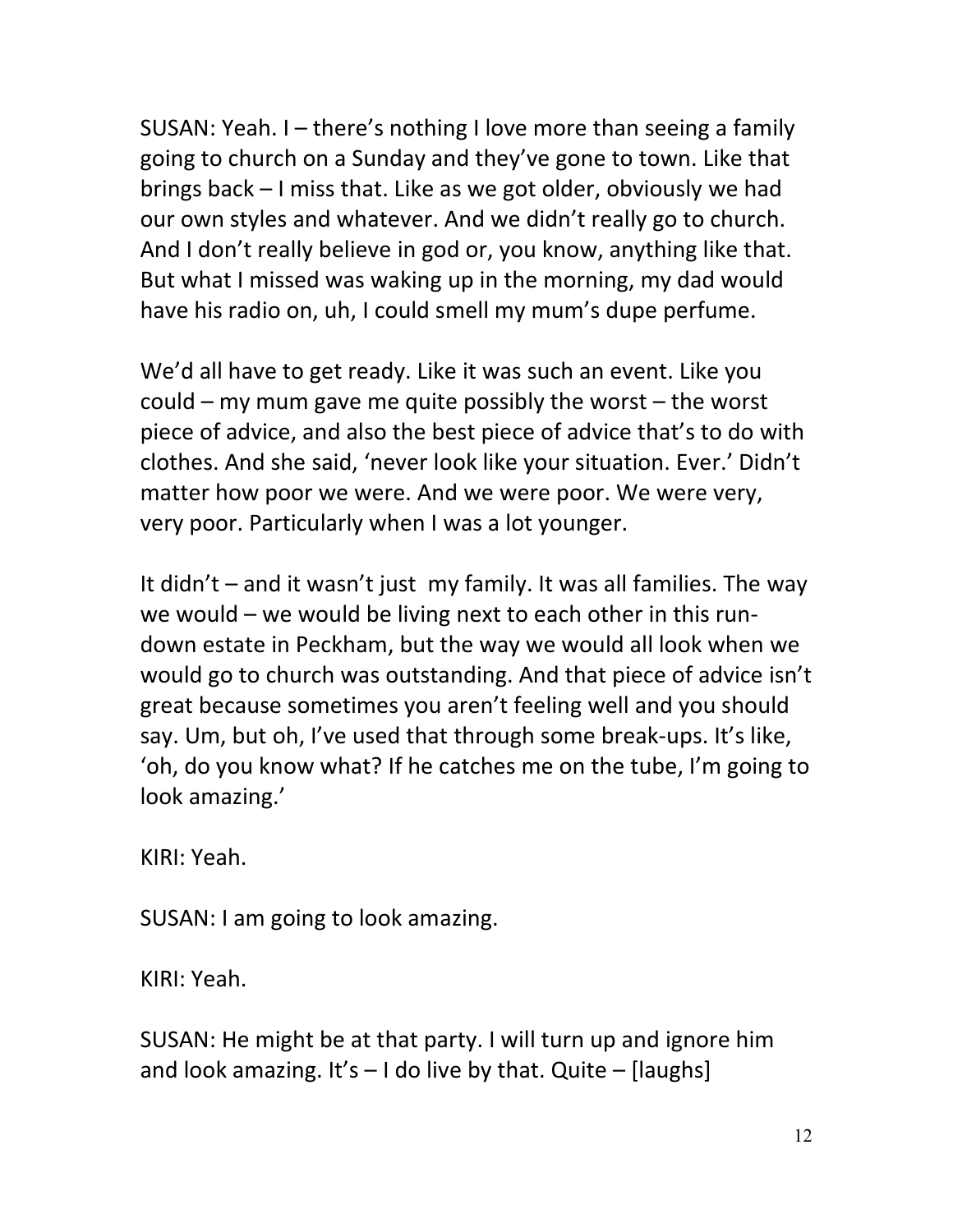KIRI: It's so great. That phrase is the culmination of 'best foot forward' and 'dress for the job that you want.' So it's  $-$ 

SUSAN: Yeah, yeah.

KIRI: It's everything.

SUSAN: Yeah, I love it.

KIRI: And it has such a clear understanding of like how clothes can change how people see you outwardly and change how you feel inwardly as well.

SUSAN: Yeah.

KIRI: It's a great bit of advice.

SUSAN: It is. I really – and that's the thing. It was about how you would feel. Where you would – you would put yourself. That's what  $I - I$  think my mum meant by it, is if you don't feel – if you don't look good, you're not going to feel good. And I do really believe that. I really, really believe that.

KIRI: Of course. And – and that bit of advice has informed how you dress on red carpets.

SUSAN: Yeah.

KIRI: And is why you shine so much on them as well, which is a beautiful thing.

SUSAN: Thanks. Thanks, mate.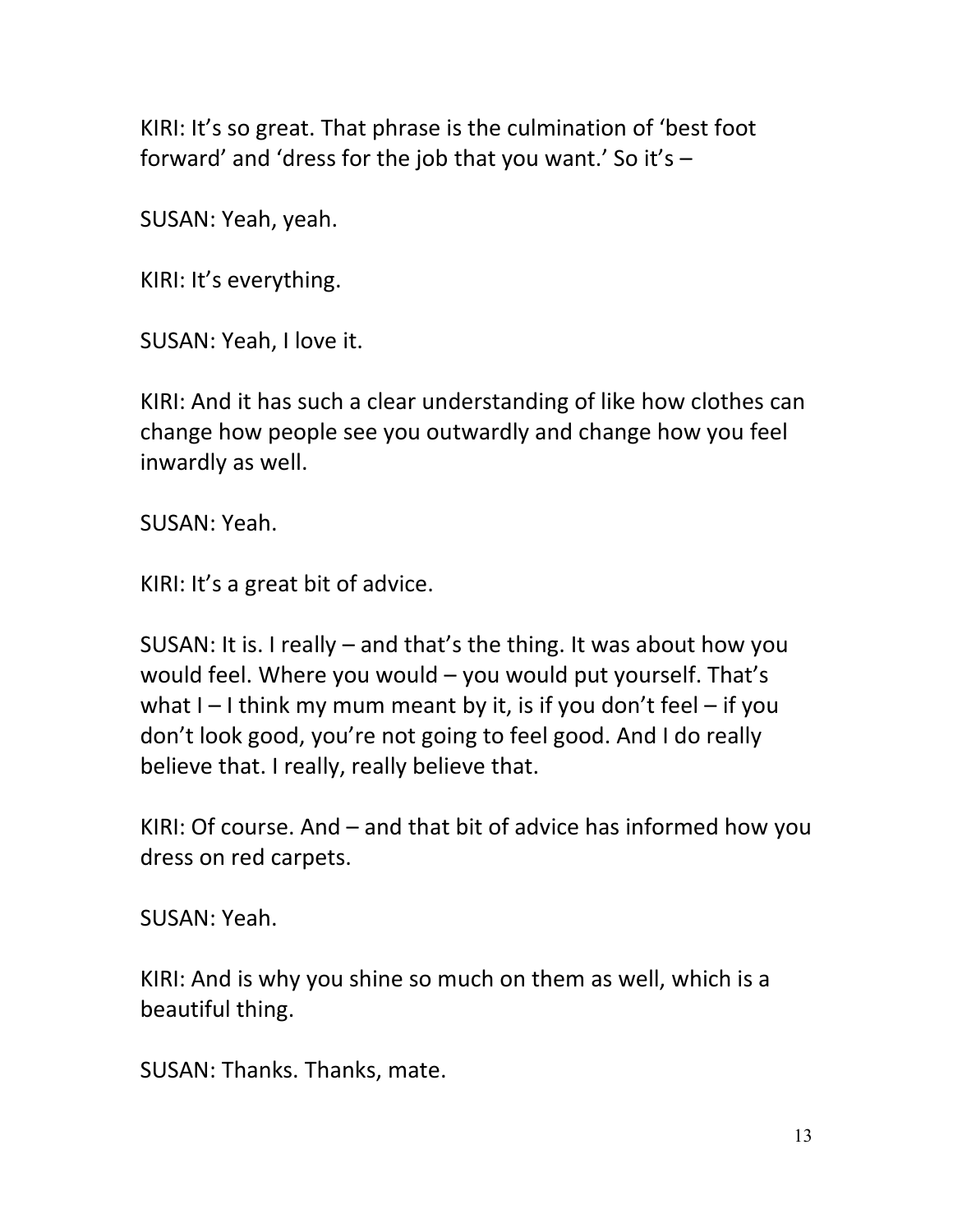KIRI: It's great.

SUSAN: Thanks. My mum takes all the credit. Like I said the picture would be, 'mum, I wore this.' She'd be like, 'of course you wore this, you're my daughter.' I'm like, 'okay.' She's never surprised. I'll be like, 'look. Look how amazing I look in this, Mum.' She'll be like, 'yes. You're – you come from me so you look amazing.' I'm like, 'cool.' End of conversation.

[Both laugh]

[Electronic music]

KIRI: So when you were a teenager, you said you sort of like stopped going to church and, you know, finding your own style. Like what's – paint a picture. What's the era? What are the big trends? Anything you tried to pull off there?

SUSAN: Oh my god, where to – okay, so secondary school. Uh, so I started secondary school in 1999, so we're talking early noughties. Vintage. Vintage. All you've got to do is look on the Instagram account Love of Huns, and that's what we're talking about. That's literally the style. I've got Mis-Teeq, [sings] 'All I want is' – it's going through my head. I can feel the sun. I can  $-1$ can like – so many awful styles. But Girls Aloud first album. That – that style. Come on. That's what we're talking about. Um, what – what of those looks did I try? I did have  $-$  oh, Christ. I had a  $-$  oh, it's disgusting. I had a two tone – [laughs] um, uh, suit. It was flared. Flared trousers and sleeveless kind of top, vest thing. And it was kind of a purply blue. The material was disgusting. It was from Tammy Girl.

KIRI: I know the material you mean.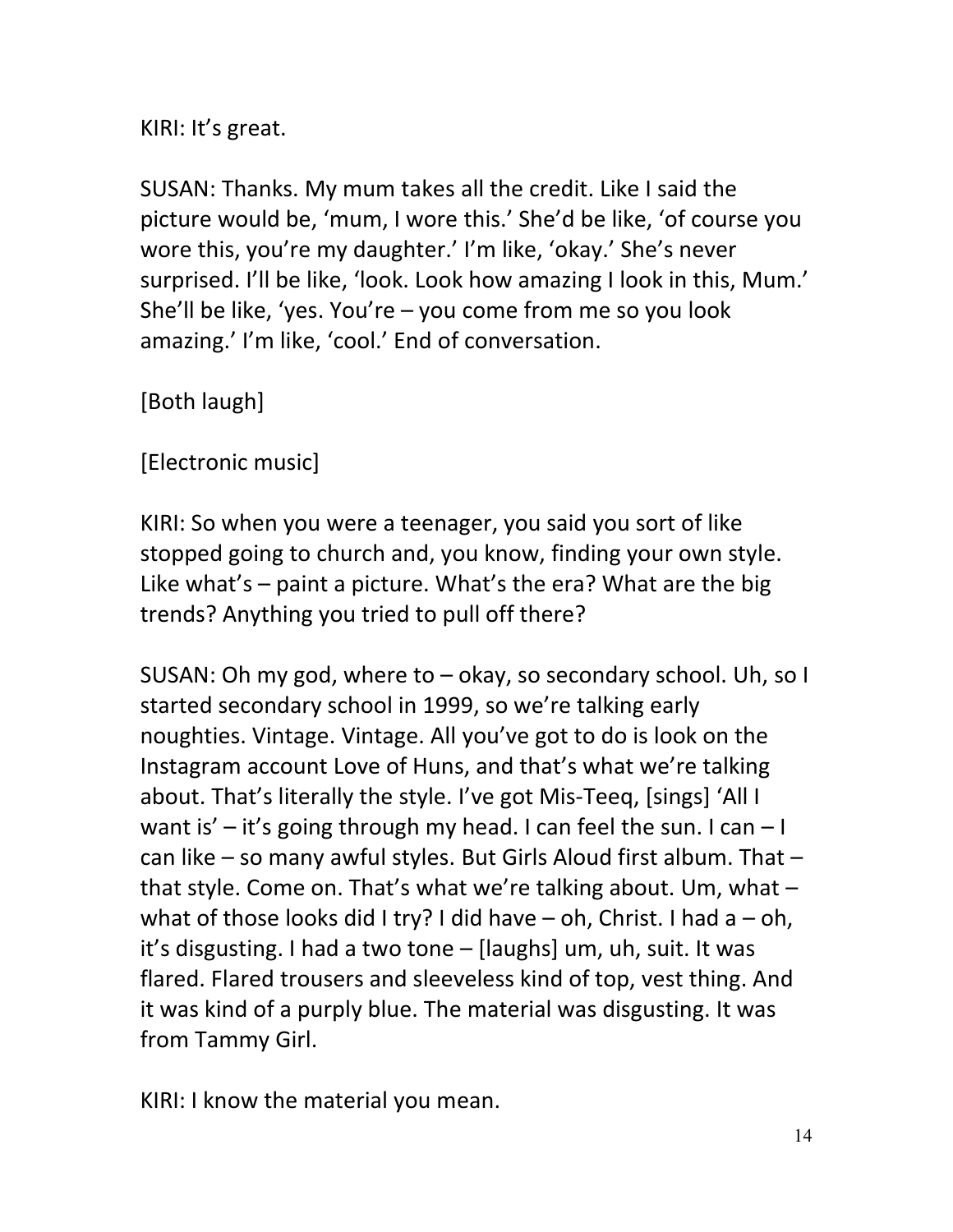SUSAN: Did you have it?

KIRI: The one that like rubs –

SUSAN: Yeah, it's like shiny –

KIRI: Yes! Oh my god, that was everywhere.

SUSAN: Yeah.

KIRI: That material. Yeah, and – and the purply blue was very our generation.

SUSAN: Yeah, yeah.

KIRI: Oh, yes.

SUSAN: Very our generation. So that was Tammy Girl. That made an appearance. In fact, actually, when I was  $-1$  think I was 12. I – do you remember Ms. magazine?

KIRI: Yes.

SUSAN: Right. So I applied – because I had this weird thing where I would apply for competitions and I would win them. All the time. I won a free bus pass for a month once. Just by filling out something. And my dad used to open my post and he'd be like, 'Susan, you've won a bus pass.' I'm like, 'oh, okay, cheers.' I used to win stuff. Lucky streak. Anyway, so I decided to apply for this competition in Ms. magazine, which was like, 'you and your friends get to be models for the day and then you get to go to Planet Hollywood.' So was like, 'cool.' So I had to get like, um,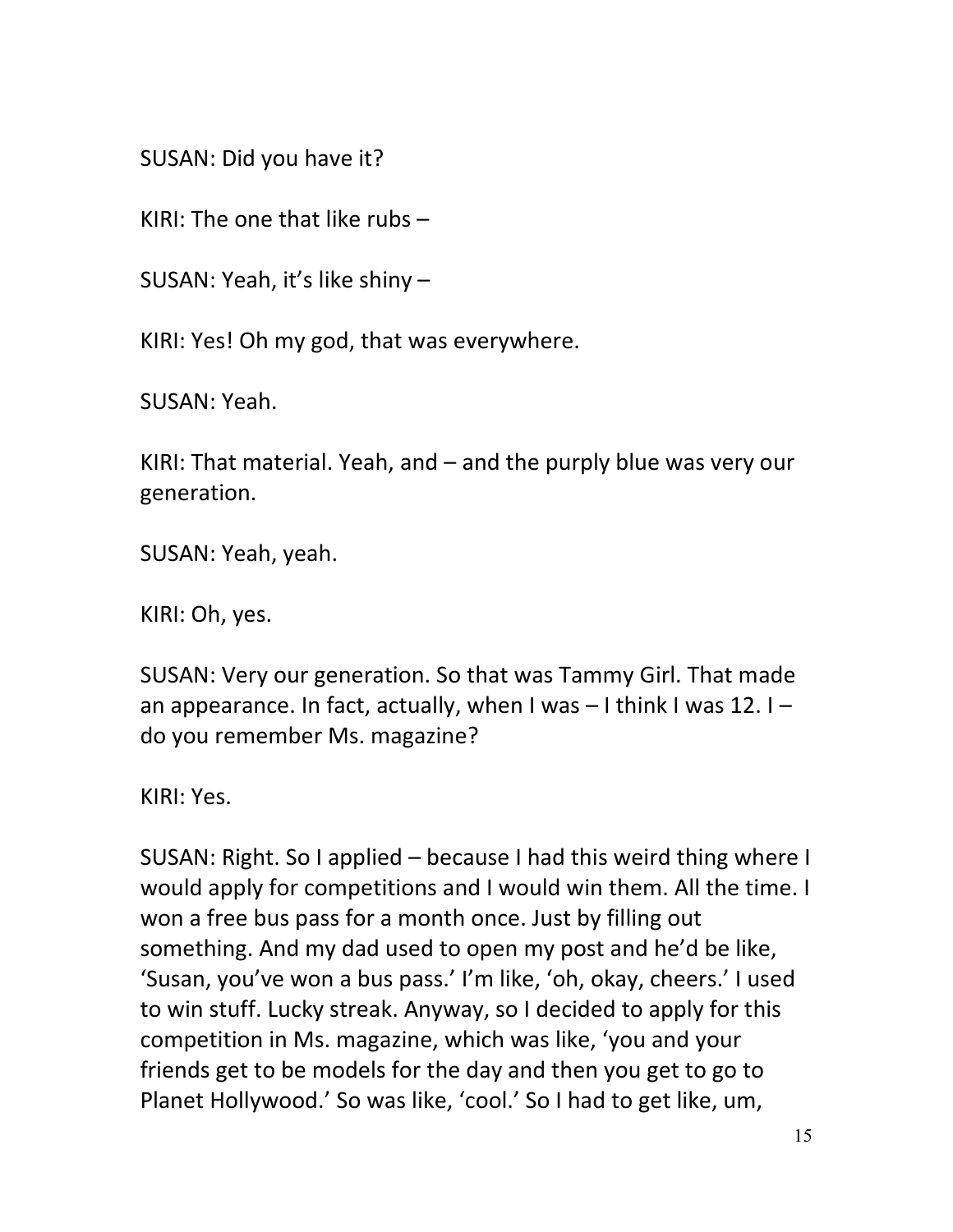what I did is we had to take pictures of ourselves. So I got a, uh, disposable black and white camera. And we went to the playground and we were all like capturing the wind in our hair and our braids like, 'oh my god, the weather.' We won. And so we had to go for our photo shoot. And it was like, you know, the bumps in the hair. You've got the hair mascara going on. You've got the, um, you know those, um, bandana, um, tops? The ones that – the sort of – Destiny's Child used to wear them all the time.

KIRI: Yeah. Yeah. [laughs]

SUSAN: We had that going on. Like oh my god. Lots of one shoulder like – one shoulder like top – crop tops going on. It just was the best day. And actually they loved the photos so much they reused them. Like we definitely should've got some royalties. They used us a lot. We were popping up in Ms. all the time. And everyone thought I was a model. And I was like, 'yeah.' It's the same shoot from a year ago. 'Yeah, you know? Just me in Ms.' But it was a real like – I've got a lot of love for that time. S Club 7, you know? Those sort of looks. That's what we're sort of going for. But that two tone Tammy Girl outfit was a bit of a hero outfit until I realised it was disgusting. Very – switch. Extremes. I loved it and then I wanted it burnt.

KIRI: But  $-$  but  $-$  and also how you're describing it as well, in that the  $-$  the  $-$  I know the blue and I know the purple.

SUSAN: Yeah.

KIRI: As we have this conversation, you're wearing that purple  $$ that colour purple hoodie and your hair is bright blue. So you might feel like you've left it behind, Suzie, but she's here.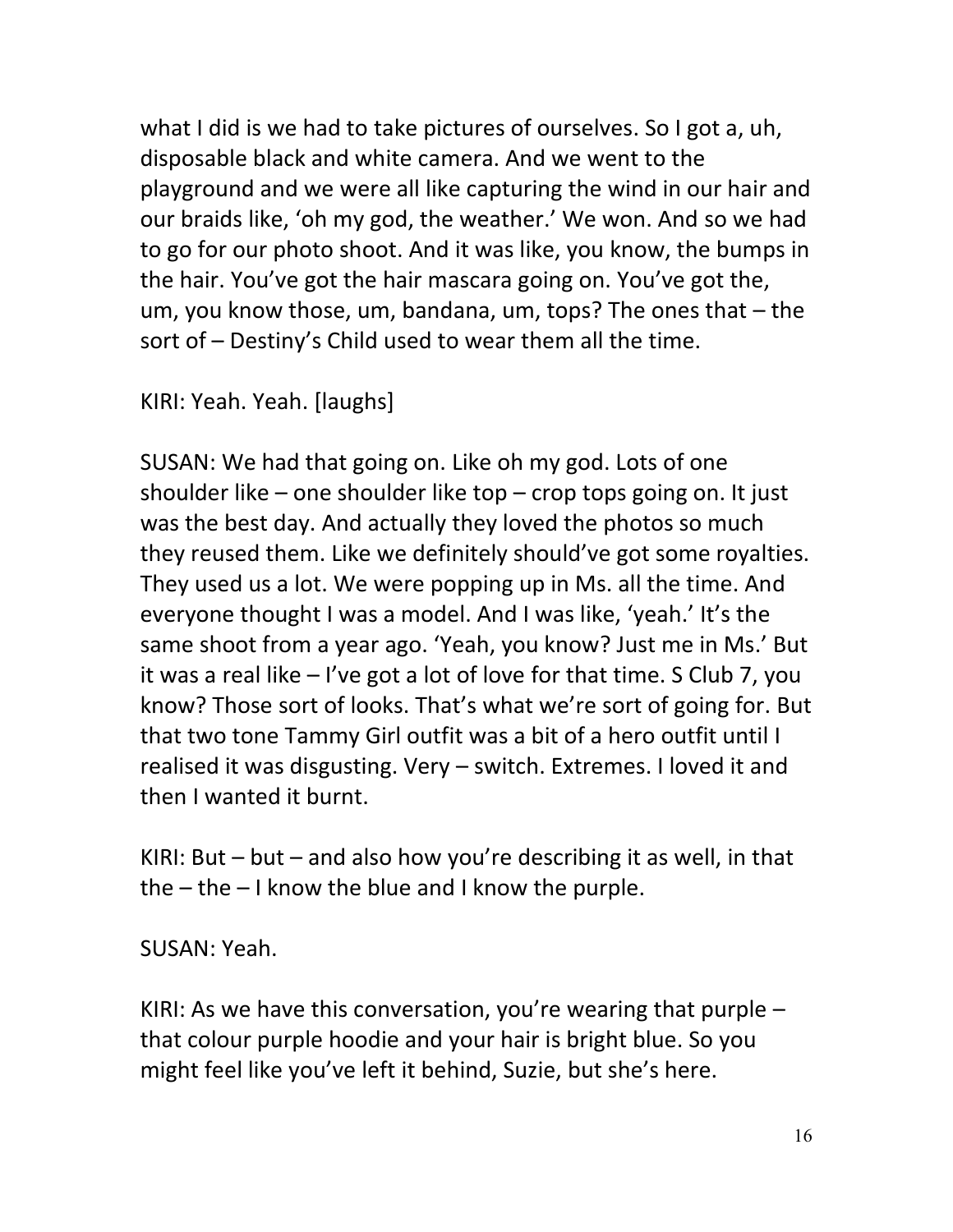[Both laugh]

SUSAN: Do you know what? Oh christ, you're absolutely right. I've just seen myself. Yeah. Yeah. You're right. Yeah.

KIRI: You're the essence of that outfit.

SUSAN: Oh my – I'm like – yeah, listen, this – the thing is, right, I really shouldn't. Life makes hypocrites of us all. Like I hated pedal pushers, but I actually think they're going to make a comeback.

KIRI: Definitely. Definitely.

SUSAN: They are. Things like that, I shouldn't  $-$  I shouldn't  $-$  yeah. God bless that Tammy – Tammy Girl suit. Fuck.

KIRI: Was there, um, did you have a rebellious phase as a teenager? And if so, did it come out in your style?

SUSAN: Oh, that's hilarious. Okay, sort of – I had sort of two. Uh, the first one was so fucking weak. The weakest rebellion. This is what it was. This is what it was. I'm in my Tammy Girl – because it lasted a while – uh, I'm in my Tammy Girl jogging – jogging bottoms and my top. Oh, no, I was wearing a crop top. Little crop top. Little bit of tummy. Hoop earrings. Hoop earrings. That was my first rebellion. My dad told me with hoop earrings, he was like, 'who are' – this is – this is actually his sentence. 'Who are you enticing?' I was like, 'enticing? I'm not enticing. I got these at Surrey Quays shopping centre.' He thought – he was like, 'take them out.' I was like, 'I don't understand what's going on.' He thought that hoop earrings were like the calling card of slags. [laughs] I was like, 'I've got no intention.' I've got an older brother. I know that boys stink. I've got no interest unless they're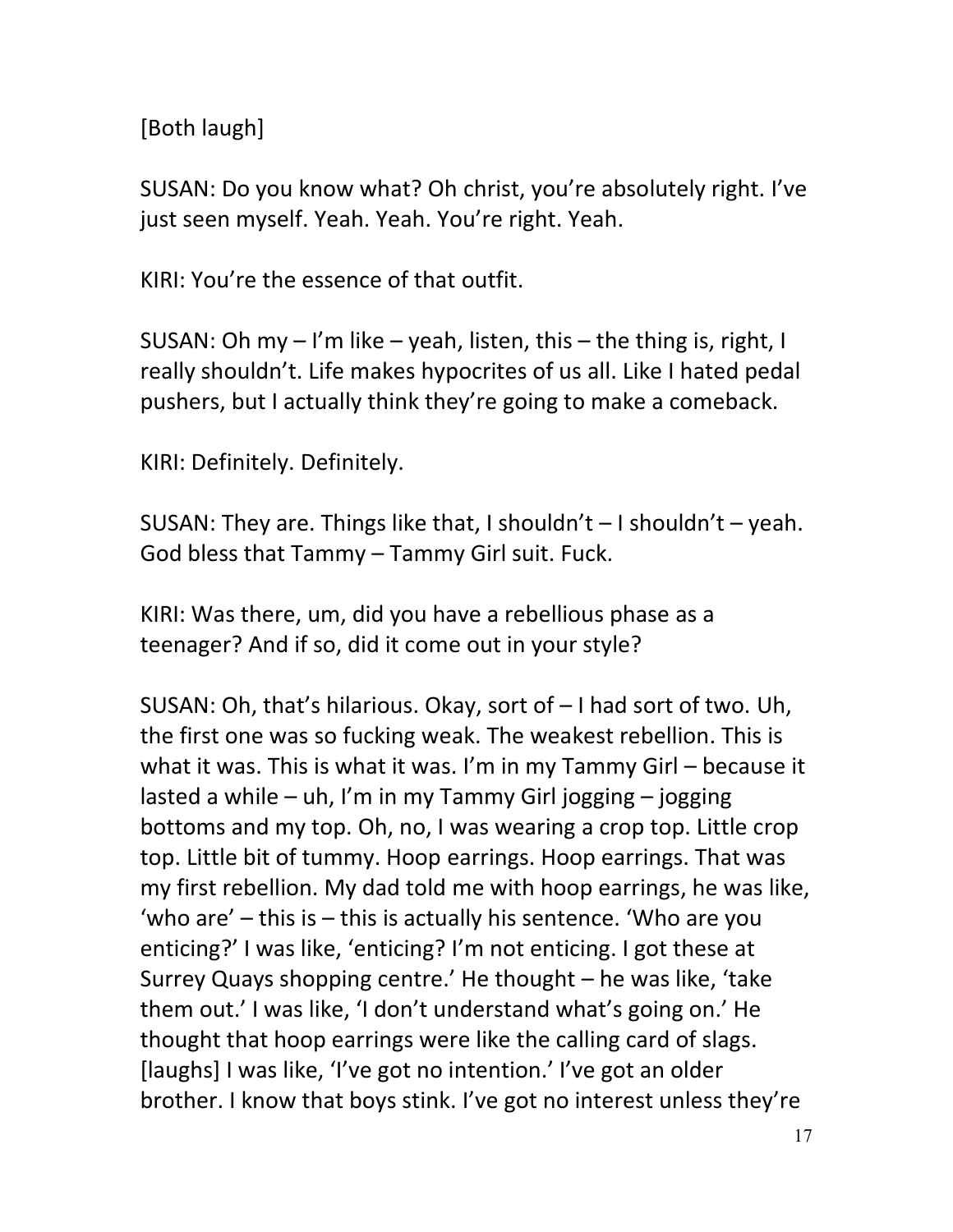Orlando Bloom in – as Legolas. Just was not interested. So that – I would have to sneak like some hoops. I'd be like, 'okay, Dad, I'll take them out.' And then when I like got outside, I'd be like, 'yeah.' So that was rebellion one. And then when I was about – [laughs] when I was about 14, um, I had a friend at school. A girl called Mallory. And I went to a very – it was quite a mixed school in terms of like, um, ethnicity there. Um, but there was a lot of kind of like West African kids and Jamaican kids and, um, Asian kids and stuff. So Mallory was a little bit outnumbered as a white girl. But, um, music taste of course at school was really, really huge. And Mallory was always very alternative. Really alternative. And so I was like, 'what's this alternative thing?' So of course I bought my Avril Lavigne. And then I got my wristband. I got my little wristband. [sings] 'He was a skater boy.' I got my – I've got a picture of me in Camden. First time I ever went to Camden. Flat cap. Flat cap, like white blouse, white flared jeans, platform trainers, eye shadow, eyeliner. Just like, 'I'm emo now.'

# [Kiri laughs]

SUSAN: Went through a proper phase. I was always at Astoria, Tottenham Court Road, Mean Fiddler. I was there watching live bands like Starting Line. I was like, 'yeah, give me all this guitar stuff.'

## [Both laugh]

SUSAN: If you saw me  $-$  like I remember hanging out  $-$  it was in Greenwich. We went to a gig. We went to a gig. And I remember this – this is what my life was like. So I'm there like trying to integrate, thinking, 'I do like guitar music. I hate the clothes.' And I met this girl. And she was so – she was really, really beautiful. And so I was like trying to be friends with her. I was like, 'oh, my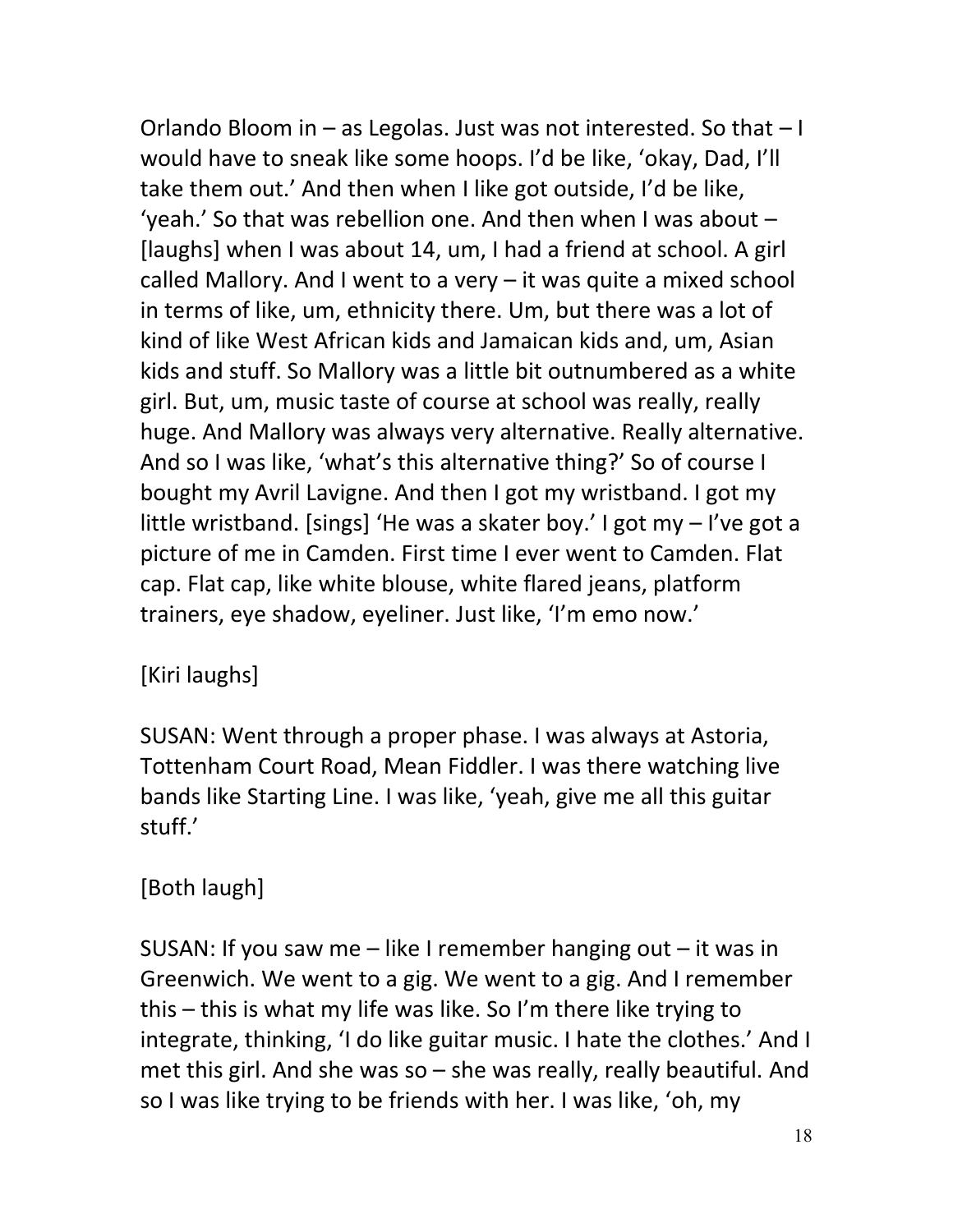name's Susie. What's your name?' She went, 'my name's Needles.' That's the kind of shit we were talking about. I was like, 'what do you mean Needles? What – what needles have been in your arm? You're fucking 13, shut up.' Like – but there was a lot of that. Like, 'oh my god, I've just got loads of problems.' And then so that only lasted like a summer. Only lasted a summer. You know the chains?

KIRI: Yes.

SUSAN: People would have on their jeans.

KIRI: Yeah.

SUSAN: That would go from the back pocket to the front. Yeah, a lot of that. A lot of that. Um, so yeah. That was my rebellion. But see my dad was really perturbed by the earrings. But when he saw the emo thing, he was just like, 'I've got no opinion on that.' He would not say a word.

[Kiri laughs]

SUSAN: He would just look at me like, 'what the fuck? Okay. Alright.'

KIRI: So funny. Also to me the fact that you've gone emo, and when I think of emo, I think of like lots of black, unapologetic stance, you know? Like one of those studded belts. That kind of thing.

SUSAN: Yeah.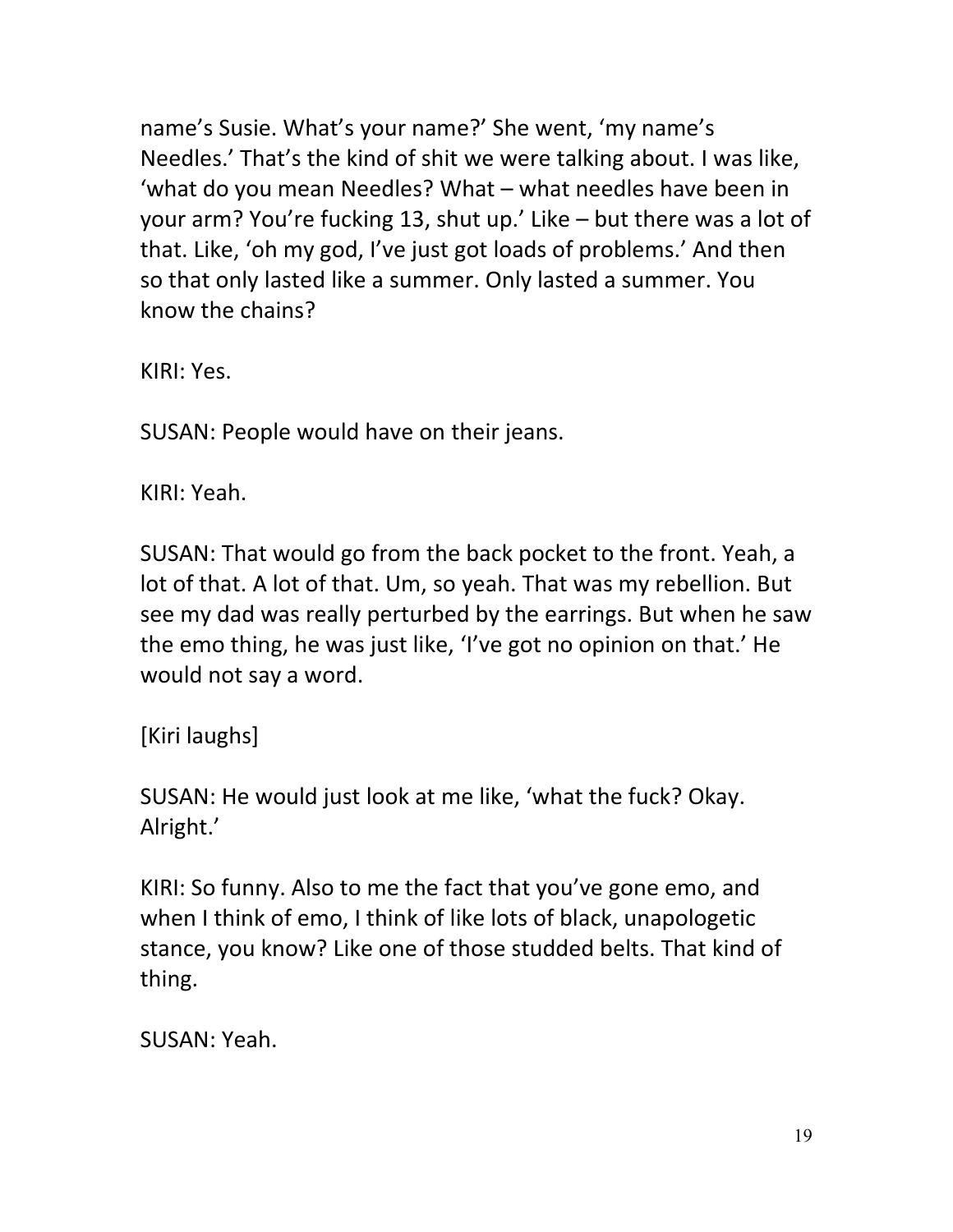KIRI: Um, but your first outfit – white flares, flat cap, white blouse, say drama again. Like you can't even downplay emo.

SUSAN: Nope.

KIRI: Like it's all incredibly like drama.

SUSAN: Very, very confused. I've got a picture of me with that ensemble. And I've also got like a pink – that my wristband was pink. Like fluorescent pink. I've got like two drumsticks in my hands like – not chicken drumsticks. As in like drums. Drums, like  $-$  and I'm just there with like  $-1$  was like, 'did I – did I fucking buy those? And just walked around Camden with drumsticks?' I think I did.

[Kiri laughs]

SUSAN: Oh my lord. It was a long summer. It was a long summer, fucking hell. So yeah, those are my two rebellious stages.

KIRI: It's so great. They're both great. So I feel like this sense of like drama and from your mum of like best foot forward, always like make the best of yourself and always look the part whatever you're doing, that has been there it feels like forever with you.

SUSAN: Yeah.

KIRI: But with your style how it is now, when did you think that style – it clicking for you?

SUSAN: Ooh. I think, uh, I think it was all the trips that I would take to normally Topshop Oxford Circus with my mates. And the amount of times I would find it really hard to find something that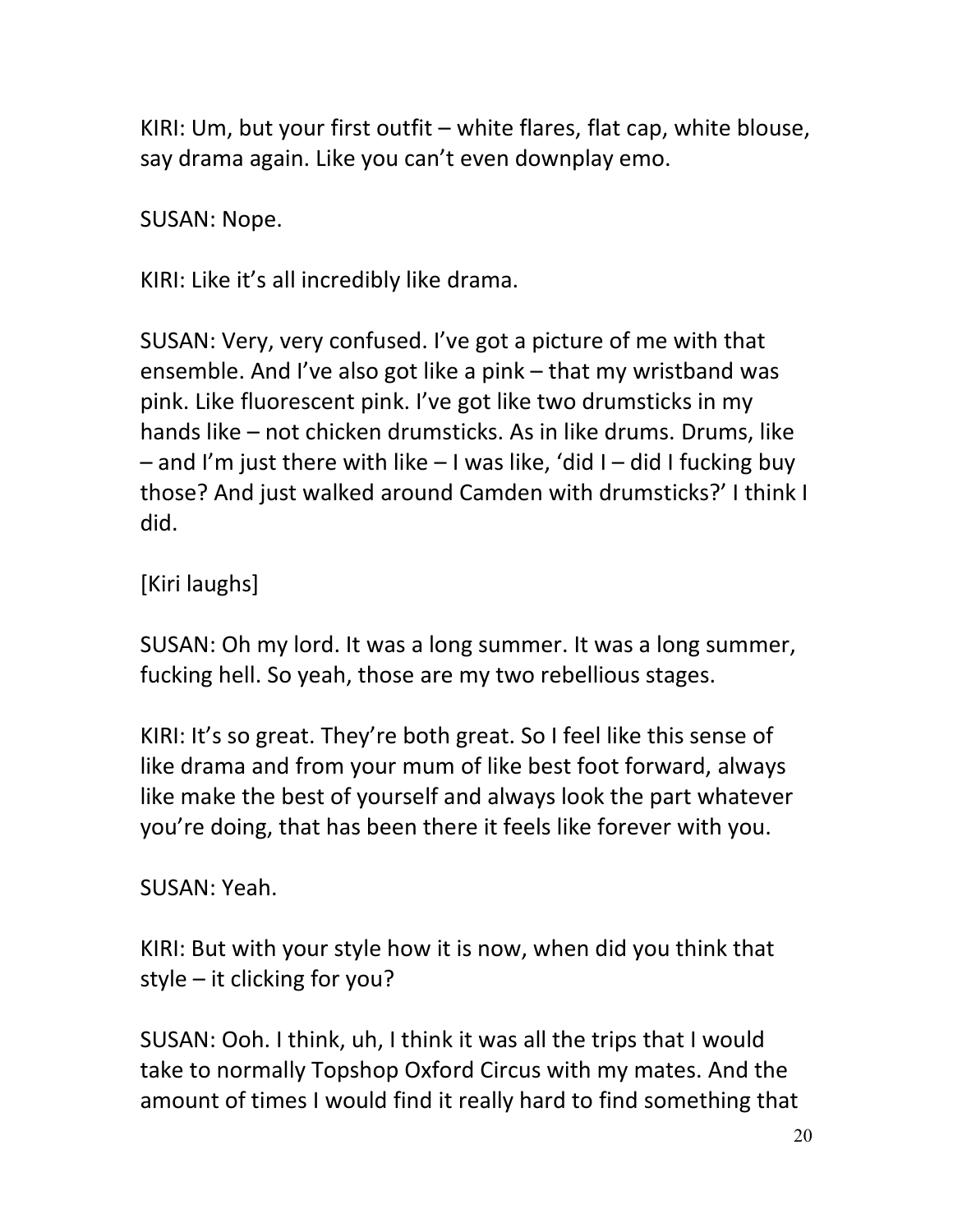fit. Like if I went, um, up a size, it would be  $-$  it would fit my bum really well and my thighs. But the top just would be shapeless and weird. And if I got something that fit the top, it would just  $-$  you know,  $I$  – like most people, I was – I spent so much time crying in changing rooms. And I just think that worked – becoming an actor and, you know, not being one of the actors who sort of just hang out with actors, like some of my really good friends are costume designers particularly, and realising that I could just not necessarily make stuff because I'm not that talented, but like I could get people to make things. Like the clothes that I have don't have to just be that. They could become other things. Knowing the – then realising, you know, um, I remember talking to somebody and – or no, I dated a guy who is quite famous. And, uh, he used to  $-$  he used to get loads of suits made for himself. And there were a couple of times I would go with him to like to these proper like – proper white boy Soho places where they've been making suits for like the Krays or whatever, do you know what I mean? And, um, and I just remember the whole process of it. And I thought, 'fuck, that must feel so nice.'

And then realising that that is how people used to wear their clothes, is that they used to get it made. And so not necessarily that I was like, 'I'm going to get everything made for myself,' because I can't afford that, but just going, 'oh, the fact that I don't fit into these shapes, these sizes, is completely fine.' Like this is a new thing to just buy it and it's meant to fit. And so I think around the time of, yeah, me sort of leaving drama school and me, you know, dressing myself with the money that I had or didn't have, I just started to think, 'what makes me feel good?'

And especially with actors you've got to go to auditions. You've got to think about what you're going to wear in auditions. There's a lot – you've got to think about how you look all the fucking time.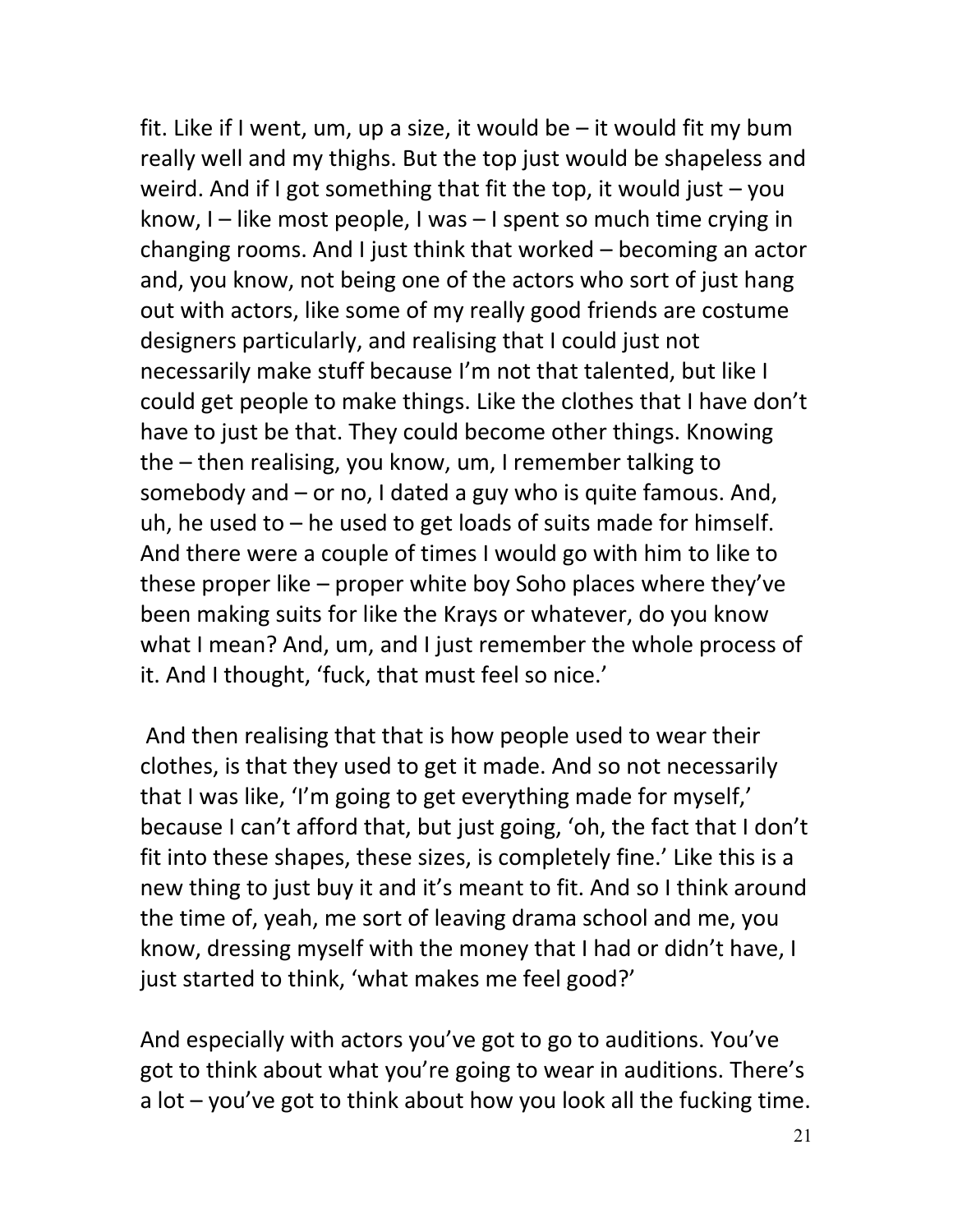So I feel like there was an awareness that I had. Then there was a moment where I was like, 'I don't want to get caught up in like self-loathing. I really, really don't want that to happen.' Then realising, 'god, there's nothing wrong with my body.' God, back in the day like, you know, you look at Marilyn Monroe in all these dresses and stuff, and she'd got them made for her. I was like, 'okay. Alright.' And yeah, the slow realisation of that, and then having to go to events and stuff like that made me go, 'do you know what? Let me get a grip of what I like.'

So whenever I do a job, they'll ask me, 'where do you get your jeans?' I'm like, 'Fashionova.' They look at me like I'm mad. I'm like, 'trust me. Trust me. Trust me.' So I know the places where, oh, if you go there, that's really good. If you go there but you take that in, that will look really good on me. And I think, yeah, I think my job is the thing. So around the age of like – I left drama school at 21, 22. That was the point where I was like, 'I've got to get a grip of what I look like.' But not just – not to please other people, but what makes me walk into a room and feel like I can do my job. And you can do your job when you're not worrying about what you look like. So I would actually say my career choice has been a lot to do with me learning what my body's like.

KIRI: Wow. That's amazing. Because I was, um, I was thinking about how hard it is – like on the odd occasion when I've filmed stuff where I'm having to be someone that's not me, and they just go, 'okay, send over your sizes.' And I'm like, 'which shop are you going to?'

SUSAN: Yeah.

KIRI: And like it sends me into this existential thing.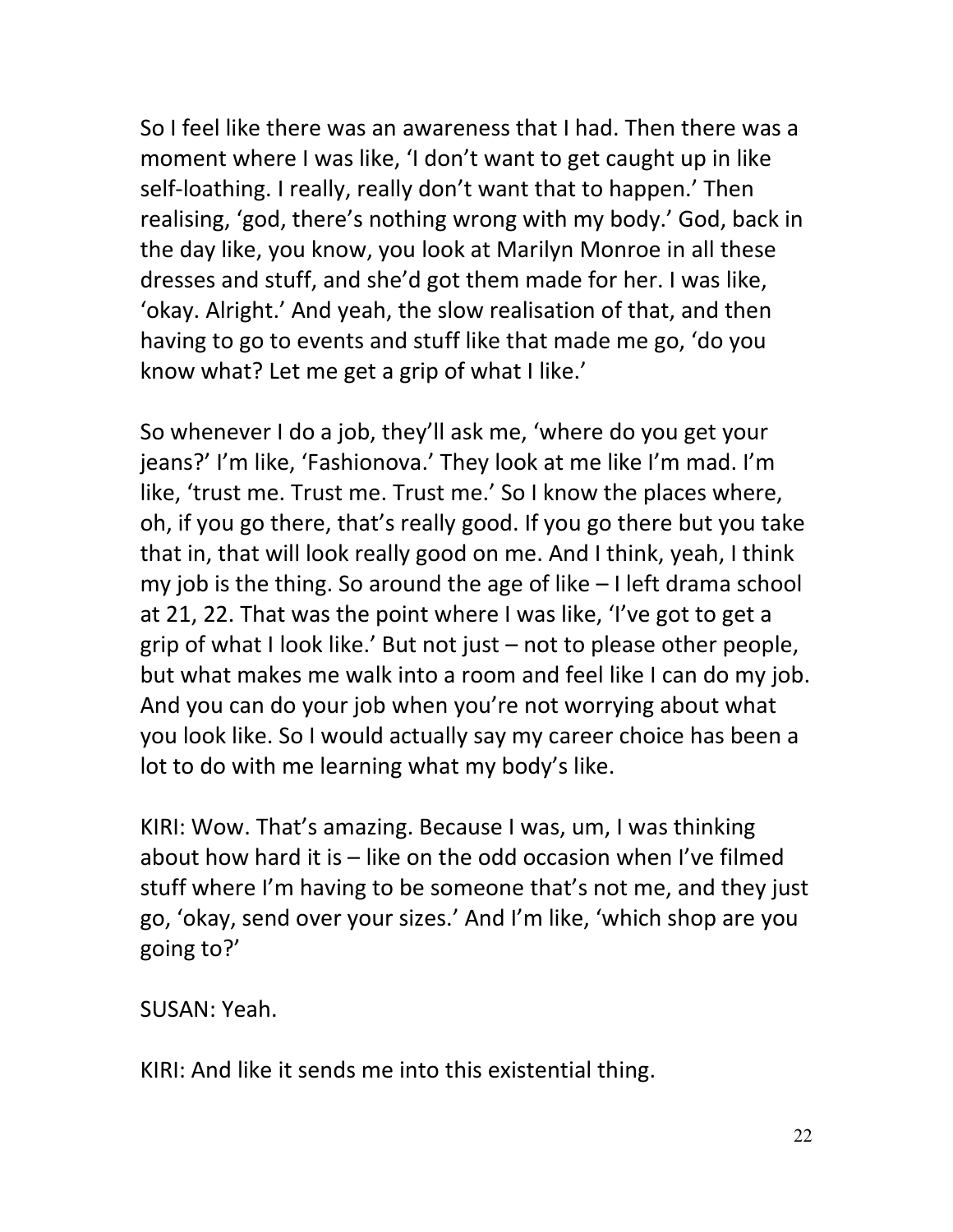## SUSAN: Yeah.

KIRI: But for  $-$  to  $-$  for you to have the  $-$  I guess the  $-$  not even resilience, but like the  $-$  to go, 'okay, this is my body. These are  $$ this is this, this is this. You can take in this, you can do that.' Like that shows such a – well,  $I -$  does that sum up what you are? And that you refuse to be like, 'oh, there's these categories. By the way, I don't subscribe to those, but we can bring all these things together and make me.' And – and that's like how you exist anyway.

SUSAN: I think – do you know what? I actually think it's been out of necessity. And I think it really started with my hair. Because when you do jobs, definitely when I was starting out, most makeup and hair designers didn't know how to do black hair or know how to make up our skin. And so very quickly I realised that I needed to have the black hair salons, the black hair stylists who I could go, 'maybe we could try this style. I know this woman. She can do it. Bla bla bla bla.' And I think from then, I was like, 'okay, it's not just – it doesn't just stop at my hair and my skin.'

My body shape is something that, you know, I'll be on sets and I'll look around and there is not a single person with my body shape. But I'll step off set and go to Tesco down my road, there's loads of people that look like me. It's just a weird world. And I think that if you're within that world all the time, you don't see bodies like mine. And I don't even think that my body is particularly, um, anything to write home about, do you know what I mean? Or extraordinary or weird or – I think it's completely just fine.

And I think it's been out of necessity of making sure that I can do my job, which is act. If I have that information, it means that I don't have to fanny about with any kind of fucking nonsense. But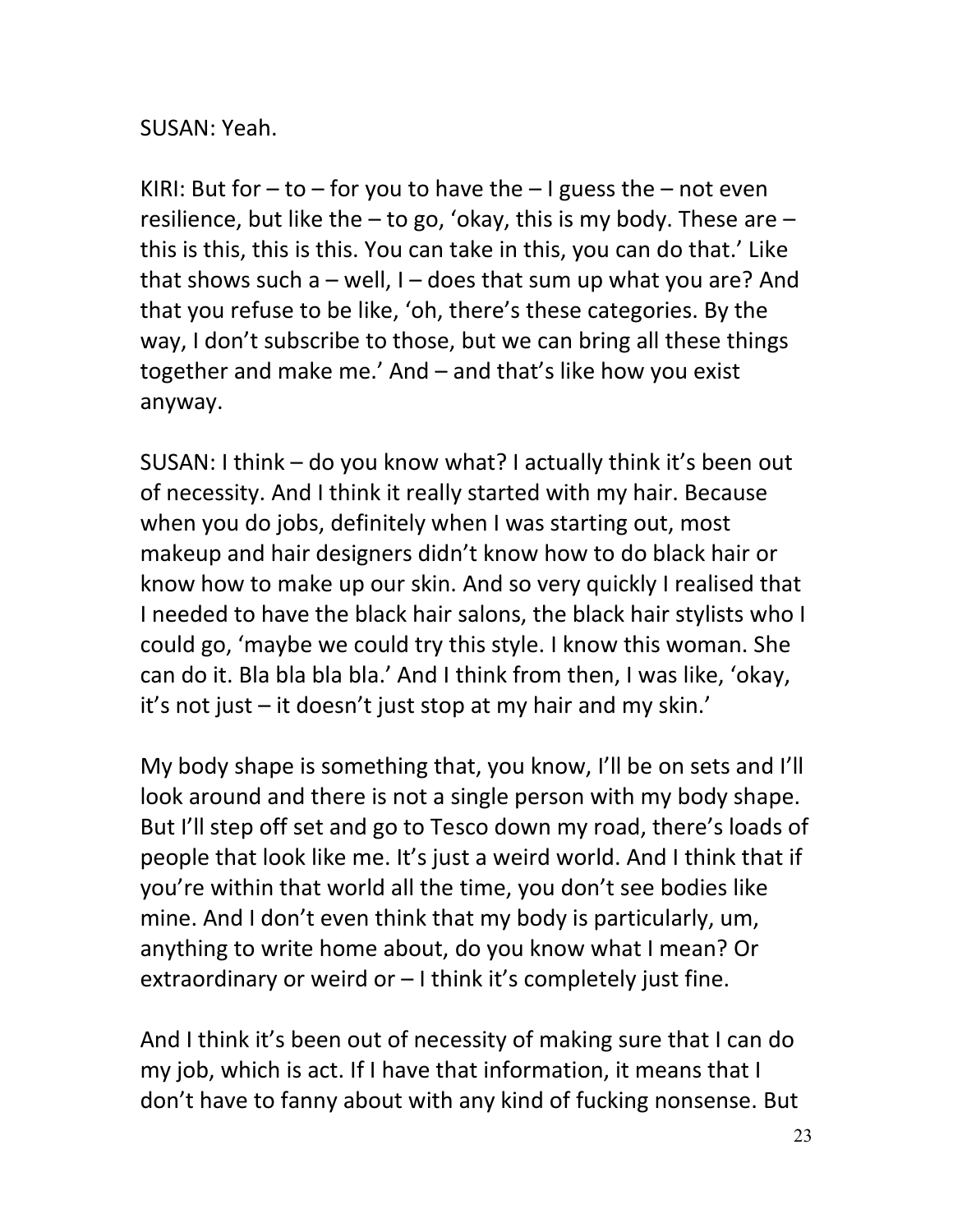actually, something that happens – oh fuck, I won't talk about it. Something happened in December. I, uh, was about to start a job. I went in for costume fitting. December's always awful because I'm like, 'Christmas is coming' and I'm eating all the pies. So you're going to – you're going to measure me now, but things are going to change. But anyway, so it's fine, you know? I go in there and I walked in and the costume designer looked at me and she went, 'ooh, you're – you're a lot bigger than I thought.' But she said it in a way that was so like it was a problem. It wasn't like she went, 'oh my god, you're – oh, I think I've got the wrong sizes for you.' She said it like it was a problem.

And then I had to have – and I'm, you know, I'm hugely experienced. I've been acting professionally since I was 17. And I was made to feel like my body was a problem. And I was just so aware that here I was with this room full of white women, all of them thin, and I'm meant to take off my clothes, be in my underwear, try on stuff, them take pictures of me, me spin around like it's a mug shot, and – and be okay with it. And it spun me. And also on top of that I fucking hated the clothes. They were – they were rank on top of that. They were nasty.

We had to have a whole  $-1$  was like, 'this is  $-$  all of it's got to go.' The director had to get involved because I was like, 'you've seen the pictures, right?' She was like, 'yeah, you look awful.' Um, but it was – I remember sort of thinking, 'oh god, do I say something?' Because you have to be so  $-$  it may seem like oh, you know, you're being too 'woke' or whatever, but you have to be so careful about what you say about people's bodies. You have to be so careful because you don't know what I'm dealing with or what I've been through. And so I ended up sending her an email going, 'that was wrong. That was absolutely wrong. You never do that. It's never a problem, my body, but you made it out like it was a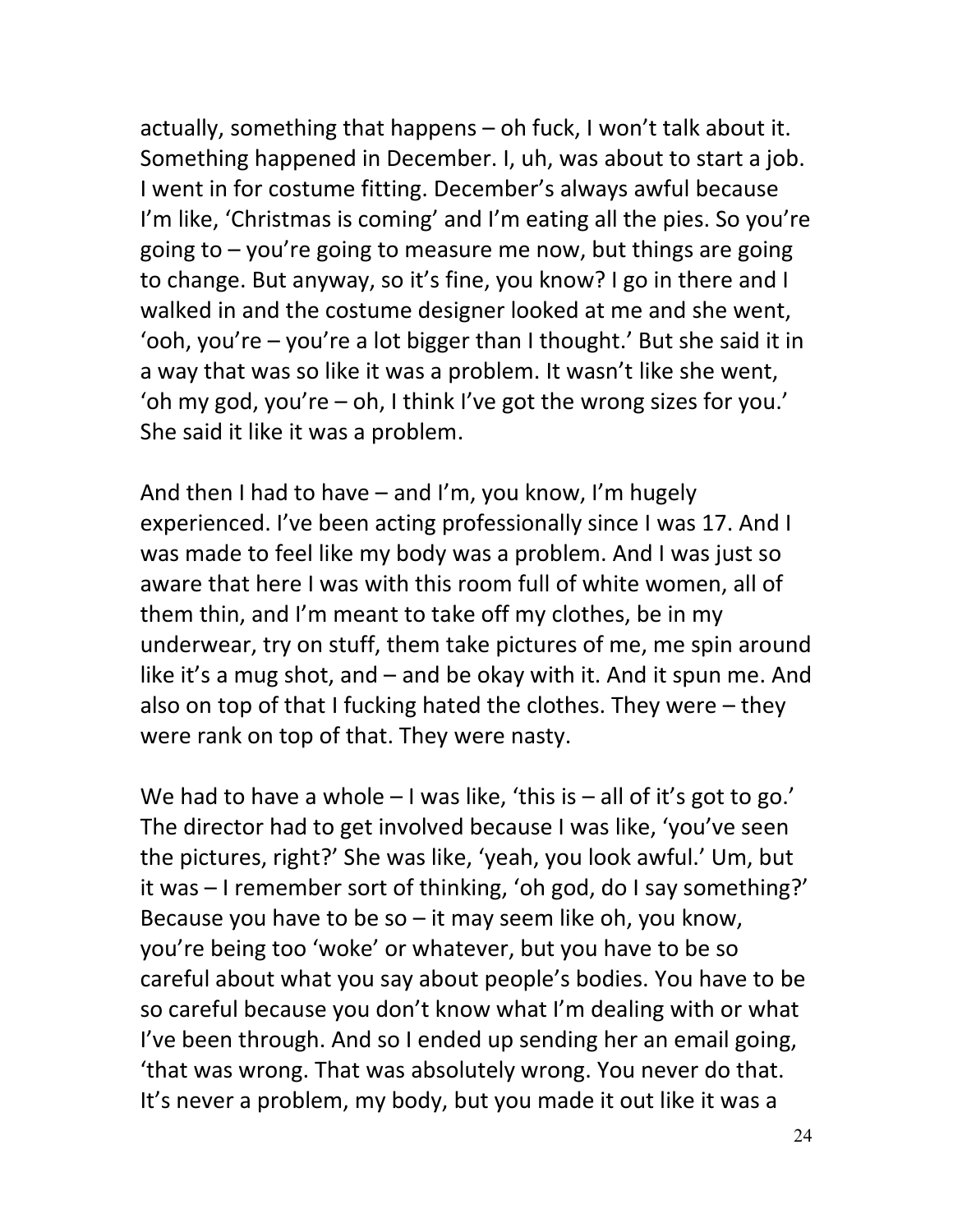problem because you had an idea of what I should be in without actually looking at my body first and making that decision.' And yeah, I told her off basically.

KIRI: Good.

SUSAN: Because it's just – that idea of like, 'your body is wrong' is something that I've been trying to dismantle for ages. Um, and then to kind of very recently get slapped with it, I was like, 'god, it's so ingrained, the idea of "you're not right."' But I know women who are so thin who don't think that they're right. So I know that that isn't – thinness isn't the answer. Um, but I'm very, very aware, to go back to your question, I'm very aware of the spaces that I'm in that a lot of the time, most of the time, the people that are trying to dress me or do my hair or do my makeup, don't look like me and don't encounter bodies or hair or skin like mine that much on sets. They may have friends and family, whatever. Um, so I have to be armed with knowledge.

I would love to just walk in and for it to be easy and not have to worry and not give my list and, you know, tell them about my acne and my hyperpigmentation and, 'these are the things that I can't use on my skin, and these are the things I can't use on my hair, and these are the shops that – to get the shoes from,' or whatever. But I've just learnt – I'm like, 'look, I can have a whinge about people not having that information, or I can just give it to them. And then if they choose to ignore me, they're being a dick.'

KIRI: Yeah. I mean you're – you're totally right, but it's, um, well it's a good sense of perspective. Obviously acting's not my world, but just the idea that  $-1$  – I do film stuff and there people do do my hair and they  $-1$  – do do my makeup. And I never have to worry if that's going to be an issue and actually if I haven't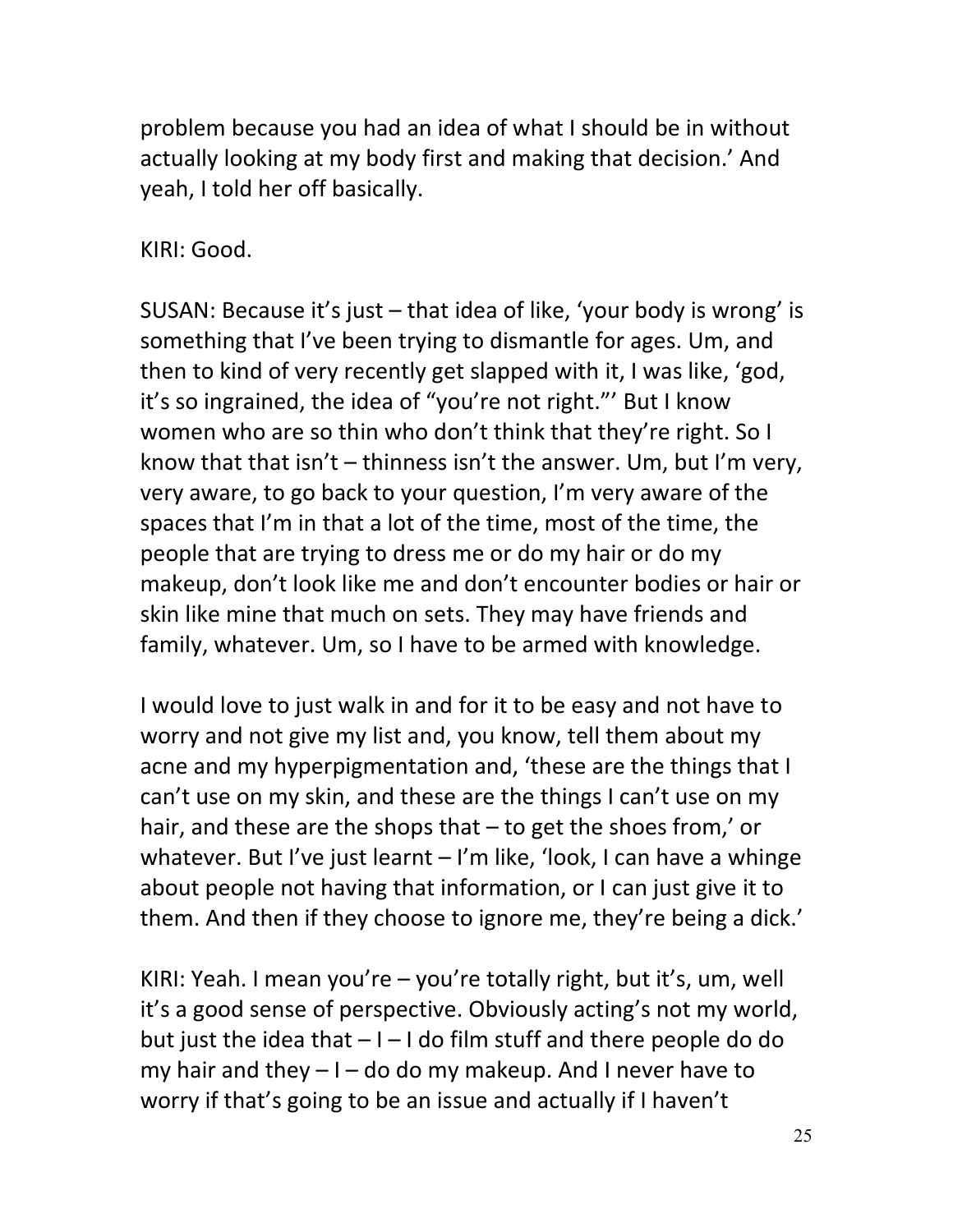brought my own stuff with me, it's going to be a problem. And it's just – the way you talk about it is with such pragmatism, because obviously you're a professional. But also it's – I guess it's just depressing to hear a woman has to be a costume designer.

SUSAN: Yeah. Yeah.

KIRI: And a – and a hair stylist and a makeup artist. Because they're – no one's interested in accommodating people who aren't what they think that every actor, every performer, every person who takes up space in the world should be. And it's, um, I – has it got any better? I guess – I bet it hasn't.

SUSAN: Yeah, no. Do you know what? I was literally about to say it has got – even though that horrible costume designer thing was recently, um, it has got better. Like the job that I'm about to start, they have a black hair stylist. Um, so – and, you know, there are things that I now say, like terms. Like actual names of hairstyles that before I could hear the person go, 'what's that?' And they'd be googling. And I'm like, 'you – literally most black women know this style or have this style. The fact that you don't know it is just mad.' Now I will say and they'll go, 'oh, yeah. I know what that is.'

It's not – you know what? It is not necessarily about having all black teams, although that would be awesome. It's just about the knowledge. And black hair particularly is really – it's not just like, 'all black – all black hair is like this.' In the same way that all white people's hair is not the same. Um, but having the – the time and the interest to learn about it, having the, you know, understanding that, you know, sometimes I've had to, you know, give my weight or mention my weight. And people sort of look in horror. They're like, 'oh my god, you weigh that much?' I'm like, 'yeah, my body's sort of  $-$  yeah, at my slimmest I'm  $-$  I'm still in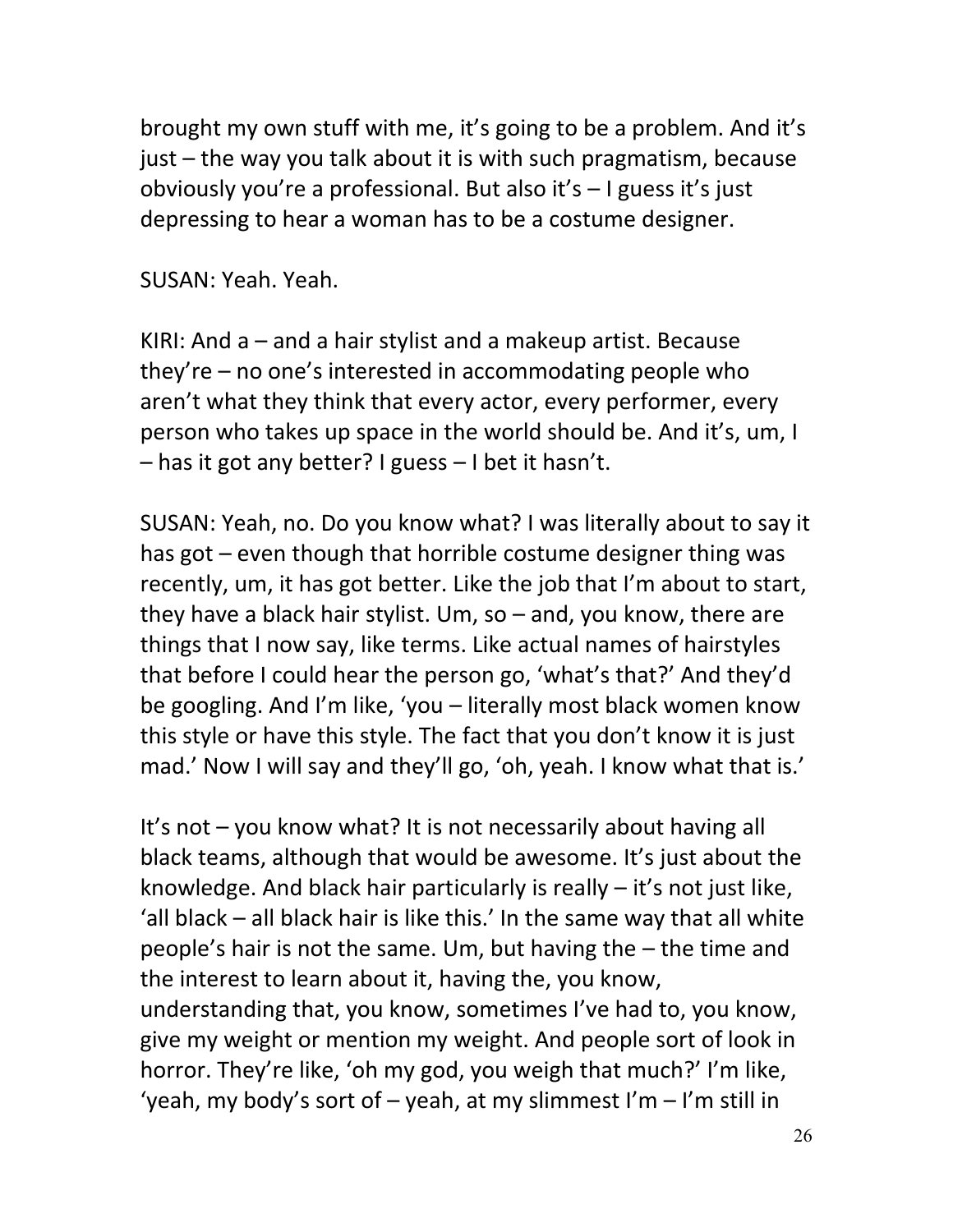double figures.' Like when I look, the idea or the perception of what I look like and what I weigh and stuff is so warped, but I'm like – but that's my family. Like that is our body, that's our mass, that's, you know, African DNA. Um, and then having to explain that sometimes, you're like, 'oh, christ.' But I just think it got to a point where you have to lead it. You have to lead it and then people will understand. And I feel like I haven't just done that, but actresses older than me, the generation, um, above me have. And it means that, you know, there's a lot of things that are so much easier, as they should be. Like I just think as designers they should have an interest. Um, and it is definitely – it is definitely getting better.

KIRI: That's good. Because you think like if people can go on  $a$ because also like if you can't do it because you're just being a decent human, do it because it makes you more employable. That's what I think about anything to do with representation. Like  $as -$ 

SUSAN: Exactly. Like you don't want to say, 'do it to make more money,' but do it to make more money. Like –

KIRI: Yeah.

SUSAN: Go on. If that is the thing that motivates you, fuck it then. Just get it done. My friends say, um, I've got this Whatsapp group of amazing women and they always say, 'don't show me the homework, just get it done.'

KIRI: Yeah.

SUSAN: I don't want to see your working out. I don't want to see the long division. Whatever is motivating you, I haven't got time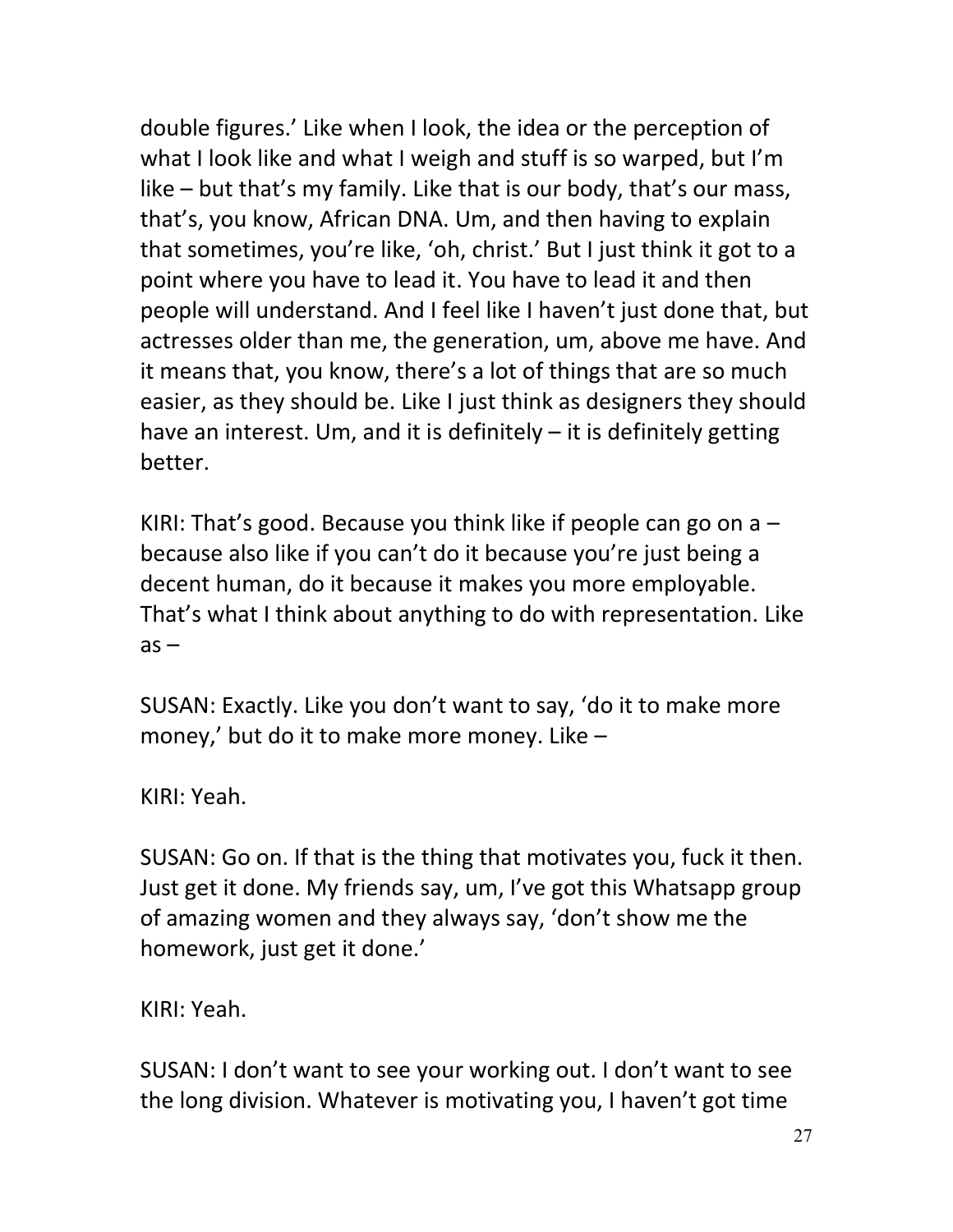to hear. Like, 'oh my god, I read this book about anti-blackness and it was just like' – no, I don't care. Just start the anti-black stuff over there. I'm tired.

[Both laugh]

SUSAN: I'm trying to live my life and trying to do my blue hair. Um, I'm being wry. I'm being wry, but yeah.

[Electronic music]

KIRI: Do you think of makeup and hair as part of the outfit as well?

SUSAN: 100%. 100%. Um, I – to be honest, I've had more difficulty and shame and, uh, with my hair. Because I was really from the generation where our parents were trying to conceal our hair. So in amazing elaborate styles and braids and stuff, but it wasn't  $-1$ didn't really have much knowledge of my natural Afro that grew out of my head, because we were always concealing it. And so I felt a lot of distance from my hair, a lot of shame.

There is a lot of kind of like, you know, within the black community, like getting your hair done, the pressure to get your hair done, where to get your hair done. But also there aren't one of the things that is not prevalent is  $-$  or, well, wasn't, was businesses. So, uh, for a lot of my white friends, they could go to a Toni & Guy, get their hair done. There wasn't – businesses like that. You had to know this woman who would sometimes come to your house, maybe between the window of 9 am and 2:30 pm. She might turn up. And then she might have to leave and go get her kids. Like – and then bring the kids home, and the kid's screaming as she's doing your hair. Like there wasn't that infrastructure. And so it meant that sometimes you would get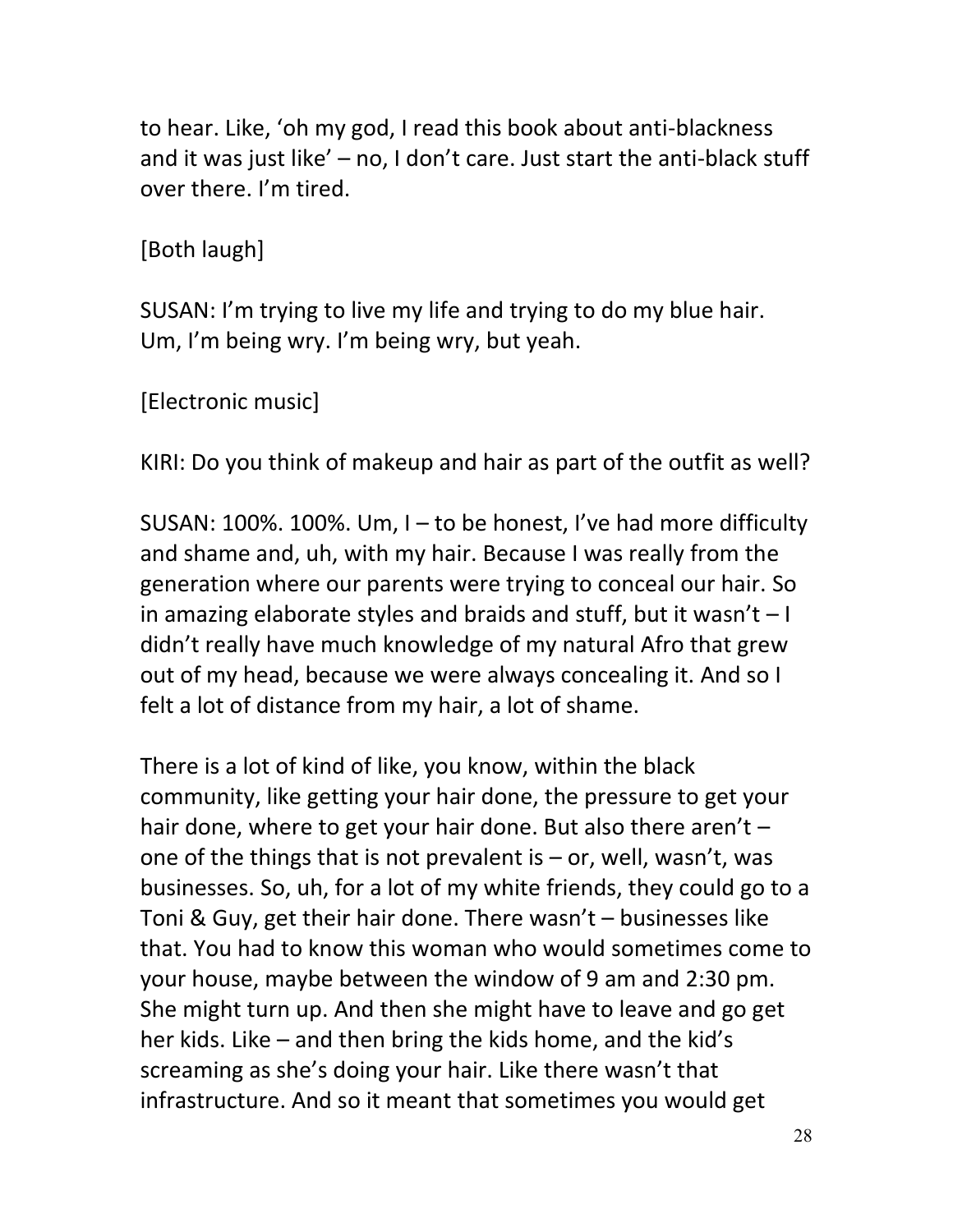your hair done really rogue. Like I remember once getting my hair braided and they were pulling so tight that they ripped it from the root. Um, true story. I got that done in a backstreet salon on the Woolworth Road. Literally it was a corner shop. No, it was like a sort of like African world supermarket with like – it had like a Polish section and then a West African section of food. Then around the back was a shed, which was a salon.

#### KIRI: Sure.

SUSAN: You sort of knock and there'd be like kids after school there eating McDonalds and then like just random women. They're like, 'oh, sit down. Sit down.' And then they'd do your hair. And so it got ripped out there. But, um, so I – I feel that the importance of hair has been there. And the hair makes the outfit and all of that sort of stuff. But I think now that I've been starting to have more understanding and love for my natural hair growing out, I don't feel so precious about getting it done or it looking a certain way. I remember once somebody on Twitter, when I was on that hell site, um, said, 'oh, you know, Susan Wokoma, she's such a good actress but why does she always have messy hair? Why is her hair always messy?' It was another black girl who said this. And I was just like, 'so?' Like why does it need to be neat and slicked down and, you know, have your edges slicked down? I was like, 'I don't really'  $-1$  like a  $-1$  like a sort of mane of hair. I like  $-1$ like a silhouette, that's what it is. I do fucking like a silhouette.

KIRI: Yes. Well when I think of you, I can – I can draw you. And it's – the hair is a big part of it. Like literally. But it's – it's gorgeous. To me it's like – signature Suzie is – is big hair. And – and when I've seen you with braids even, there's loads of them, like do you know what I mean?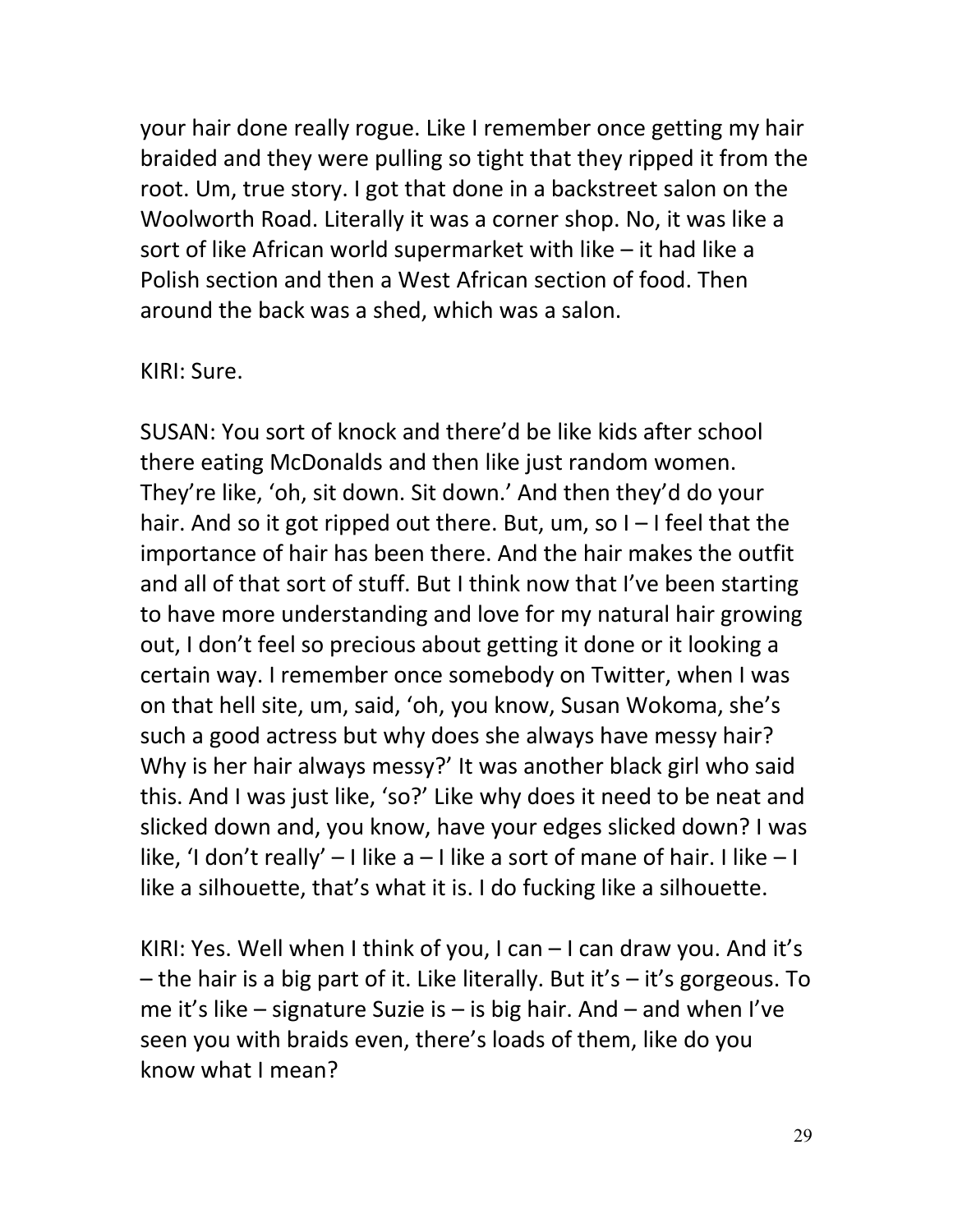SUSAN: Yeah. Yeah.

KIRI: And they're long. It's a statement again.

SUSAN: But do you know what? Do you know what's so fun about that? Is that when I decide to like cut it all off, it's going to be such a thing. When I cut it all off and dye it platinum, I'm like –

KIRI: [laughs] Yes.

SUSAN: A new era. It's like Madonna. I told you what I was before, and now I'm telling you now what this is. I just love the idea of being able to, uh, not that anyone's really watching, but to just shock and just wear something that's a bit like, 'oh my god!' And I'm like, 'yeah.' Yeah, it's fun. I don't know, I just – I don't – all that I've said about like hair and antiblackness and all of that stuff, I just – I've – I always come back to the beginning point, which is don't take yourself too seriously. Don't take any of it too seriously. It's not fucking serious. Like I love it. So many of my mates, some of my girlfriends, are just shaving their hair off. Literally bald. Fucking sick. Just going, 'do you know what? I don't care. I'm not – I'm not subscribing to that bullshit anymore.' I'm just – do whatever the hell you want. I always come back to that no matter what. No matter what.

KIRI: Oh, that's beautiful. Is there, um, obviously we've got the shaved head thing looming in this future, and I'm absolutely here for it. I can't wait.

SUSAN: Yes. Yep.

KIRI: Um, but is there a trend that's been knocking around that you've tried to pull off and it's just not – it's not happening?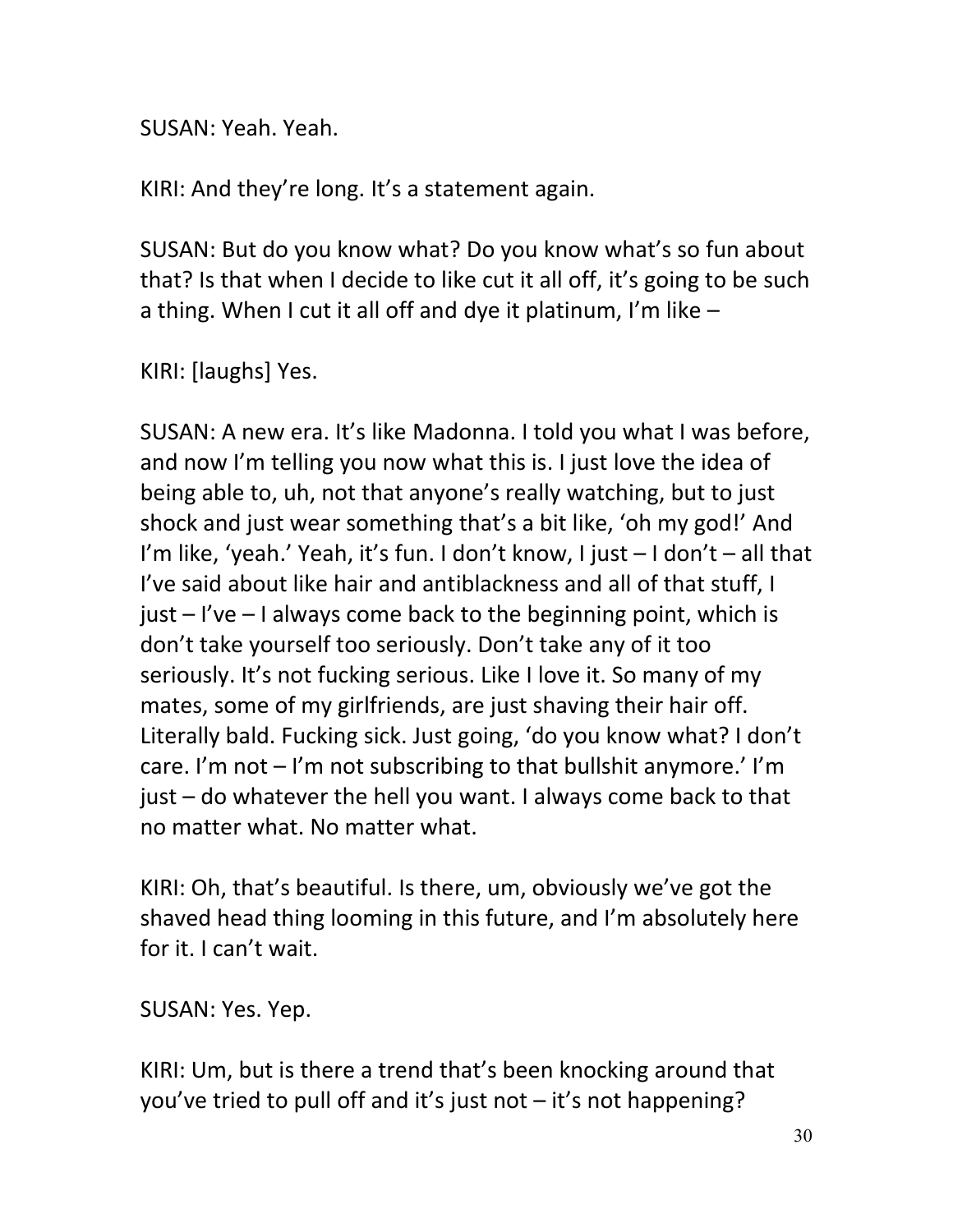SUSAN: Oh, okay. Um, my friend from school, from secondary school, is a lovely woman called Emanuela Menza. Um, Manny Menza. And she is really like this amazing, amazing woman who basically, if you wear – if you see a celebrity wearing Christian Louboutins, she hooked them up. She works for Christian Louboutin. Like that's it. I didn't know this. So she was the year above me at school and then one of my really close friends, um, Alex Roach, uh, was at a film premiere. Her first big film premiere. And she was like, 'oh my god, you know someone at Christian Louboutin.' This is two thousand and what, 13? I'm like, 'babes, I don't know anyone at Christian Louboutin, I'm very very sorry. You are mistaken.' She's like, 'oh, this woman, Manny?' I was like, 'fucking Manny's at – woah, that's so cool!'

And so, uh, reconnected and she was like, 'you know, whenever you need some shoes.' I was like, 'girl, I cannot wear them shoes. Like – but thank you very much.' Anyway, uh, I then, uh, start doing some events. And she's like, 'let me hook you up with the shoes.' And I'm like, 'do you know what? Let's do it.' And we tried the classic, you know, stiletto, high pointy, and I was like, 'oh, girl. Oh, girl. They do look good on the leg but  $I - I$  will fucking bread my neck in these.' And Manny is this amazing woman where she can – I remember I went once to, um, their offices. And she was like carrying all these boxes and stuff in stiletto heels. I was like, 'how the fuck are you doing that?' She's amazing. She's amazing. And I was like, 'I want to do that but I just don't think it's my portion. I just don't think it's for me.' And so now what's really funny is like if I have an event, she now knows my style so much. She'll send me three – pictures of three shoes and I'll be like, 'that one.' She knows it's got to be a thicker heel, she knows exactly what – a little bit of a platform, if she can get away with it. And – and then we're good to go. And so, yeah. A stiletto heel. Like I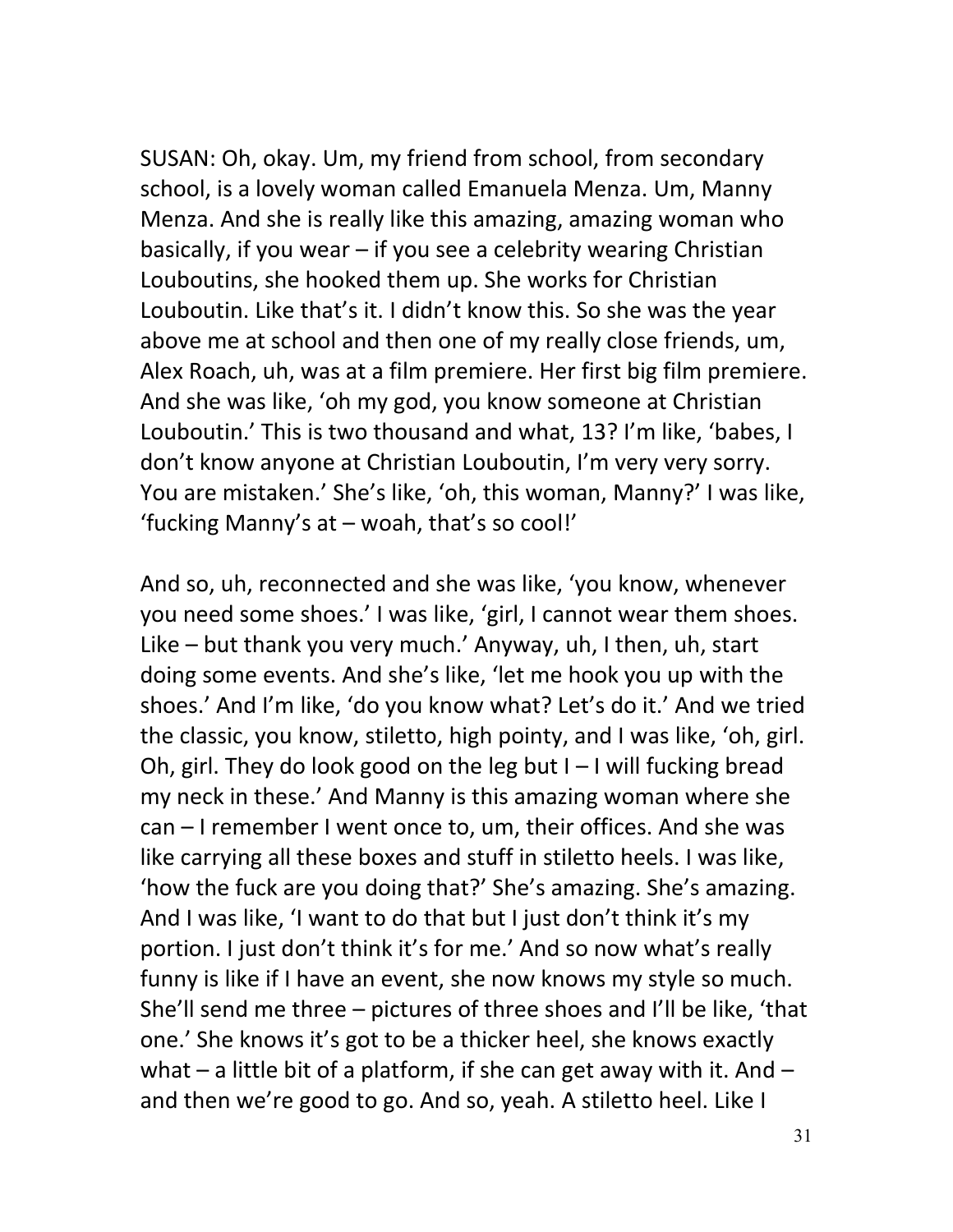know that there's a lot of talk about like, 'are stiletto's good? Should we be putting ourselves through it?' Some people really love it and I do think it elongates the leg in a way that's [chef's kiss]. But it is not for me. I can't do it. I can't. I wish, but I can't.

[Both laugh]

KIRI: Oh, and when I started going out as well, as well I was like – you know, like properly out, girls going big, like big outfits…

SUSAN: Yeah.

KIRI: The stiletto heel was everywhere. It was unreal.

SUSAN: Yeah.

KIRI: And I could do it. And I can do it now. But put me in a – like a – I love a block heel.

SUSAN: Block heel.

KIRI: Like  $a$  – that's why I like platform boots.

SUSAN: Yes.

KIRI: Because like 70s infused, I'm like, 'yes please. Give me the height because I'm only little, but with all of the stability of a smart shoe.'

SUSAN: Yes. Of a smart shoe. We're talking a Clark's smart shoe but it looks good. Like I just – I wish – yeah. I wish I could – I've never been able to, actually. From like when I got my first pair from New Look and I just was swaying in Leicester Square. Like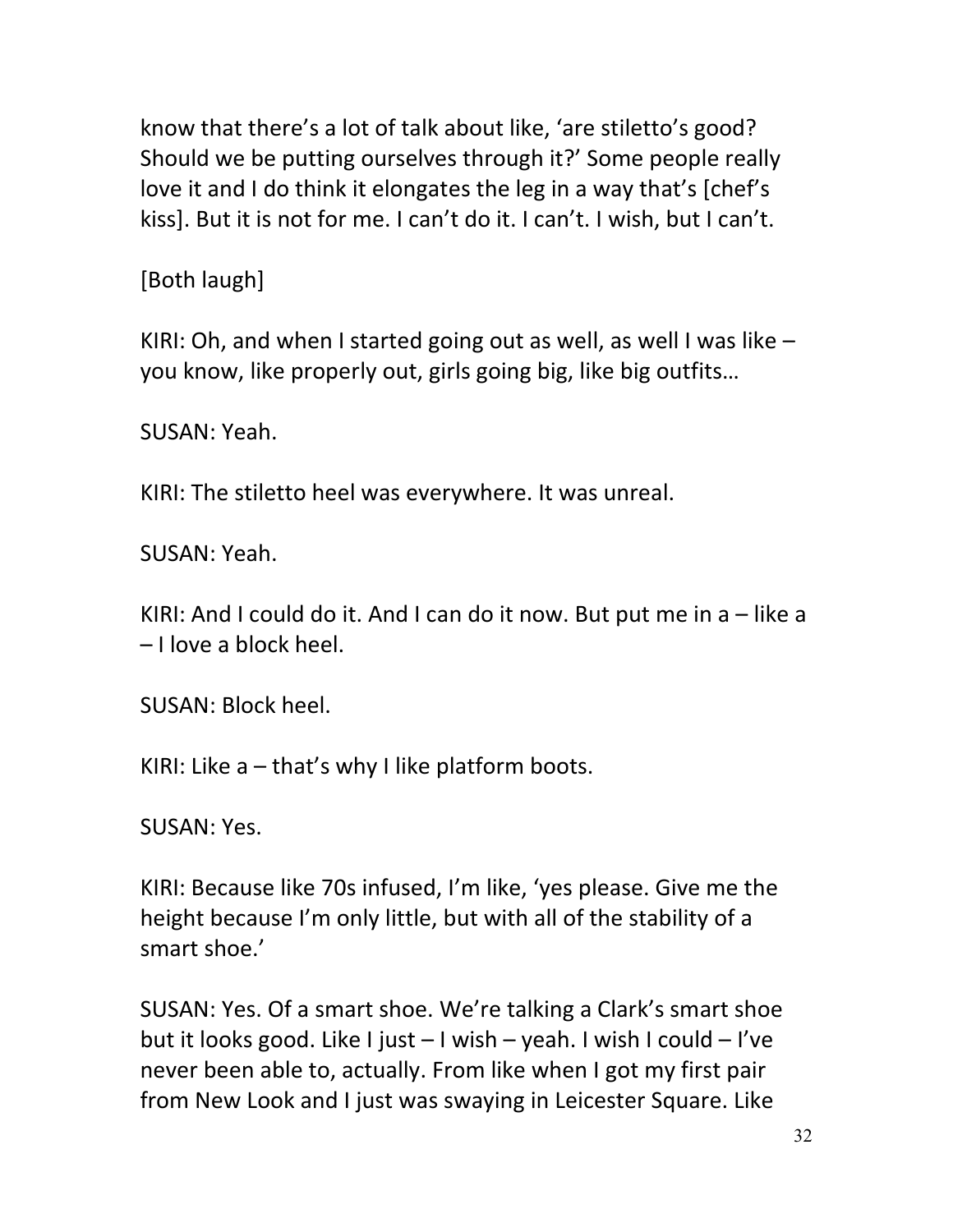swaying. I was like, 'this is not – I don't want my friends to have to like scoop me from the floor.' So yeah, that's the trend. Maybe one day. I don't know.

KIRI: One day. Um, so what's your relationship with vintage? Do you – are you – are you a fan of it? I mean because vintage I think is so restrictive in terms of body shape.

SUSAN: Yes.

KIRI: But have you got like an  $-$  an item of clothing that's got some years on it that you still love?

SUSAN: Yeah. Oh, so I used to – when I – I remember the first time I discovered like, uh, what was it? Pop Boutique. I was like, 'fucking what? It smells musty. I love it.' And so most of my jumpers, if I fancied a jumper, was from Pop Boutique. Um, and I just loved the idea of rummaging around and finding stuff. In fact – or, no, the first time I went to New York, um, I went to a thrift store. I was like, 'I want to go to a thrift store.' And I went to one in Williamsburg. And  $I - oh$  my god. I found this varsity jacket, which was just the most beautiful thing ever. It got nicked when  $$ as soon as I got back to London, went on a night out, someone nicked it. Fucking annoying. But I've got a picture of me wearing it by Central Park. And I was like, 'okay, that's something. That's going on my wall.' Um, so I went there and I found loads of things there. And I was like, 'oh my god, this is great.' Then I started to try, you know, I wanted to get some dresses and all of that stuff. And you would get, you know, the good thing about Pop Boutique particularly is that you would get the dresses that have been altered and you've got a bit of an elasticated waist. But my weight fluctuates all the time. And sometimes it's, you know, it just  $$ whatever. And I know how to dress myself in all those weights.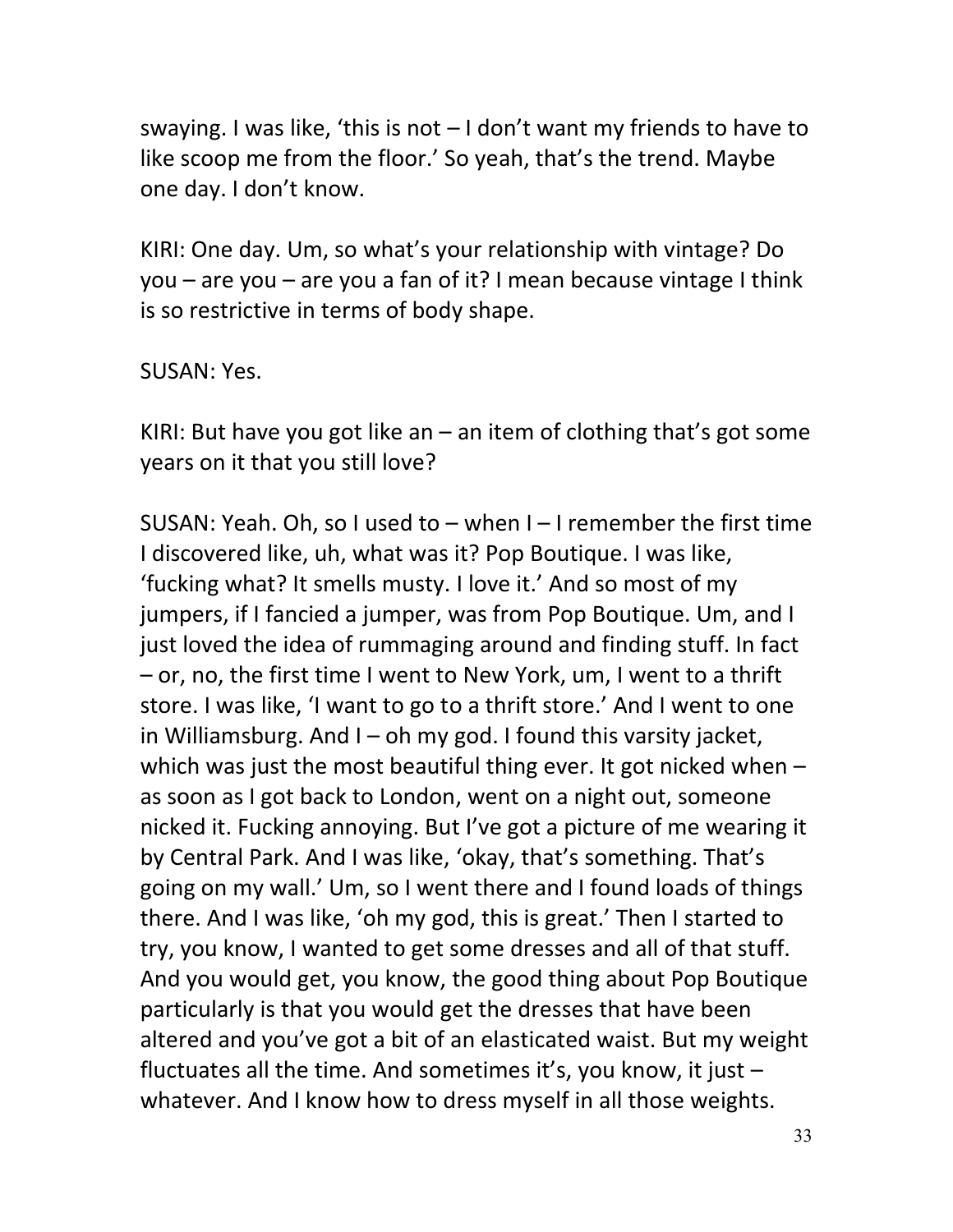But it – I found it more and more hard to find those really lovely pieces for my body shape. And that made me quite sad, because I think that if there was more variety in that sense, that's probably where I'd shop all the time, I think. Um, but I did actually – a friend of mine did forward me, um, this sort of online sale, which was vintage, uh, clothes for, um, bigger women.

KIRI: Yeah, plus sized ones. Yeah. Yeah.

SUSAN: Yeah.

KIRI: Was that recently? Because I'm sure I saw that on Instagram.

SUSAN: Yeah. Like I think about a week ago.

KIRI: Yeah, well send it over, babes. Because I lost the link now.

SUSAN: Okay. I think it's in my DMs. I'll find it. Yeah, she sent it to me and I was like, 'oh fuck.' Like that is – because I do love a dress. I do love a tea dress. I do, you know, come on. Like big sunglasses, I've got my Chanels. I've got my Chanels. And like off we go. Nice little tea dress. But I do have – in terms of – I guess it isn't necessarily vintage but secondhand, I do – because I do like – I'm not big on designers when it comes to the outfit, but in terms of an accessory, a bag, I do like – I do like a designer bag. Um, always secondhand. Always secondhand. Like I've got some fucking outstanding buys secondhand.

KIRI: Really?

SUSAN: Always always always. I really enjoy that hunt.

KIRI: Where do you hunt for it then?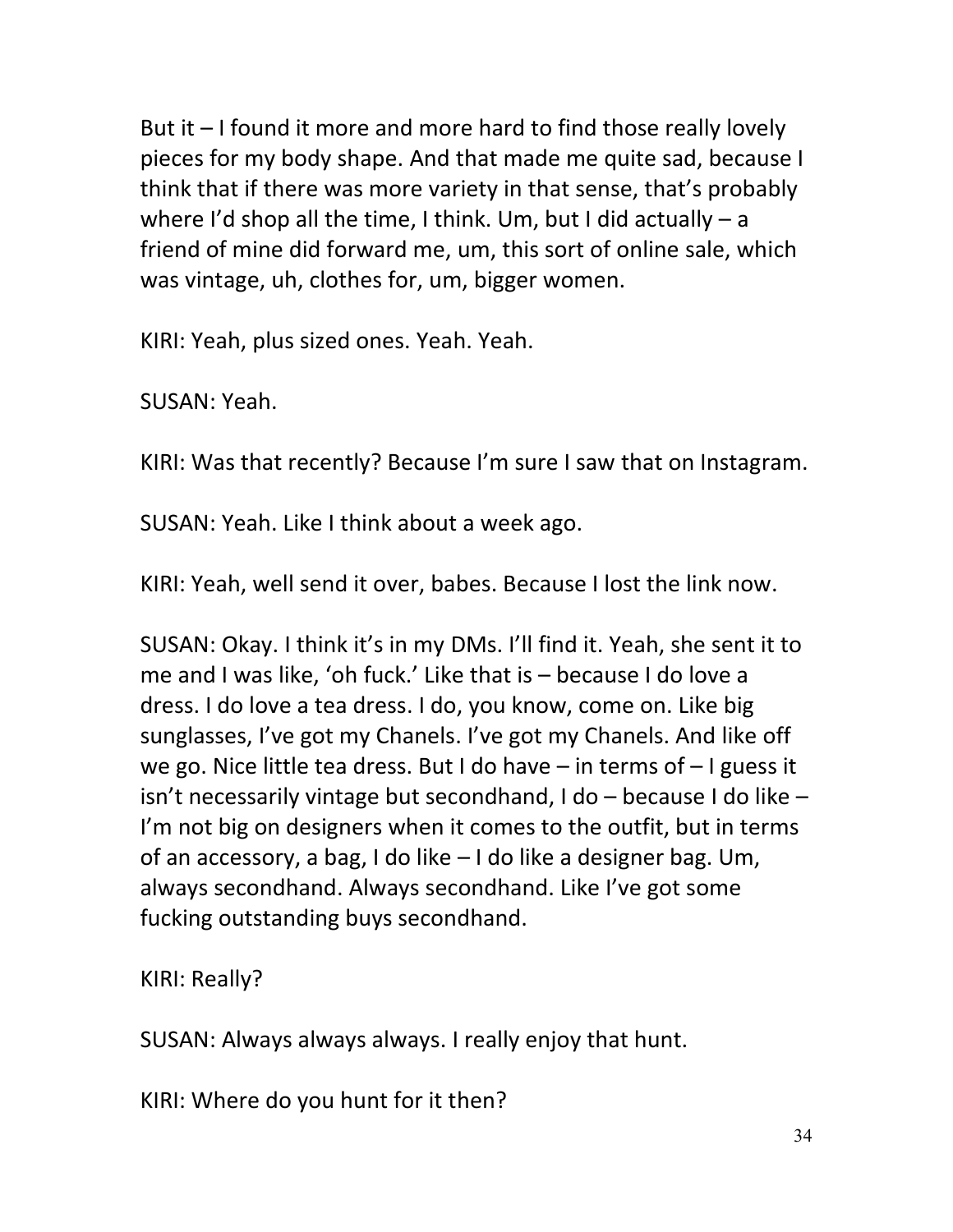SUSAN: I hunt for it Vestiare Collective, which is – I don't know if you've ever heard of the app. Basically just secondhand designer goods. And just scroll through and scroll. I mean that's basically what I did, uh, during first lockdown. I was buying stuff like, 'why have you bought this Gucci belt, Susan? You're not going to wear it for at least a year and a half.' Still got it. Still got it.

KIRI: I love it.

SUSAN: But yeah, I tend to  $do - I$  would  $- I$  would love to find  $a - a$ store, like an actual shop, and go and have a little rummage. Because I do – I don't always quite fancy online shopping for that sort of stuff. But Vestiare Collective is my – my designer go-to.

KIRI: Absolutely love that, uh, little, um, a little tip.

SUSAN: A little plug.

KIRI: So do you think – do you like vintage because it's like more – well, because it's more affordable and it's more one-off? But is there sustainability? Like is that something?

SUSAN: Yeah.

KIRI: Obviously you talked about it with the Fashionova, that you're somewhat of a wearer of fast fashion and things like that. But how much of a part does it play in your shopping?

SUSAN: Yeah. Yeah, I think it does. I think it's just one of those things like with anything. Once you know it, it's hard to go back. And so I have been very careful about how much I buy. You know, there was a reason why I was going on Vestiare Collective.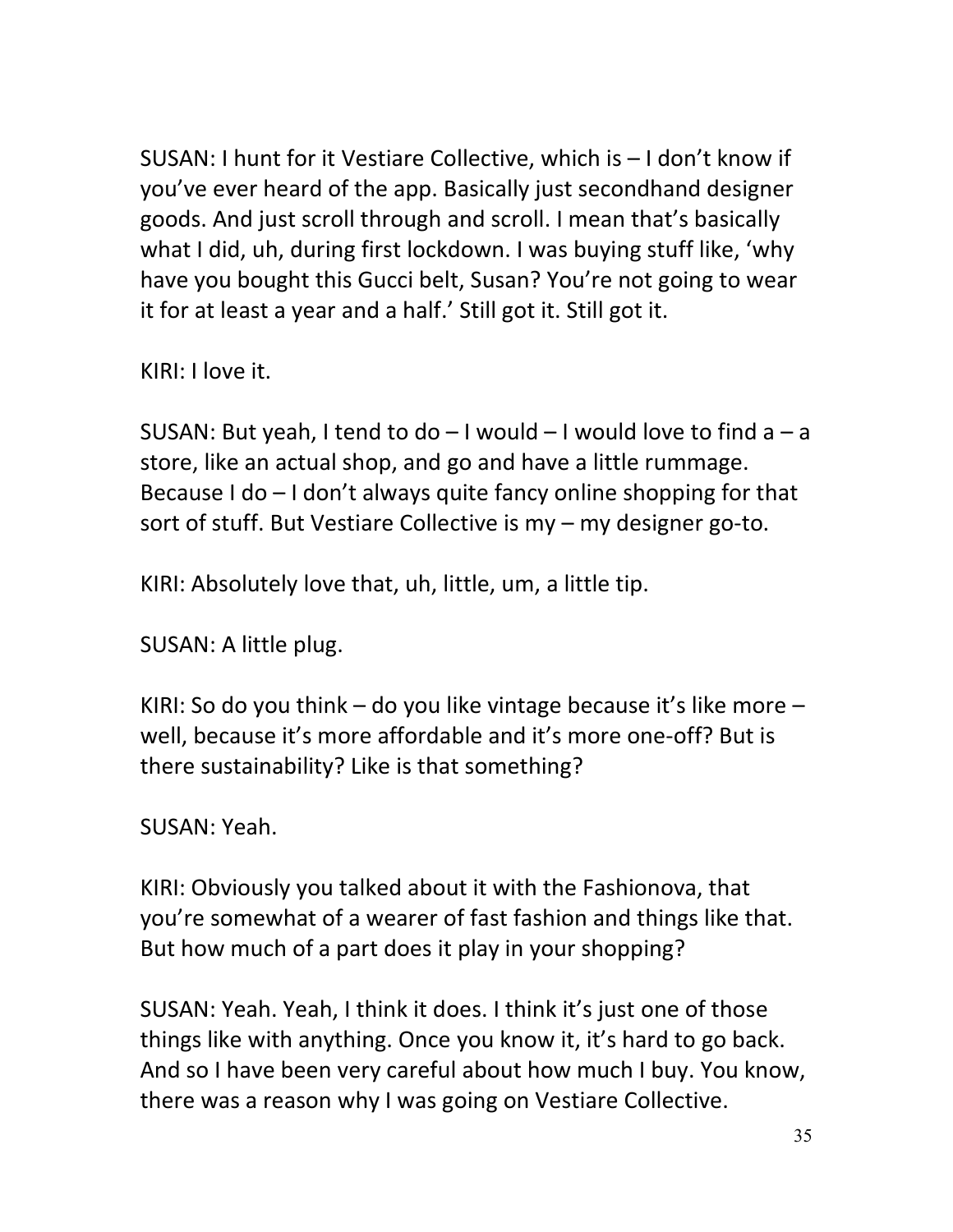Because I was like, 'I might as well get something – something secondhand.' Like I'm very, very, very aware. I'm really trying. And actually I say, 'trying.' I am successfully reinventing, um, uh, a lot of my clothes. In fact a friend of mine who's, uh, normally a costume supervisor for live events and for theatre, um, she's called Jenny Quirk, and I didn't actually know that I was going to plug her, but this makes sense. So she, um, started a company during lockdown called House of Quirk, where she does alterations. And I was like, 'great!' So I literally just went through all my clothes. She came over and I was like, 'alright, I want to take this in at the waist, I want to do this,' and she just noted it down, took the bin bags, and did it all. And I just  $-$ 

KIRI: Love it.

SUSAN: That was so fun. Because now I've got like stuff that I've had ten years that I'm wearing with a new kind of kick to it. And there were things that I was like, 'yeah, I want that shortened, I want that taken in.' And there were other things I was like, 'look, I've got no idea what to do with this dress. What do you think? What – what do you think we should do?' And so, um, yeah. I'm really falling in love with the clothes that I have. Because I've had so many compliments about my clothes. So buying new clothes is – is harder for me. Because I'm like, 'I love them and I get such lovely feedback like from when I'm out and stuff.' I don't want to say goodbye to them. So yeah, really I am very, very aware. But then also if you're a certain size or you're above a certain size, it  $$ yeah, sustainability's cute, but where is it? You know? For a lot of my friends, a lot of my fat friends, they're just like, 'I wish.' But, you know, what are you going to do?

KIRI: Yeah, no. It totally is  $a - is a huge - it's$  the worst. Just a huge, huge problem that again, that – that it doesn't always seem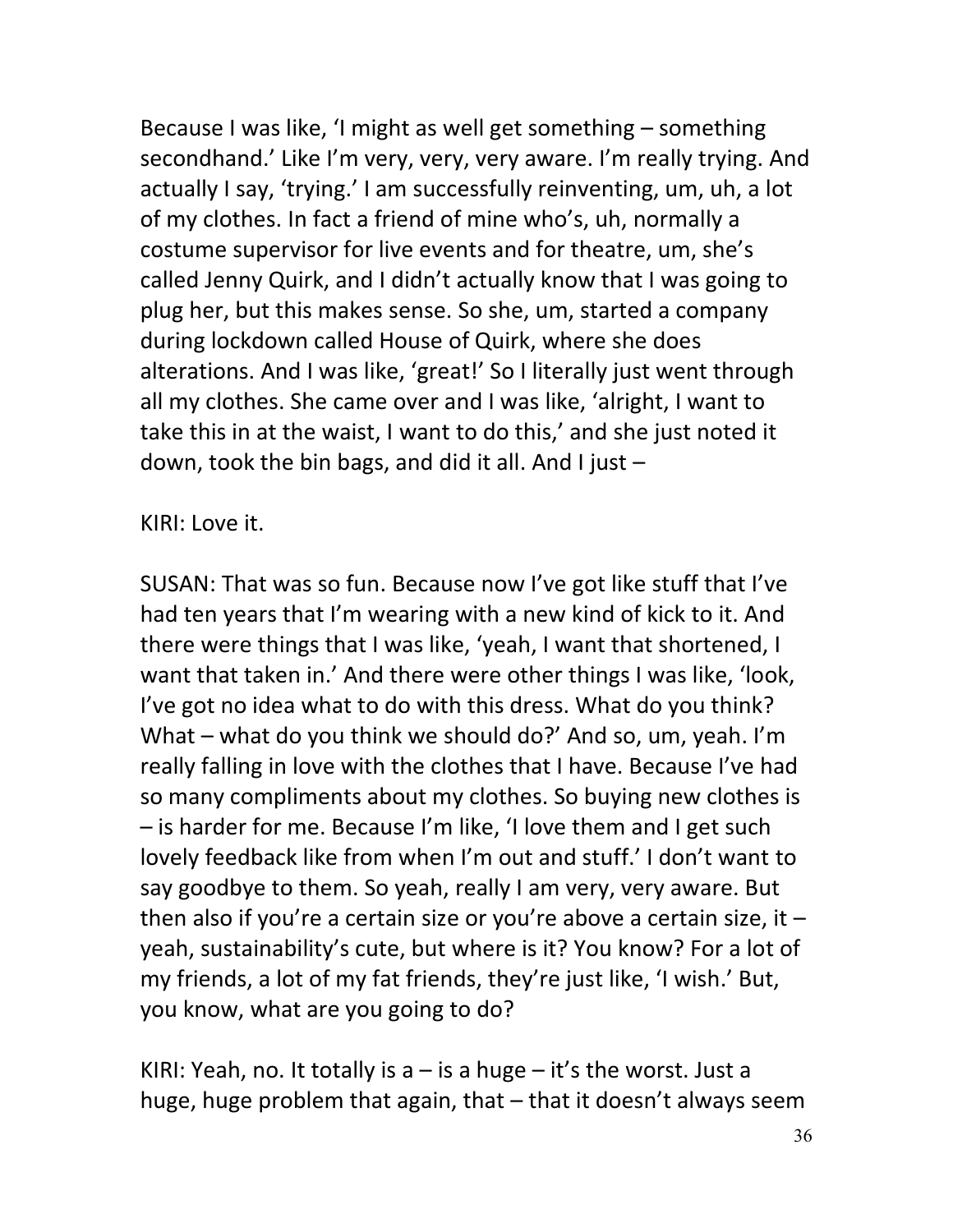– the people who are talking about sustainability, um, don't seem to understand that like, uh, and – and to do with plus size stuff, that like it's – why is it on plus size people who are only just getting stuff that they can feel nice about themselves in?

#### SUSAN: Yeah.

KIRI: Why is it up to them to have the  $-$  the moral standards that, you know, plenty of people who could shop anywhere and walk into any charity shop and walk out head to toe in something amazing, they're not the ones having the conversations.

SUSAN: Yeah.

KIRI: Or the big companies.

SUSAN: Yeah. And I do – I do think that that's unfair. Because a lot of the stuff that I've seen for bigger sizes, you know, you're getting more interesting patterns, more interesting cuts. Those were the things that women, um, have been screaming about. Is going, yeah, like the bra thing. Over a certain cut bras just become tents. And you're like, 'why? Why can't it be pretty and gorgeous and sexy and why does it have to just be just like a "keep them in? Keep them in?"' Like it just  $-$  so I  $-$  I do understand it, but a lot of the people that I see talking about sustainability all are a certain size. And I'm just very very  $-$ 

KIRI: Yeah, I agree.

SUSAN: And class as well. That comes into it. Like, you know, the stuff that my mum would get was East Street market stuff. It was, you know, cheapy cheapy stuff. We would buy it and then try and make it last. But, you know, sometimes, you know, when Primark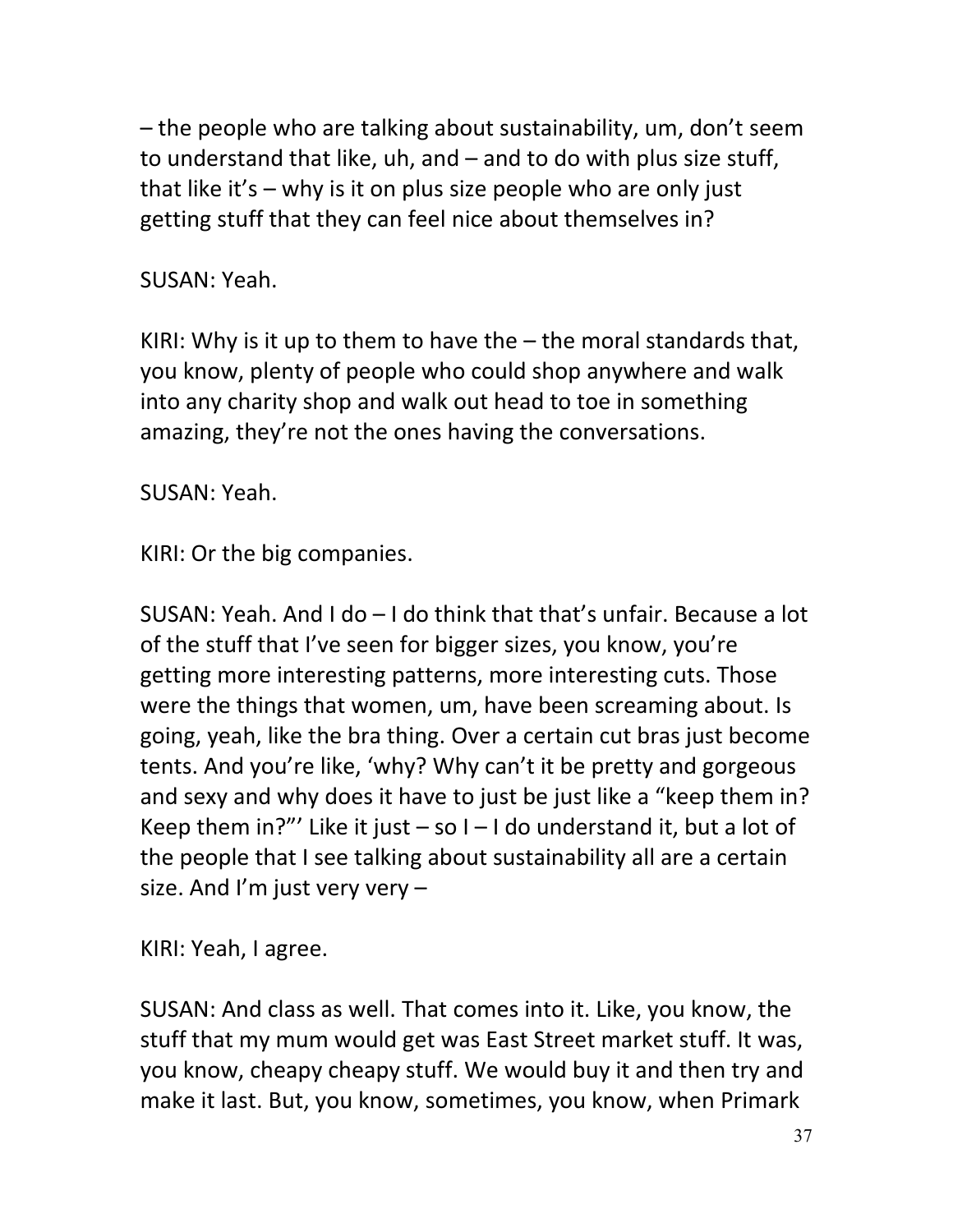emerged, that was like, great. My mum could get me this, that, and the other and bla bla bla, because that was truly what we could afford. And I remember there was an actress at my drama school who did a big old rant about sustainability. And I just – I just looked at her and I was just like, 'yeah, but you've got money.' And there's nothing wrong with having money. God, I want money. But, you know, fuck, I need it. But you – some people really don't have a choice. And I think that it's you with the money and the time should go and sort that out. I really do.

KIRI: Yeah, totally agree.

SUSAN: I really – I really think that.

KIRI: No, I totally agree. I think you're bang on the money.

[Electronic music]

KIRI: You – you know with your job, it's things like, uh, you're the rabbit, it's like period costumes and all the Holmes.

SUSAN: Yeah.

KIRI: Things like that. Do you  $-$  is there an era that you've like tapped into or just generally with vintage that you're like, 'I could see – that – that I love this fashion on me.' Like, 'this works for me.'

SUSAN: Oh, do you know what?  $I - so$  for the  $-$  oh god, this was like one of the last big old events that I went to. For the 'Evening Standard' theatre awards two thousand and, uh – 2019, I think. Um, I – that was the blue number that you mentioned.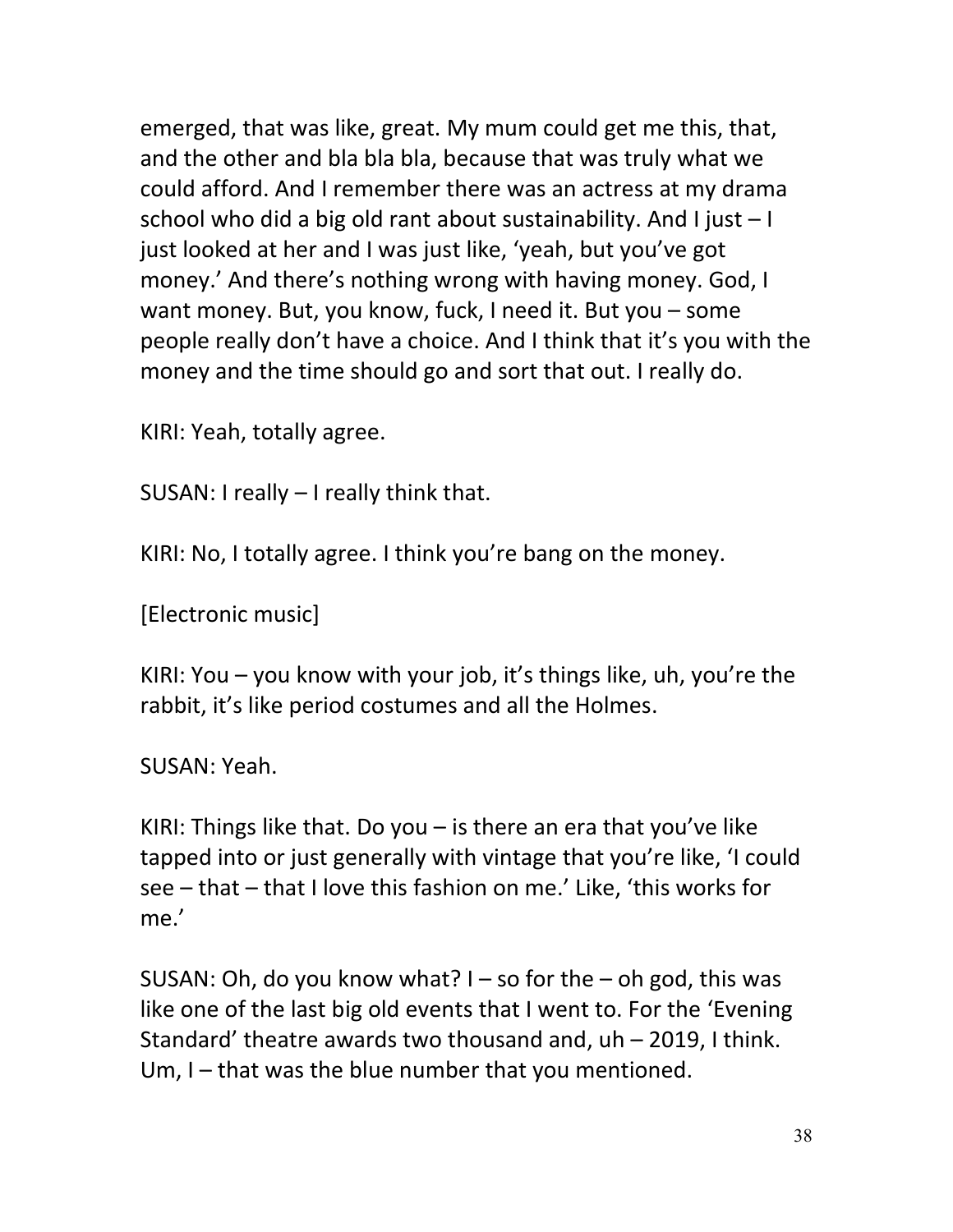KIRI: Loved it.

SUSAN: Glittery, blue number. I think that was the first time I hired a dress. I found it on, um, oh, what is it called? It's a company called – based in Chelsea. I think they're called like One Night Stand, I think. Is it One Night Stand? Something a little bit – it makes you do that. Um, but, uh, I just wanted – I wanted – I have always been a – a fan of 1950s glamour. Um, 40s, 50s, like those silhouettes, those shapes. And I've never really leaned into it because I feel like you've got to have the event to go to like – dress up and look like that.

KIRI: Yeah, it's not for a barbecue, is it?

SUSAN: It's not for a barbecue. Or like, you know, sometimes there's such an understatement with stuff. So there will be times where I'm like, 'oh, I really want to go like this.' But like people are quite muted and then they're quite understated. I'm like, 'ugh.' And you know for instance if you go to the TV BAFTAs, do you wear an Oscar dress? Or do you just get something from John Lewis, do you know? It's just a merry go round of  $-$  of conundrums. And so because the – the 'Evening Standard' theatre awards is hosted by Anna Wintour, I was just like, 'uh, yeah.'

Now obviously that would be the chance to wear something designer. So that was one of the few times that I went to my publicist and said, 'could we try' – but I also didn't want to put myself in the firing line. So I found this place, this quite wacky woman in Chelsea, went to her studio, and she just had – I mean you would die there. Just sequins, dresses, gowns. Loads of gowns. Beautiful gowns. Beautiful gowns. And I was like, 'this is the best place on earth.' And she looked at me and she went, 'okay, I think I know.' And the first dress that she pulled was that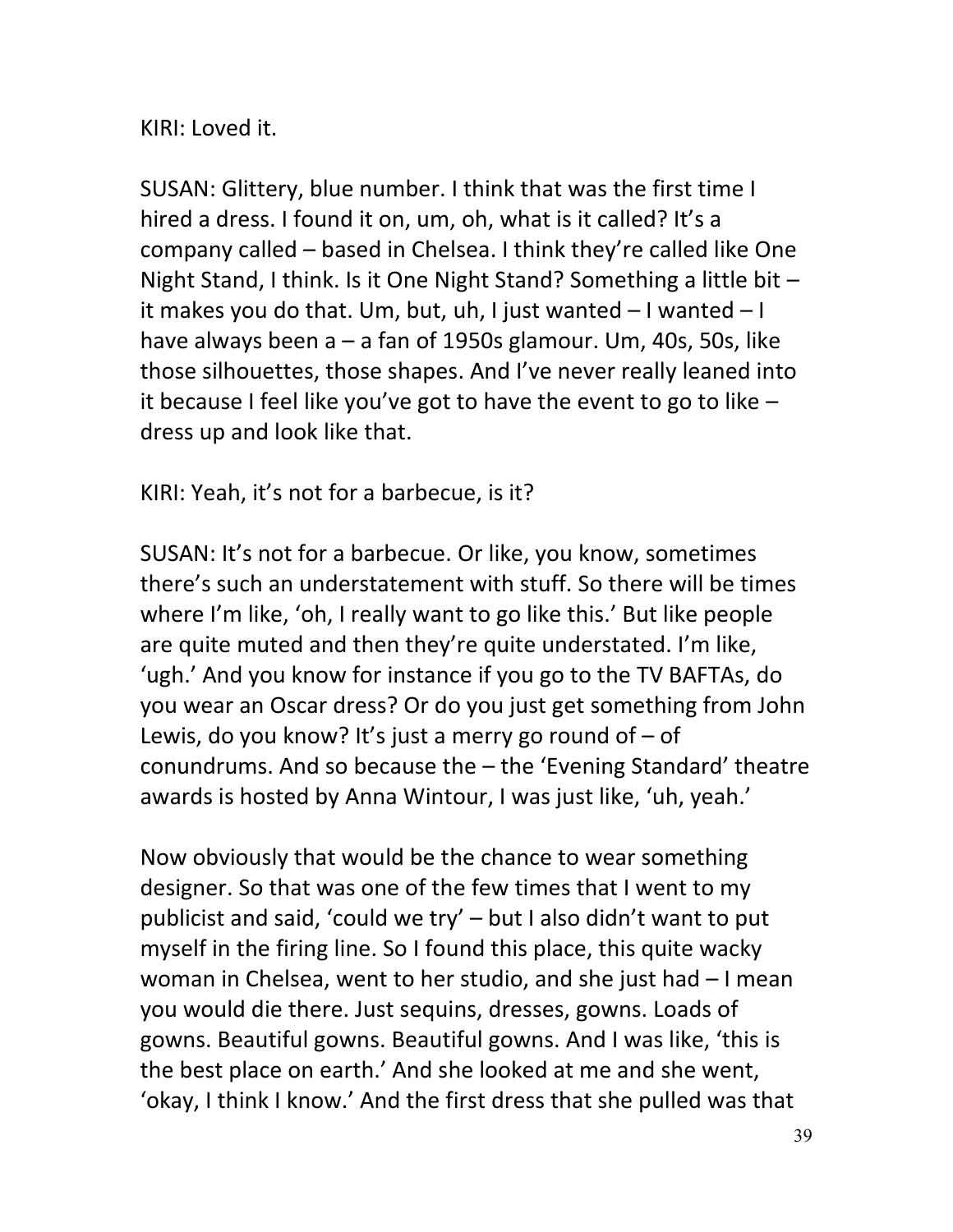blue dress. And I put it on and she was like, 'yes. Yes.' And I was like, 'yes.' And she was like, 'yes.' And I just felt – I just felt like an absolute 1950s glamour puss. Like that is what I would love to lean into more. But you do need the invite.

KIRI: Yes.

SUSAN: That's the problem. That is the problem.

KIRI: It's – it is like golden era of Hollywood kind of look.

SUSAN: Yes.

KIRI: That's to me what it screams of. And it's beautiful. Beautiful.

SUSAN: Oh god, yeah. I'd love to do that. But I just was like, yeah, not every – also some places and events don't warrant it. They don't deserve it. Like, fuck off. You don't deserve this. But that was a night I was like, 'you deserve this.' Oh, I felt amazing. And you know like when you're walking? Like I remember I went to the toilet and then I came back the toilet, I was going back to my table, and you know when you just – you're like, 'you're all looking at me. Shit, oh my god. Stop looking at me.' But they probably weren't. But in my head there was like, 'god, get over yourselves, like whatever.'

SUSAN: 'Who does she think she is?' Oh, actually that night I met Christian Louboutin.

KIRI: How was that?

SUSAN: That night. That's actually on my wall. There's a picture of that. So, um, my lovely friend Manny, they – so Christian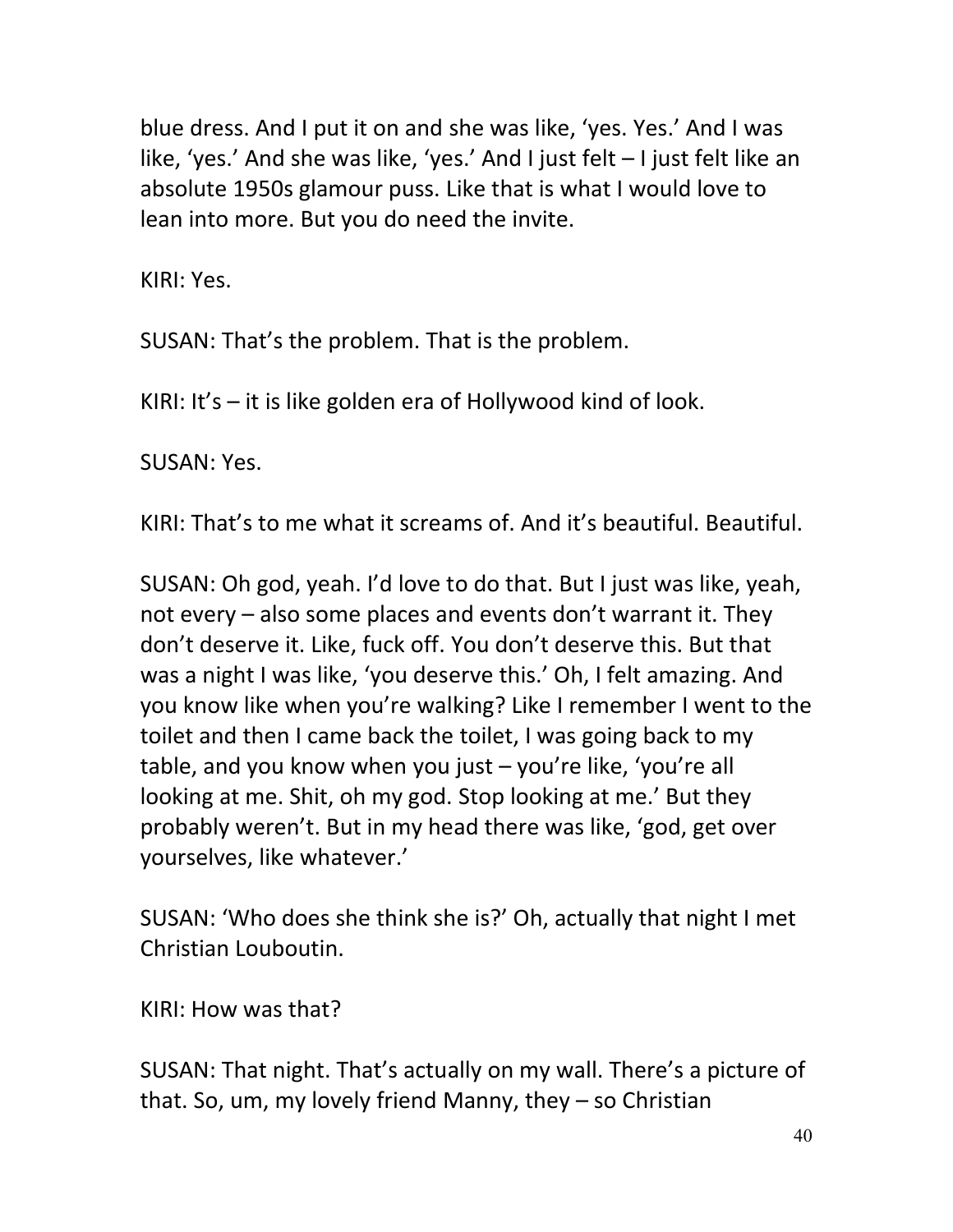Louboutin have a table at the 'Evening Standard' awards every year, and I was invited to be on the table. So we all met at Claridge's before and like met him. It was just –

KIRI: Wow.

SUSAN: It was a real moment. And actually I saw my friend at work and with him and it was – it's so weird when those worlds like collide. We went to a state school in South East London, and then there she is speaking fluent French. I'm like, 'when did – when did you fucking learn that?' No – no one was listening in French. You're just speaking, [imitates French] I was like, 'oh, okay. Shit, I should've listened.' Um, but yeah, that was a big – that was a big fashion night. That was a big fashion night for me. Yeah.

KIRI: I love it. I also love your, um, hate crime of a French accent that you just did.

SUSAN: As you can – I know. I mean they're all going to come for me. But do you know what? It comes from love. I'm a big Francophile, um, I just – I love – do you know what I love about the French accent? Is when they hesitate. I'm going to do it for you. This is going to be better. I'll redeem myself. So when they go, um, [imitates French accent] 'uh, how do you say, uh, um, bon, uh, uh, je ne comprends pas, uh, uh, bon.' I'm like, 'ah! Kiss me. Kiss me on the face.' I just love it.

KIRI: My friend, one of my best mates, who again is someone  $- a$ similar relationship to you. We both went to state school in North Wales. She's a Guardian journalist now.

SUSAN: Yeah.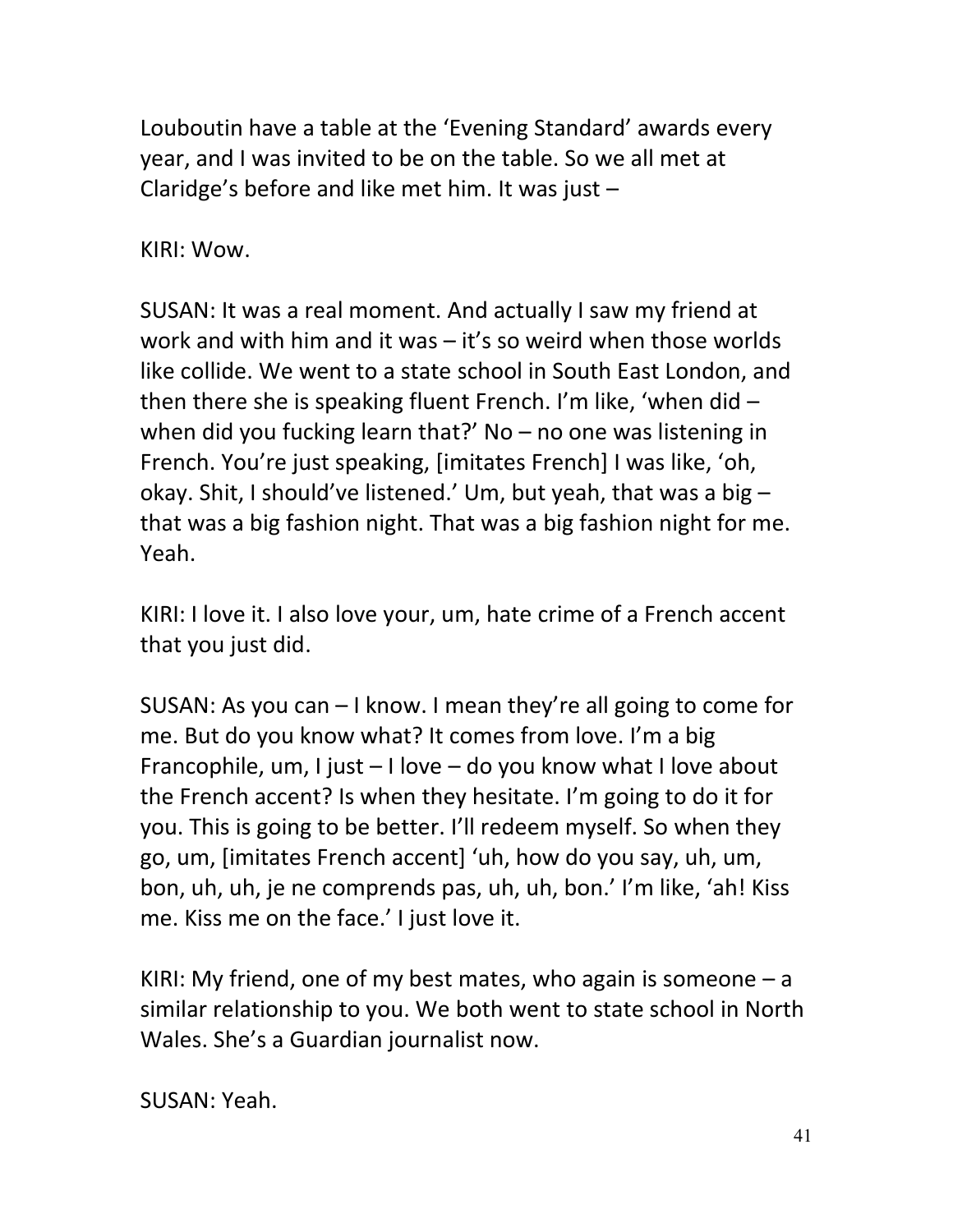KIRI: It's this weird thing where like, how did we get to do what we're doing from that mad school?

SUSAN: Yeah.

KIRI: And she went to live in Paris to do her degree. So it was 50 quid return flights from Liverpool where I was in uni at the weekend, so it was cheaper for me to fly to Paris and stay with her than it was to go home.

SUSAN: Bloody hell.

KIRI: So I'd go there and we'd go to all these flea markets in Paris, which are so like – so much good vintage shit in great sizes.

SUSAN: Yeah.

KIRI: And so, so cheap. So I just have like so much joy. And also we'd get loads of attention because everyone's like, 'the French are really stylish, they're really stylish.' They are, but they're very chic. And we were in like these vintage ball gowns and like mad like cowboy boots and stuff. So everyone was like, 'who are they?' And we're like, 'we're from Britain. We're from Great Britain.'

SUSAN: Oh my god. That just sounds amazing.

KIRI: And obviously if I went there now, I wouldn't say it.

SUSAN: No, you – you'd be like, 'I'm here, is all you need to know. I made it. I made it.'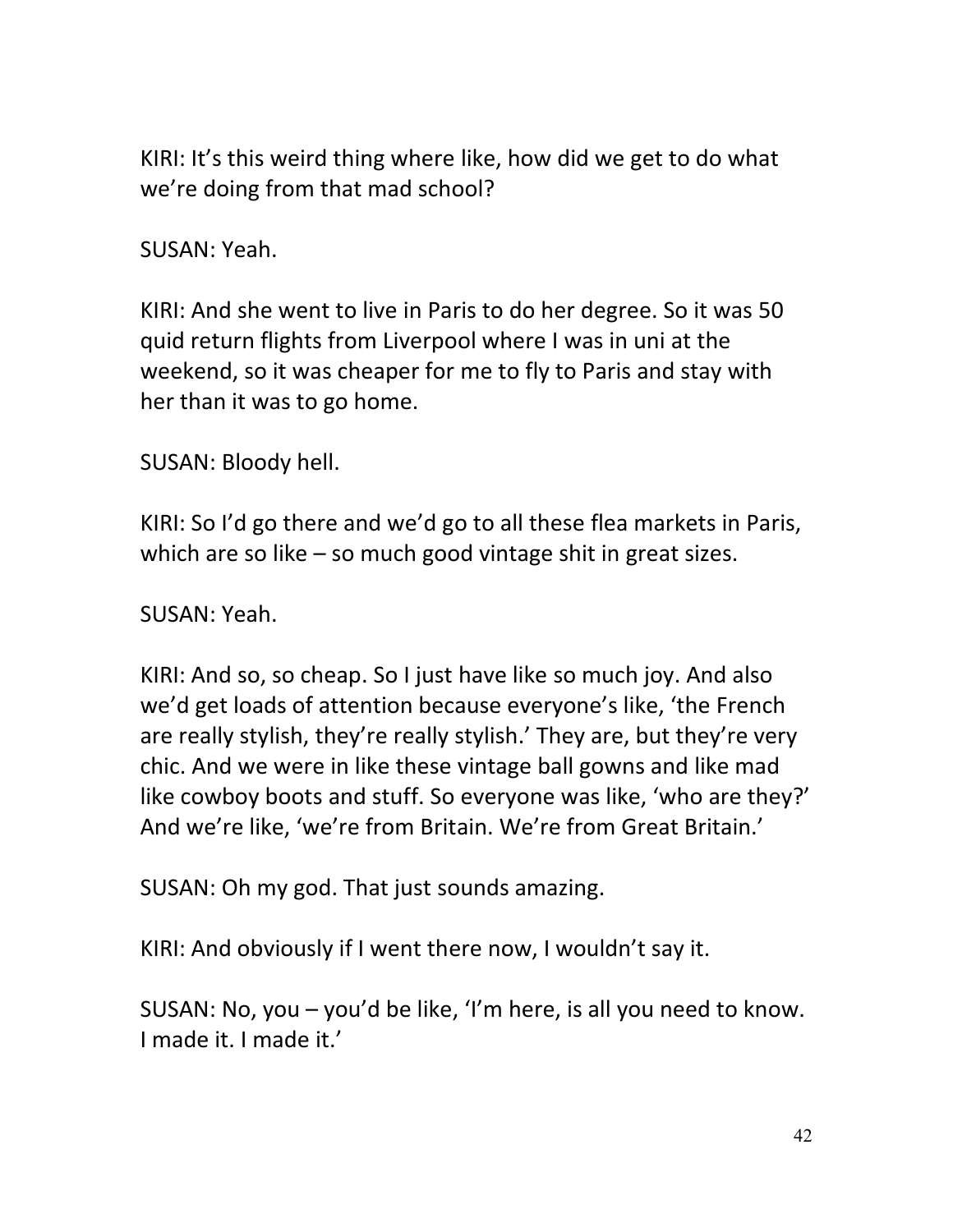KIRI: I wanted to ask you about – with, you know, talking about that gorgeous blue dress…

SUSAN: Yeah.

KIRI: Is  $-$  is there an item  $-$  and I wouldn't be surprised if it was this one, that you just put on and you just feel a million dollars? Or you feel yourself?

SUSAN: Oh.

KIRI: But it can be a hoodie. It can be a slanket, though.

SUSAN: Yeah. I think [laughs] – I think – what's – well I – I feel like that item changes all the time for me. Um, the one that has been quite, um, endearing is, uh, Fila Disruptor trainers, which are basically like –

KIRI: Oh, the big bubbly ones?

SUSAN: Chunky trainers. Yeah, a chunky trainer. It reminds me of being a kid, it reminds me of the Spice Girls, it – and I still – I swear by them. In terms of like the way they look, I've got lovely ankles apparently. Someone told me online, because they like to tell you. Um, and my ankles look really good in them apparently. I don't know. Um, but I just love – I love a chunky shoe. And that's kind of like – the flat, everyday version of the chunky heel I would wear. So Fila Disruptors. I love them so much that, uh, Fila sent me some Disruptors on Instagram. Yeah, I literally was just wearing – I didn't go, 'look at my trainers.' I was just wearing them and then they just slid in my DMs and were like, 'do you want some?' And normally I'd be like, 'that's a bit weird.' But I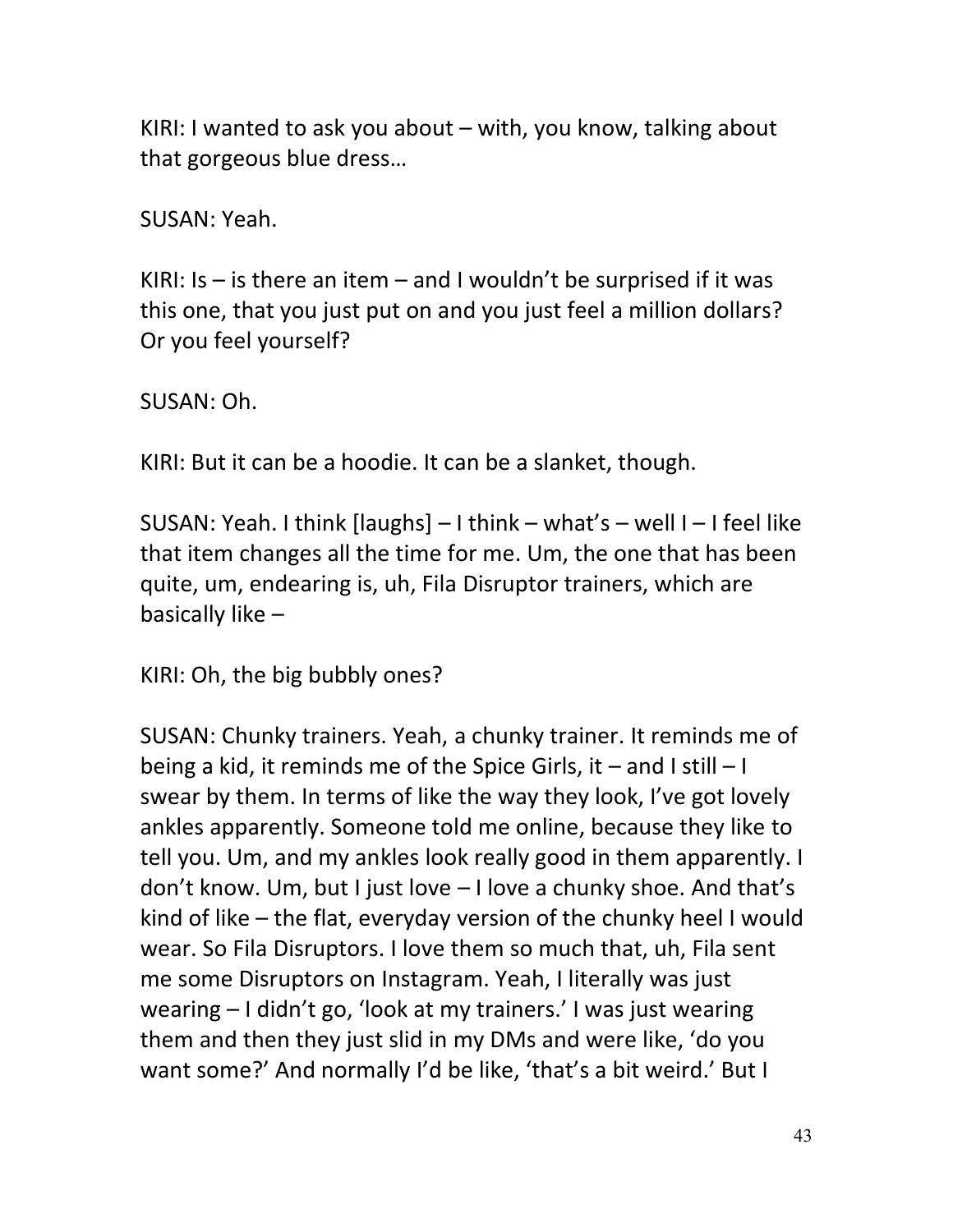was like, 'I do actually love your brand, so – you owe me, so fucking send – they did, they were lovely.

KIRI: Yeah. Yeah, no, well this is the weird thing, isn't it? About like – I think to have a little influencer moment, if it's something you love anyway…

SUSAN: Yeah.

KIRI: And you're basically advertising for free and they want to say thanks, because people have clicked through.

SUSAN: Yeah.

KIRI: And that's how they find you, like they go, 'oh, here's some free trainers because now this many people have seen what we do.'

SUSAN: Yeah.

KIRI: Because yeah, I think that's – that's the most honest kind of influencing there is.

SUSAN: I think that's honest, isn't it? I do feel bad. If you look at my DMs, I want to read you them. Like where I'm like, 'is that okay? Is that alright? If I could get – is that alright?' And they're like, 'yeah. We approached you. Also I've sent eight pairs to my cousin today. Like don't worry about it. You're good. You're good.'

KIRI: Do you – how – what's your relationship like with shopping, then? I know you mentioned you did a lot of online stuff in lockdown. But like how did you feel? And I remember the tears in the changing room. Because that's, you know, we all feel that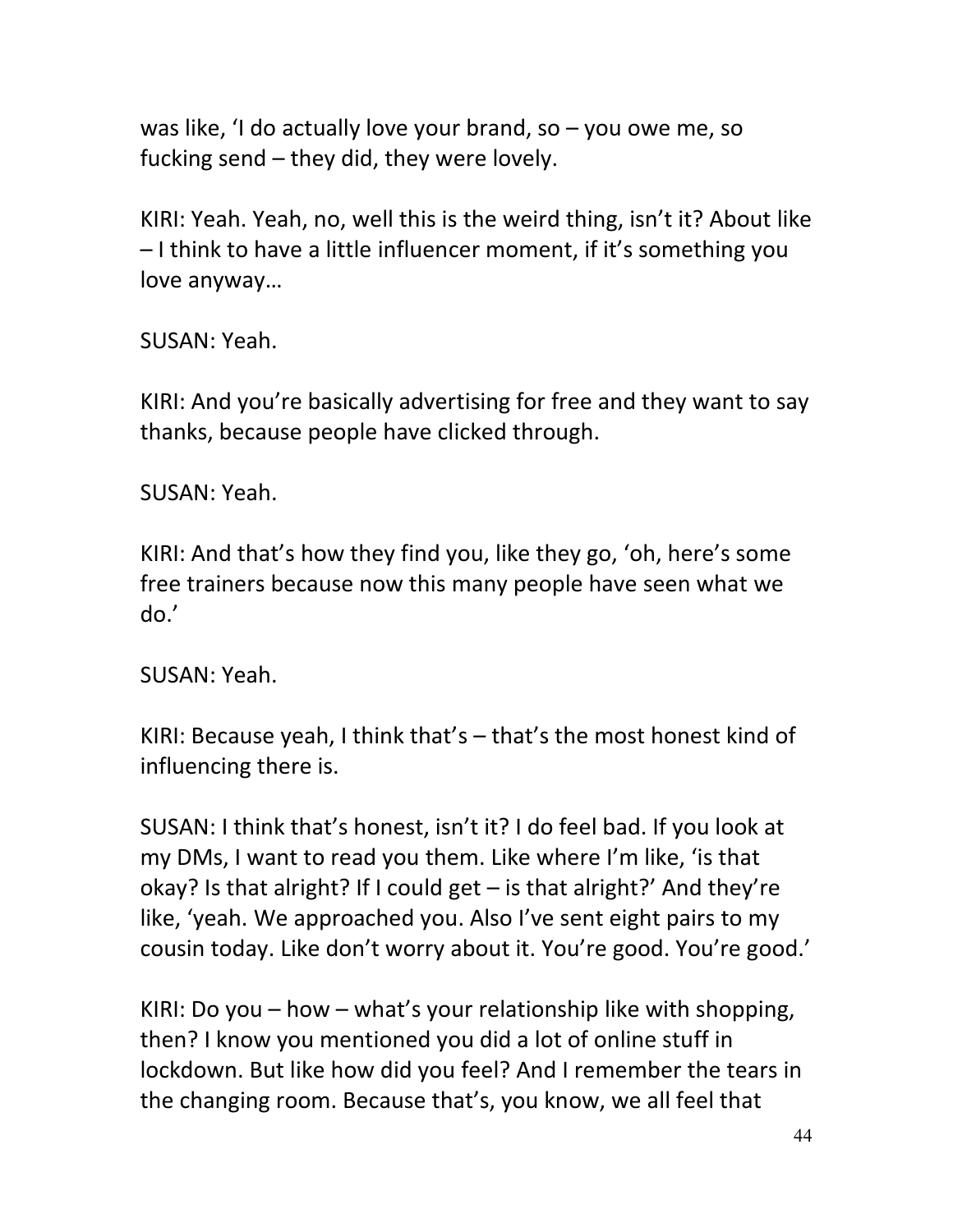pain. But how do you – is it online? Is it through Instagram? Is it from seeing other people?

SUSAN: Yeah.

KIRI: Because I remember you did a photo shoot and you were wearing this absolutely iconic like sequin tiny little outfit. And I was like, 'where's that?'

SUSAN: Yeah.

KIRI: And you were like babes, 'it's this mad shop in Ibiza.' And I was like, 'how have you found that?'

SUSAN: Yeah. Instagram. Instagram. This is why – this is why I'm still on Instagram and not on Twitter. Because I was like – I was trying to explain it to some friends of mine. Because they were – you know, I mean social media's evil. But what I was trying to explain is there are things that I've learnt about my skin, about my hair, from other black women going, 'oh, use this product. Do this style.' Or – and the clothes. It's not about ads. It's literally about women that, you know, either pop up accidentally or that I follow and love. And I see something that they wear, and I'm like, 'that's hot.' And then I might not buy that thing, but then I'll go to the store and I'll be like, 'oh my god, there's other things.' That's literally how I've been shopping on – how I like to shop online. It's always from seeing somebody on Instagram wearing something that is  $-1$ 'm like, 'oh my god, you  $-1$  would never think to go there to look for that thing.' Like that thing is from – that outfit that you saw was from a – a store called Annie's Ibiza. And if you look on the website, all the women wearing those things are tiny. They look like models. They're probably models by the – yeah, because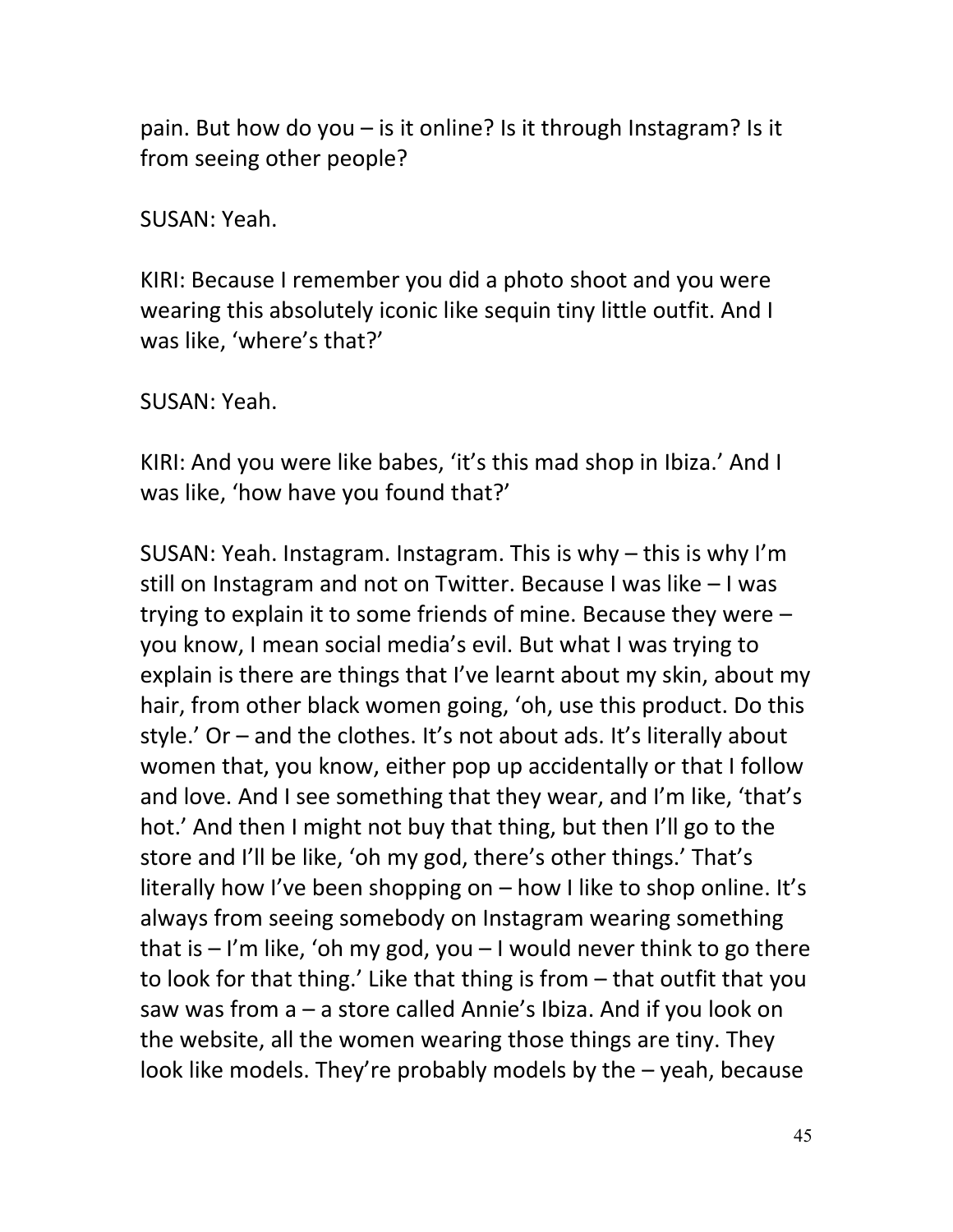they're modelling. Uh, but I got it and it looked amazing. I was like, 'that fit. That's great.' I have that now.

KIRI: Yeah, it's so good.

SUSAN: God, I can't wait for the next festival that I can wear that. God, I cannot wait. Literally can't wait. Cannot wait.

KIRI: Well is there like – are you – are you someone who would – who would like nose around a charity shop? Is there anything amazing that you've got that's thrifted? I know about the varsity jacket, but anything that you're like, 'yes please, pick that up.'

SUSAN: Yeah. Ooh, what's the thing?

KIRI: Because I think you've got such a good eye.

SUSAN: Yeah.

KIRI: Because before this I was talking to my producer about  $-1$ was walking down the street in Soho, it was a gorgeous, sunny day, I was walking towards the Soho theatre. Obviously this is in the past now, a few years ago.

SUSAN: Yeah.

KIRI: And there was this girl in front of me and like the silhouette was amazing. And she had this – this big hair, she had this amazing – she was wearing I think like that yolk yellow and like purple.

SUSAN: Ooh, nice.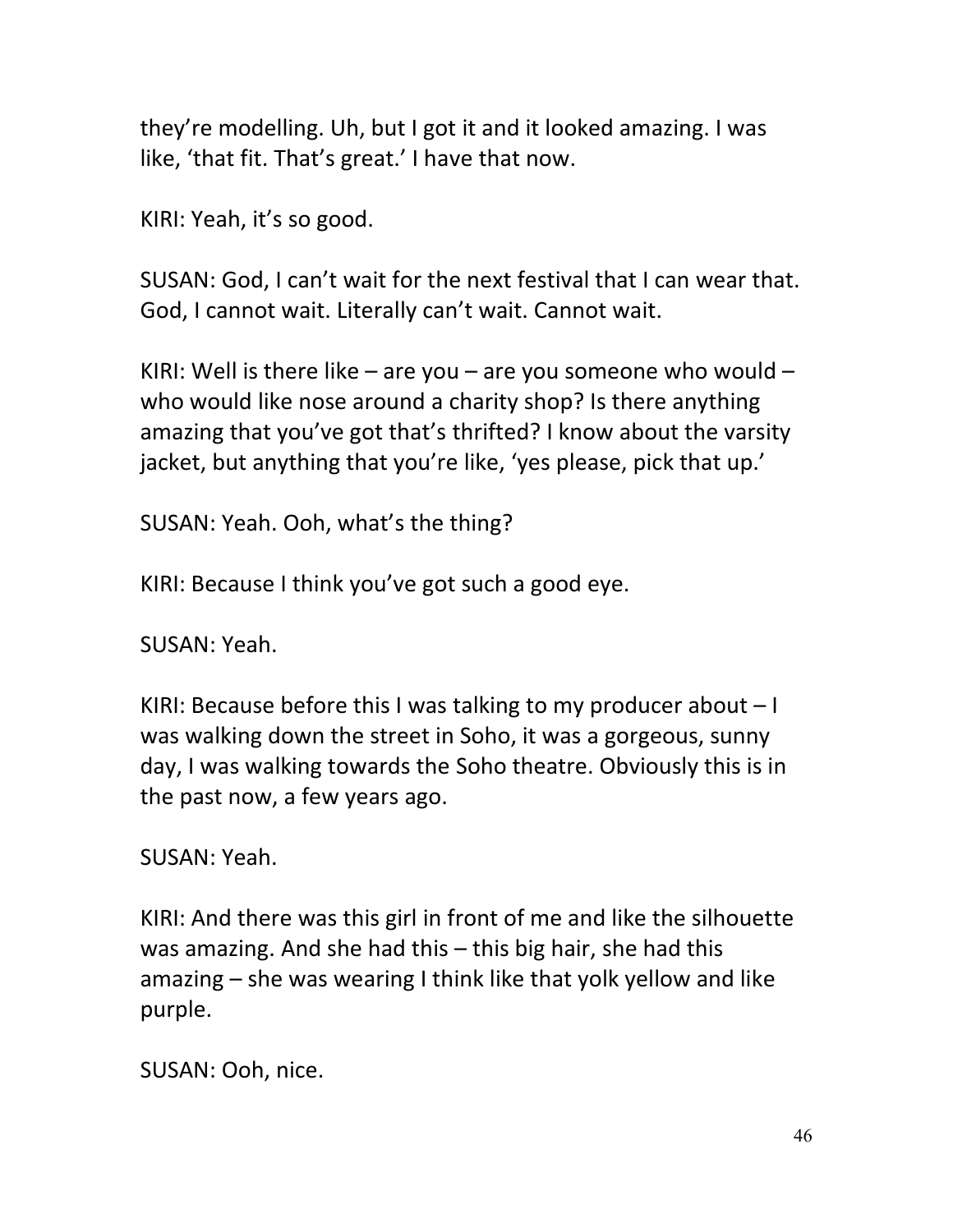KIRI: And I kept trying to  $-$  and she had these shoes on, and they were like clacking. So everyone was looking at her and she was just like taking her time. She smelt amazing. And I was trying to take a picture of her like surreptitiously. To go, 'Susan, this girl reminds me so much of you.' And then I went on your Instagram, you – fucking – it was you! It was you in the outfit and I was like –

SUSAN: No.

KIRI: I was – yes.

SUSAN: Are you joking? [laughs]

KIRI: I went to  $-1$  went to message you and go  $-$  no, I promise you. I promise you. You're walking from Soho House up towards Soho Theatre and you were just taking your time and you had this –

SUSAN: No.

KIRI: Yeah. It was like this little skater skirt and I think it was a  $y$ ellow – or it – you were definitely wearing this like deep yellow and a deep purple. And you just looked like you were floating. And everyone was watching you. And I was – I was going to go, 'god, this girl reminds me of you. And I looked on your Instagram and it's you in the fucking outfit.

SUSAN: [laughs] Oh my god, that is – that's like – honestly, that is the best compliment I could – for me, nothing tops that, is, 'I saw this person, I thought they were really fucking cool, and it was you.' That is the – literally the – I mean, what else? Alright. I'm – I'm done then. Can die tomorrow. Fuck it, that's genuinely the best thing.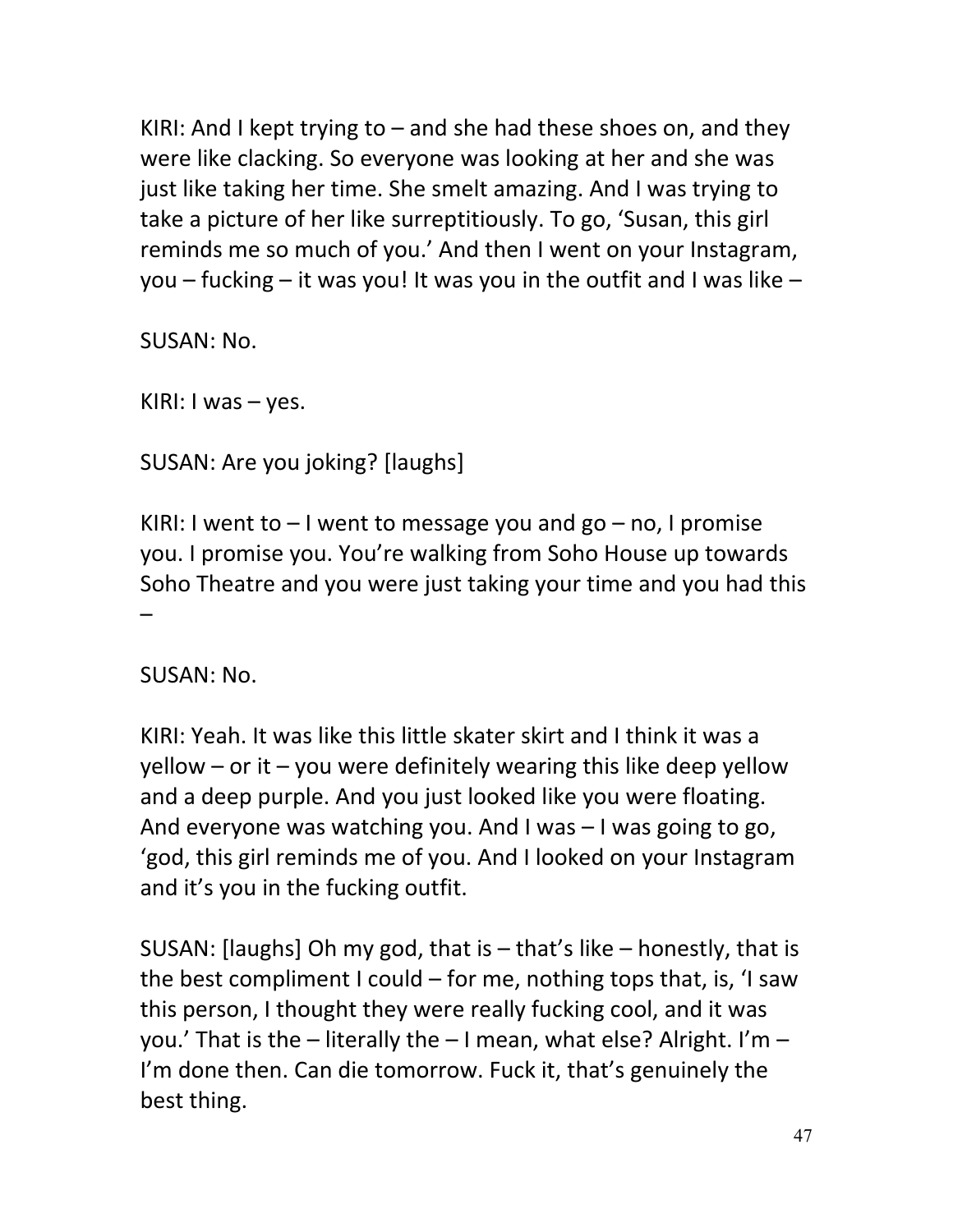KIRI: I was describing the outfit and you were going, 'oh my god, that sounds great.'

SUSAN: Yeah! Can you imagine if I was like, 'ew, that's shit. Looks like shit. Sounds like shit.' You were like, 'it was you!' I'm like, 'well we all make mistakes.' Oh, that's hilarious. Oh, that's – that's cheered me up. Um, oh, I don't  $-1$  don't know. What's the thing that I've – I can't really think. Oh, well do you know what? Not like a charity shop or anything, but I got this, um, uh, this jumper and it was sequinned. Purple jumper. And I got it in a – this was in New York. I got it in a pink and then there was a slightly sort of similar but, you know, the way charity shops and – and stuff, they're not the same thing. Um, a green one. And it was – those two were like my hero jumpers. So whenever I couldn't be assed to dress up, I would literally wear like leggings and then I'd put that on. And everyone would be like, 'oh my god, I love your jumper.' And I'm like, 'suckers. I just put on the jumper. You're dickheads.' They were like my two and I used to oscillate them. Like but now I think the green one I gave away and then the purple one had holes in it and stuff, so, um, it's done its job. But those are my two like, oh, I'm – like if I was feeling really down or low, low energy or tired, whenever I put it on it just looked like I made an effort, but I hadn't.

KIRI: I've got the exact same thing. I've got – there's um, there's two. I've got a jumper from Ragyard, which has got this peacock feathers all over the arms.

SUSAN: Nice. Oh, yes.

KIRI: And I've got – this is Zilla kids. And they make kids' clothes, but they make adult stuff. And leggings and that jumper, and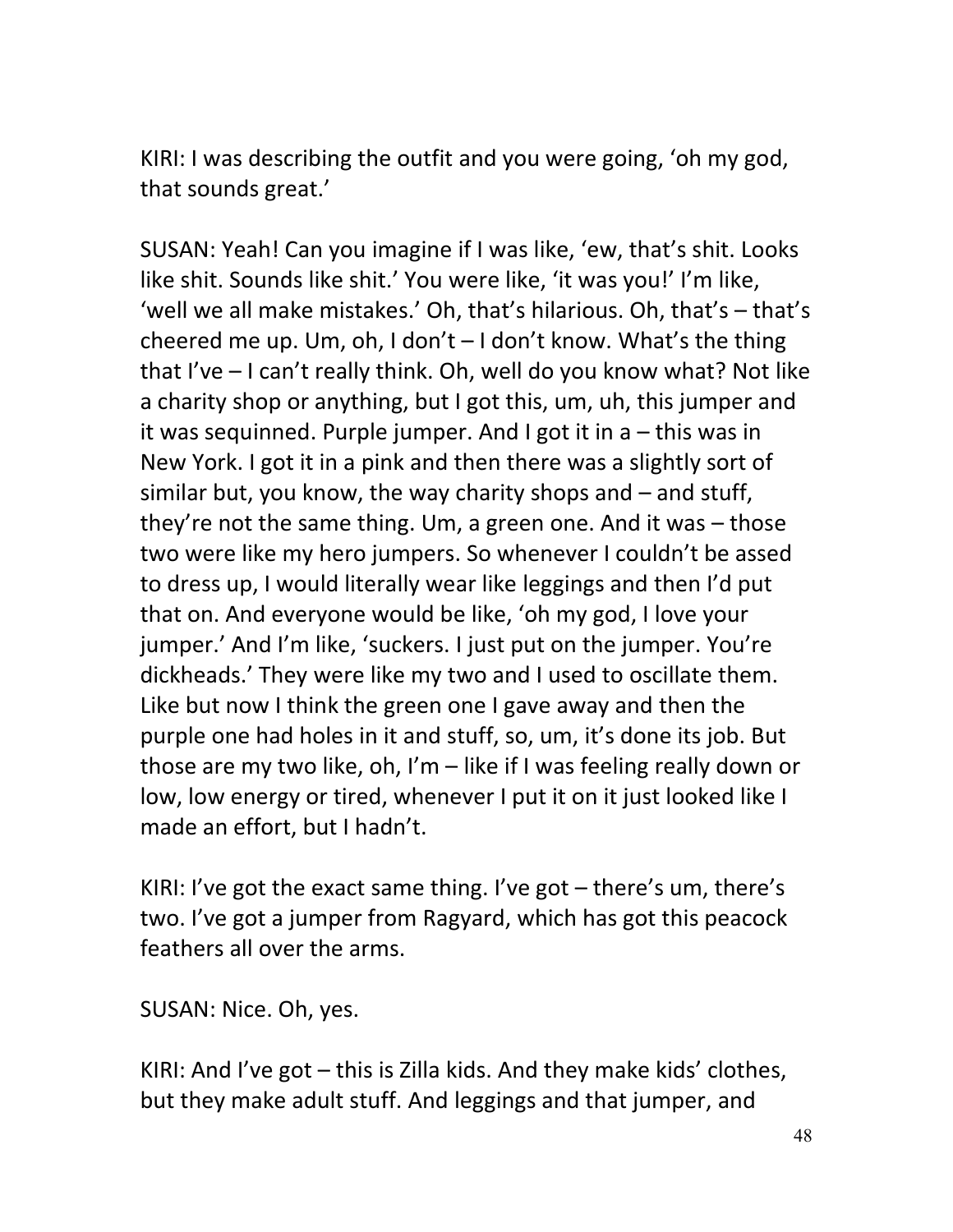everyone's like, 'well you've made an effort.' And I'm like, 'I fucking haven't, mate. These knickers are three days old.'

SUSAN: Yeah. 'They're stuck to me. But peacock feathers.' Do you know what? I've actually got – I've got a jumper, it's black, and it's got peacock feathers, um, on the arms.

KIRI: Oh, we might  $-1$  bet it's the same place.

SUSAN: I bet it is the same.

KIRI: Ragyard.

SUSAN: Yeah. I think it is.

KIRI: Upcycled vintage stuff. Which reminds me, um, after this I'm going to send you two pictures. I've got a tea dress I think would suit you and fit you behind me.

SUSAN: Ooh.

KIRI: And I've got  $a - a$  vintage bomber jacket that I think might be up your street. But – but let me crack on because we're going to run over.

SUSAN: Okay. Okay.

KIRI: Um, so thinking about the future and your style and how things are, like do you see your style changing as you get older? Or are you still going to be like clacking down the street in purples and like yellows and golds?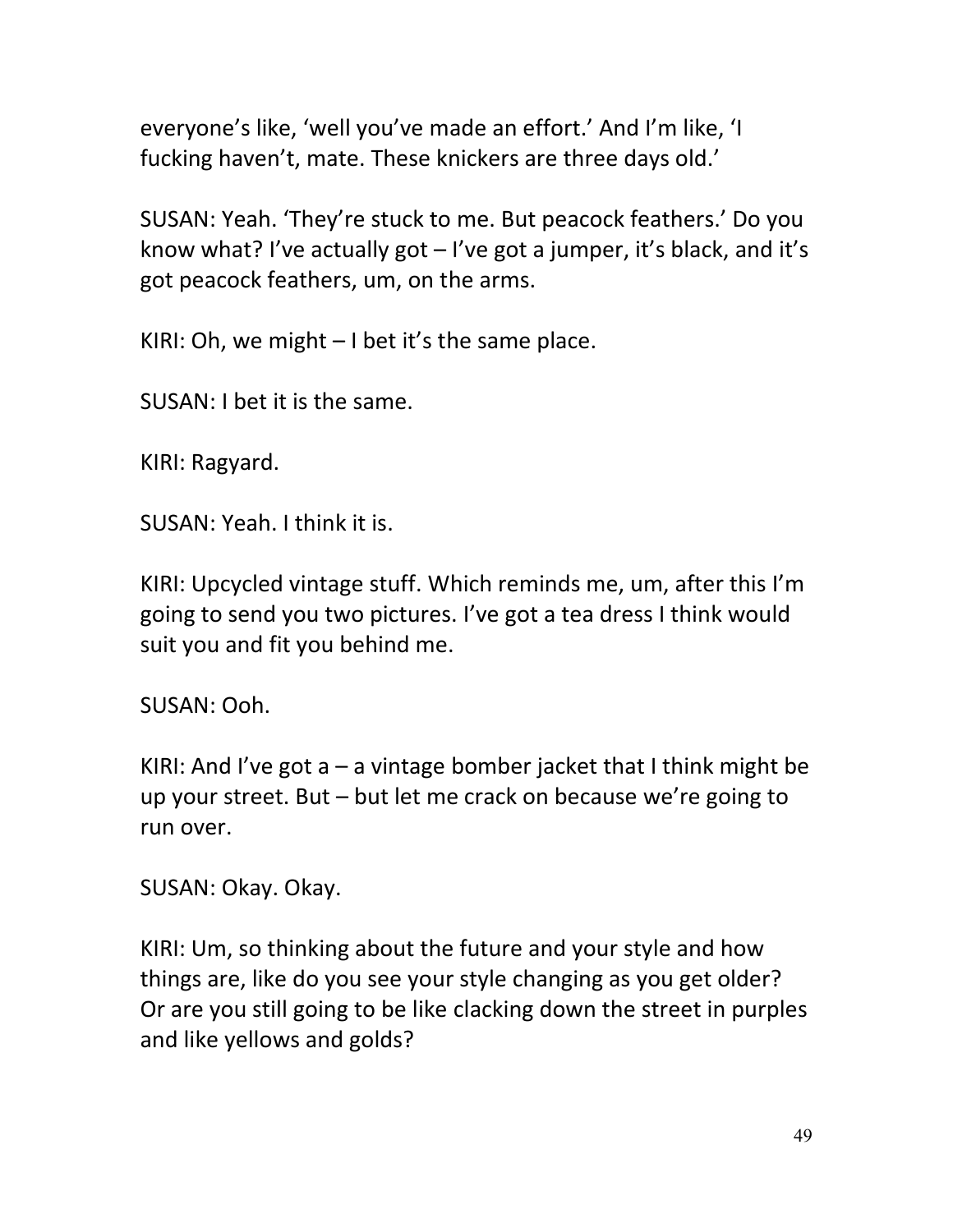SUSAN: Do you know what? I really – there's a bit of me that really wants to like ascend to the 1950s Hollywood glamour that I know that I would absolutely kill. But I am – I don't want to ever be too chic. I don't ever want to be too fashion. I – I need to have colours. Like if anything, it  $-$  it needs to be colourful and glittery and sparkly. So even though I do hope it will evolve, but I – I want to be able to wear the stuff that I've got now for a very, very long time. I just think because you – as you get older you do become – oh, I don't know if you've felt this, but like the sort of – the more responsibilities I've sort of accumulated, I find that my sense of fun sort of disappearing. And that's why – that's literally why I got the blue hair. Because I was like, 'woah woah woah woah woah, I'm taking everything too seriously. I need blue hair.' Because you cannot walk out on the street and people are just like [mumbles]. Honestly I've had some of the best conversations in the last week. Of people just like, 'what the fuck? Your hair is amazing.' I'm like, 'thank you.' And so I just want to keep that joy and that not taking it too seriously. And if people look at me when I'm in my 70s and they're like, 'uh, what dress is that?' so be it. So be it.

KIRI: That's beautiful. I mean is there an item that you've got that you can see yourself wearing forever?

SUSAN: Oh. I think – oh, do you know what? This is boring. But it's – it's my Chanel bag. The reason why – it's black. The reason why it's boring is because it's – it's black leather. So you're like, 'that's a bit boring.' But I bought that with my first big pay check. And my friend Emma, um, she was like, 'right, you need to treat yourself.' Because I wasn't treating myself with the money. I was being very careful. She was like, 'you need to treat yourself. You've always wanted a Chanel bag. And I know you do secondhand. But let's get you like a proper one. Like a classic, you know, flat bag, 2.55' –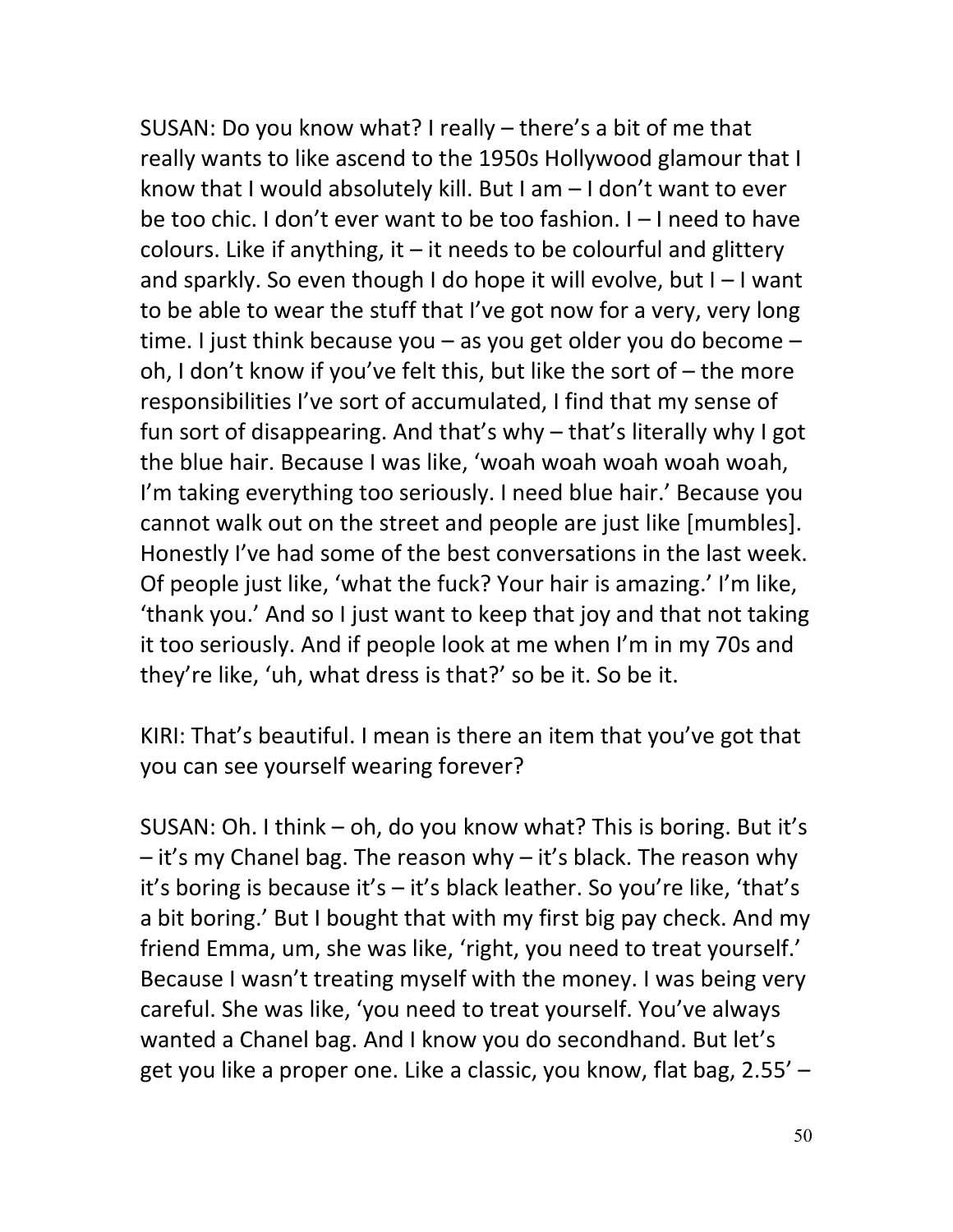KIRI: Is it like a quilted…

SUSAN: Yeah. Yeah, yeah. So she arranged it for me. She literally called up all the different Chanel stores and found the flat bag at the Bond Street one. So we went, uh, one morning. And I'd never been in – in there before. And they were like, 'what are you looking for?' And I was like, 'well, I'm going to buy my bag.' And so I knew the bag was there. But they made such a fuss of me because they were like, 'oh, it's your first – your first Chanel.' So they brought out all these bags and like, 'try this one on.' And they had like gloves on and stuff. I was like, 'fucking hell.' So I was trying them all on and then they went, 'okay, we shall now bring the 2.55 flat bag.' They brought it out and I was like, 'wow.' And they brought it out the glove and they were like, 'here you go.' I was like, 'right, okay. Cool. I'll – I'll buy it.' Um, and then – so I went to a back room, like which was just a room to pay.

I was like, 'this is weird.' And so paid for it, it went through, thank fuck. And then they were like, 'well, you – you must celebrate your first Chanel bag. Would you like some champagne?' I was like, 'what?' So they took us upstairs, which was I guess another part of the store but it looked like a museum. It was a bit weird. And they gave us a bottle of champagne and some nuts and they said, 'stay here as long as you like.'

And so me and Emma drank champagne. I think they gave us a second bottle. And then Emma was like, 'oh fuck, I have to go and teach. I've got to go, I've got to go.' She had to like run a workshop. But it was the best day and it meant so much that I had – because I knew that I wasn't going to be buying brand new bags all the time. I knew that I wanted – Emma knew that I wanted to get one like brand new bag, and then from then on everything else is vintage. But so it was just  $-$  it was the nicest day, and they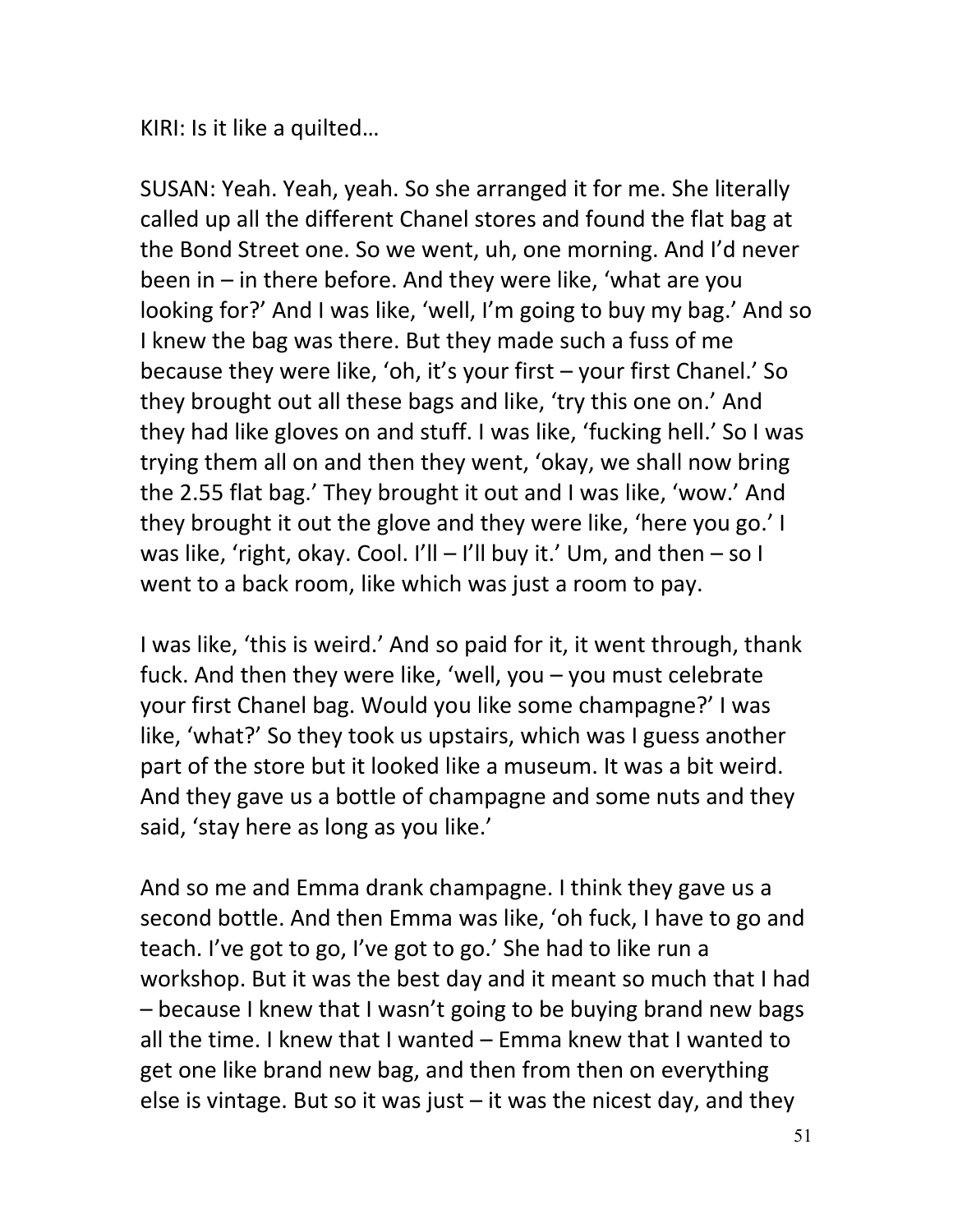were really, really sweet. They could see how giddy we were, and they were like, 'you need to celebrate.' And so I will wear that forever. Just because of that memory.

KIRI: Oh, gorgeous.

SUSAN: Yeah.

KIRI: Absolutely gorgeous.

[Electronic music]

KIRI: What can you – slightly downbeat question, but it depends how you take it.

SUSAN: Go on.

KIRI: What outfit do you want to be buried in?

SUSAN: Oh. Um, I want – oh my god. Do you know in – oh my god, it's such a beautiful dress. The orange dress that Marilyn Monroe wears in 'Gentlemen Prefer Blondes'? There's this orange dress. It's kind of – there's a scarf there, but you've got a bit of chest there, and it's just gorgeous and fitted to fuck. And it's – an up do, a down do, you're good to go. That dress. Either that dress or, um, so this – these aren't dresses that I own. Um, or in the – I can't remember what year the Oscars it was. Michelle Williams wore this I think Miu Miu dress. It was either Miu Miu or Prada, and it was yellow. It was yellow. Oh my god. That one. So either of those two. Those two dresses. I want one of those.

KIRI: There's a hashtag. There might even be  $a$  – an account, called like 'Black girls in yellow.' Because it is such a stunning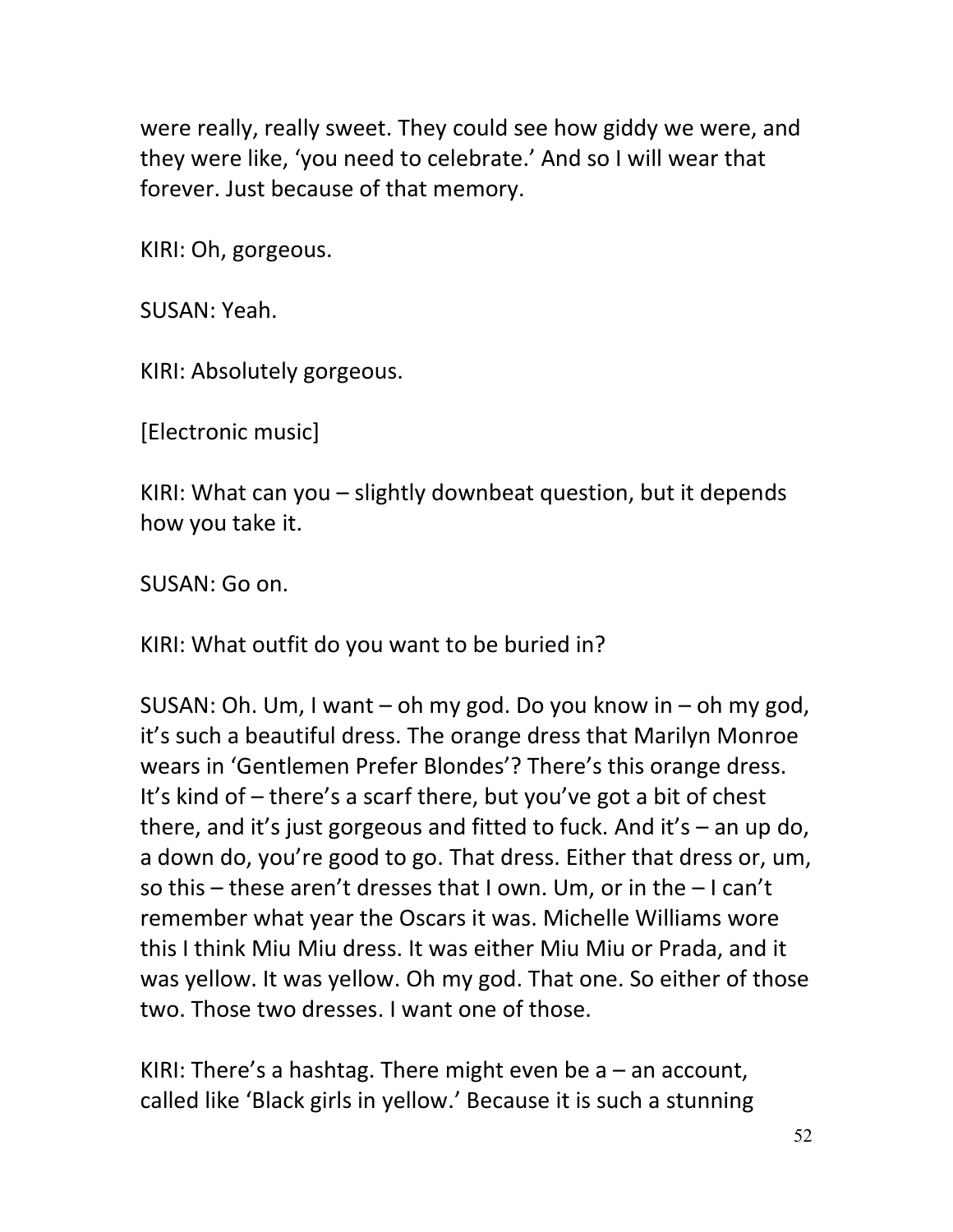conversation. Because also there's  $-1$  – I'm learning about colourism with –

SUSAN: Yeah.

KIRI: Within like – in skin tones anyway. And like you're much darker skinned, so then there's like an added layer of oppression on that as well.

SUSAN: Yeah.

KIRI: But one of the like – this hash tag is such a gorgeous celebration because like the darker people's skin, the fucking more insane they look in yellow.

SUSAN: Yeah.

KIRI: It is so beautiful.

SUSAN: Yeah.

KIRI: Um, so yeah. And  $-$  and yellow is  $-$  is a colour that I just wish I could pull off.

SUSAN: Oh.

KIRI: And just always look like a cow in. But yeah, the – so that, like, is one of my like joyful places is to go and watch all of these black girls look like absolute fucking magic in yellow.

SUSAN: Yeah.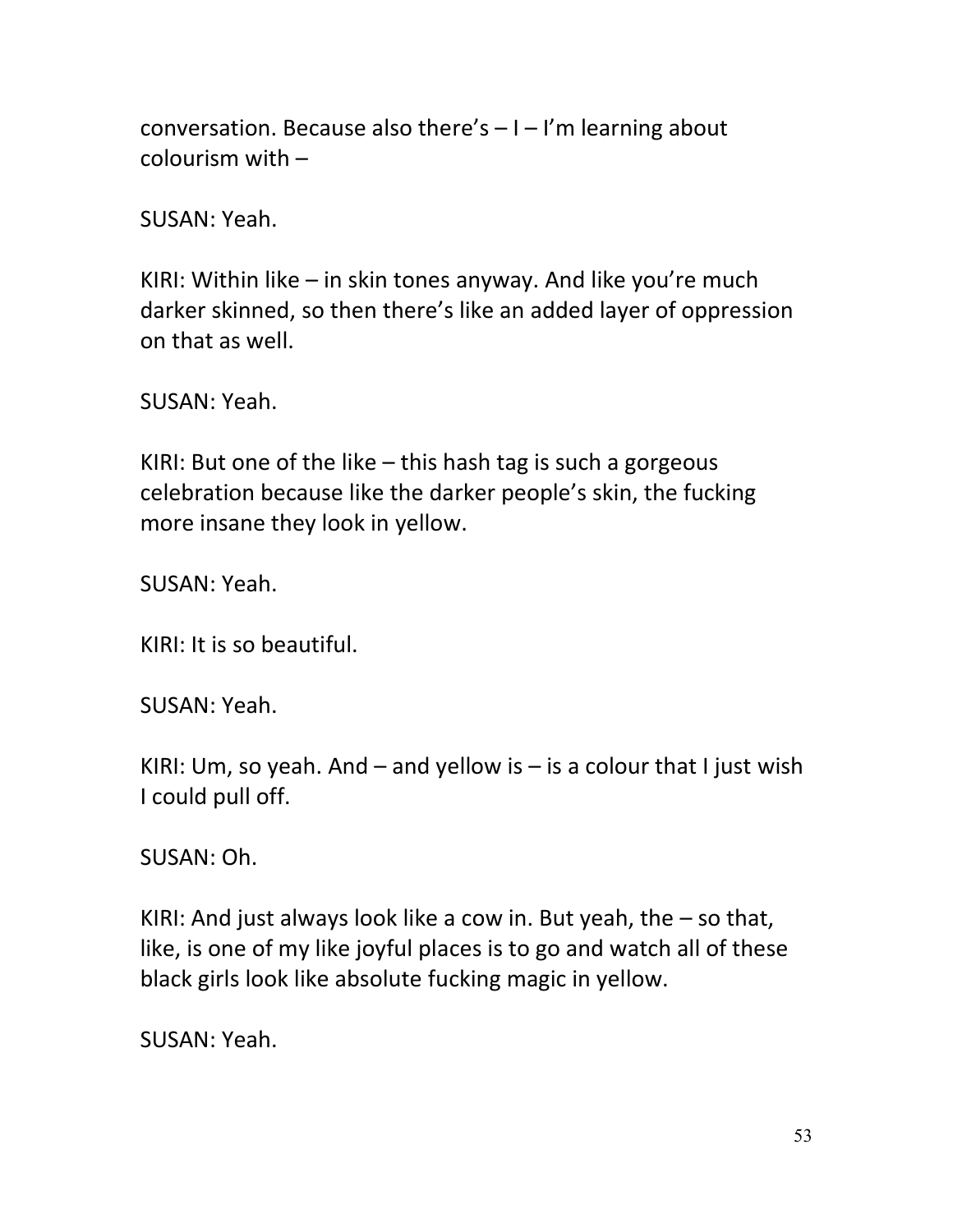KIRI: It's so good. Oh, I'd love  $-1$  mean this in the nicest way: I want to see you buried in yellow.

SUSAN: Yeah. Yeah. 'Get in yellow. Get in the coffin.' Like I just – I think it's  $-$  and I do think that's  $-$  that's true, that because I'm dark skinned, I – I didn't – I remember I with somebody who went – I must've been quite young. Somebody just said, 'oh, you're really lucky.' Which is something I never heard. 'You're really lucky to be as dark as you are because bright colours suit you.' And I just ran with it. I was like, 'oh, do they? Okay. Alright. I'll dedicate myself to the cause.'

[Both laugh]

KIRI: And also there's something beautiful in it as well because I think bright colours are a clear expression of joy.

SUSAN: Yeah.

KIRI: And so often like black people – the focus is on their pain and not joy.

SUSAN: Yeah. Yeah.

KIRI: Like pain is fetishised and celebrated. And it's understandable when there's so much of it.

SUSAN: Yeah.

KIRI: But like joy is gorgeous.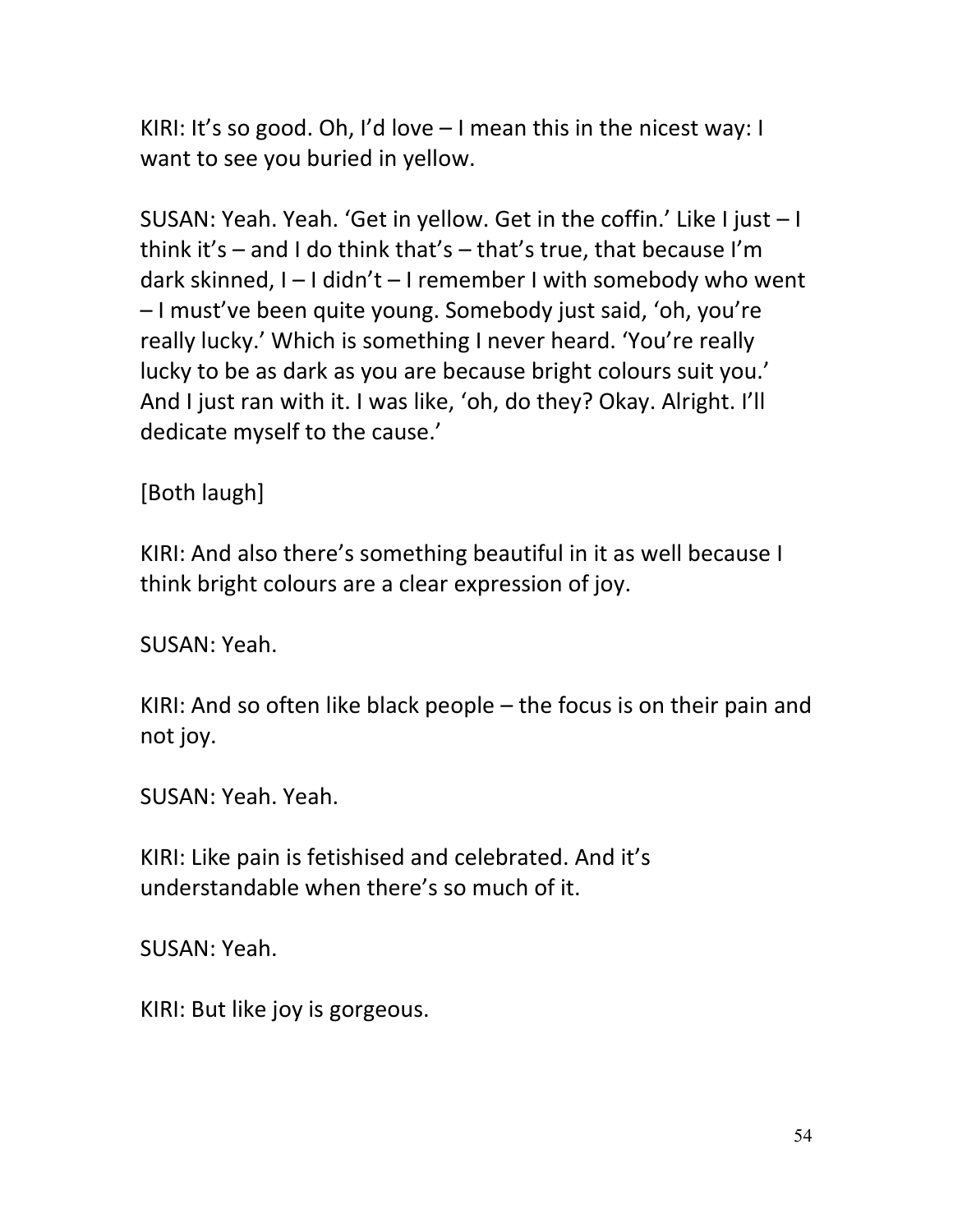SUSAN: Yeah. Yeah. 100%. And again it's always where I come back to: fun and joy. With everything, really. But definitely with – with my clothes.

#### [Electronic music]

KIRI: So that was Susan. What a gem of a woman. And do you know what? The best thing about this podcast is it's reminded me to send her that bomber jacket and that tea dress. I'm going to go to the post office after this. My memory is so bad. Now we're going to be putting up pictures of her outfits on our insta this week, so do have a nose at that. We are @whoyouwearingpod. It's time for me to do a little shout-out to a small business that I absolutely love. And I looked around my cupboard and my eye was immediately caught by a collection of very shiny jumpers. So I thought I would take this chance to sing the praises of their makers, Zilla kids.

Also mentioned in this episode, actually. Don't let the name fool you, because as well as making excellent clothes for children, they make astounding stuff for adults too. I've got a, um, slight addiction to their hand appliquéd sweatshirts, which go up to a 5XL. The sweatshirts are Fair Trade and then the appliqués are all sewn in Brighton. And they're sold in batches to avoid waste and it means that the founder, Emily, can make sure everyone involved with making her banging clothes is being treated and paid well. And I really love that. I feel like I should put some kind of warning here, because the jumpers are easy to become clinically addicted to, so do proceed with caution. Thank you so much to everyone who sent lovely messages after the first episode. I've got one here from Vic, who said, 'I was really looking forward to this podcast and the first episode was absolutely amazing. What a fantastic interview touching on the reasons why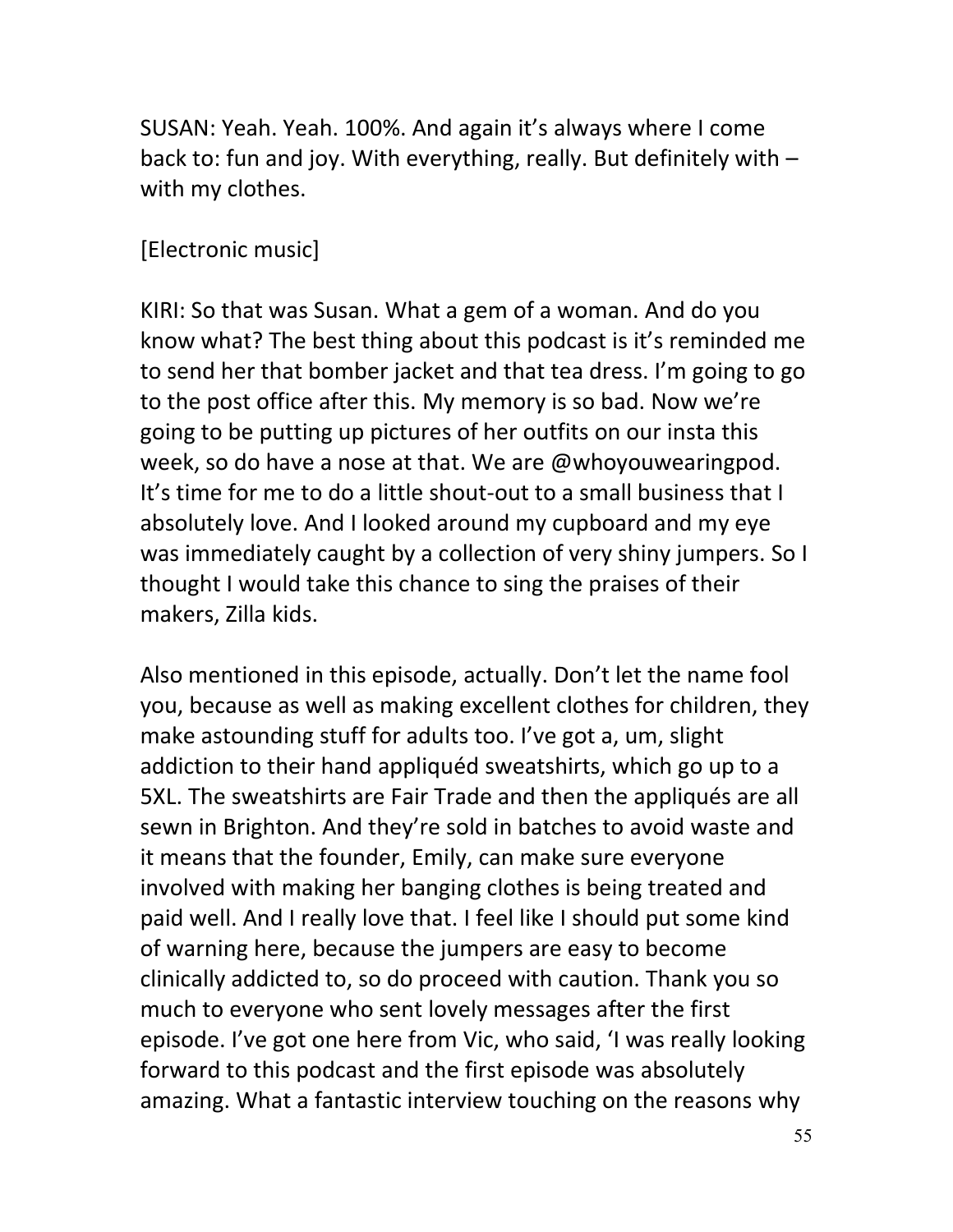we love and need clothes. The social history, total nostalgia. Bravo. Reminding me of my bright orange leather 70s jacket from Flip that I rocked as an undergrad in 1997 in Glasgow. Thought I was the bomb.' Vic, mate. Bring back the bright orange leather jacket. It sounds absolutely incredible. Thank you for that lovely message. And Kate says, 'awesome first episode. Brightened a gloomy and a bit of a shitter of a day. Sounded like two mates just chatting fashion and style. Loved it.'

Do you know what? It is like – when you sit down with people and ask them about what they wear, and it's people who you can tell care and really love clothes and are stylish, it's just so hard not to become giddy and excited. And I think we ended up being like, 'and this thing, and then this thing. Oh, and let me show you this thing.' So I'm glad that came over. Um, Ezra said, 'I feel so greedy wanting to hear all the episodes straight away. The first one was amazing.' Thank you, Ezra. Do you know what? We're so proud of them.

We've recorded, um, like 21, 22. And the original problem was I was like, 'let's just release them all at once and let people binge.' Um, but, um, my producer Jo was like, 'yeah, okay. Cool. And then I'll have a – an absolute mental health breakdown.' Um, so we have to release it weekly, but I promise you there's some – god, there's some amazing conversations coming out. I'm so excited for you to listen to them. And Sarai, um, who makes gorgeous earrings that I'll probably chat about one day on this podcast, said, 'great first episode. Inspiring me to be more daring with my clothing.' Do you know what? Doing this podcast has been exactly the same for me, um, in that I have, um, come away from it being like, 'you've got all these amazing clothes that you never wear. And don't just always go for grey jogging bottoms that you got for